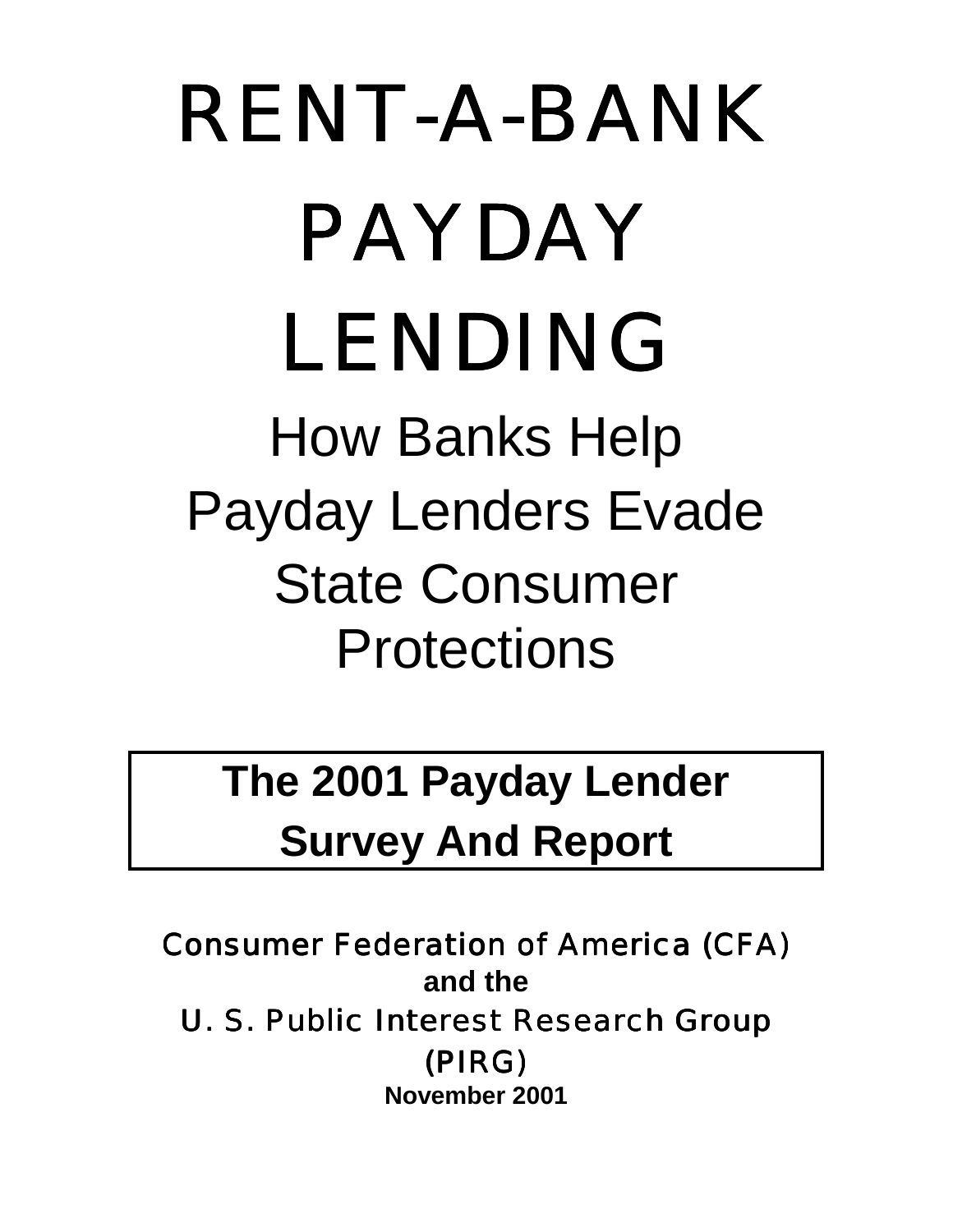#### **Consumer Federation of America (CFA) And the U. S. Public Interest Research Group (U.S. PIRG) November 2001**

By Jean Ann Fox, Director of Consumer Protection, Consumer Federation of America And Edmund Mierzwinski, Consumer Program Director, U.S. PIRG

And participating organizations: Arizona Consumers Council Consumers Union West Coast Office Public Counsel Law Center, Los Angeles, CA Colorado PIRG Trial Lawyers for Public Justice, DC Florida PIRG Georgia PIRG Land of Lincoln Legal Assistance (IL) Illinois PIRG Iowa PIRG Kentucky Taskforce on Hunger Maryland Consumer Rights Coalition Center for Insurance Research (MA) New Mexico PIRG New York PIRG North Carolina PIRG Ohio PIRG Creola Johnson, Asst. Prof. Of Law at Ohio State University College of Law Oregon Consumer League Community Legal Services, Inc. (PA) Columbia (SC) Consumer Education Council, Inc. Texas Alliance for Human Needs Virginia Citizens Consumer Council Center for Public Representation (WI)

*Consumer Federation of America is a non-profit association of over 280 groups, with a combined membership of over 50 million people. CFA was founded in 1968 to advance consumers' interests through advocacy and education.* 

*U.S. PIRG serves as the national lobbying office for state Public Interest Research Groups. PIRGs are non-profit, non-partisan consumer, environmental and good government research and advocacy organizations with members around the country.* 

| <b>Consumer Federation of America</b> |  |
|---------------------------------------|--|
| 1424 16th St NW Suite 604             |  |
| Washington, DC 20036                  |  |
| Phone: 202-387-6121                   |  |
| (http://www.consumerfed.org)          |  |

#### **U.S. PIRG**

218 D St SE Washington, DC 20003 Phone: 202-546-9707 (http://www.pirg.org) State PIRGs or [\(http://www.pirg.org/consumer\)](http://www.pirg.org/consumer)

Copies of this report are available by mail for \$30 each paid in advance from either organization (checks only) or available for downloading at either group's website.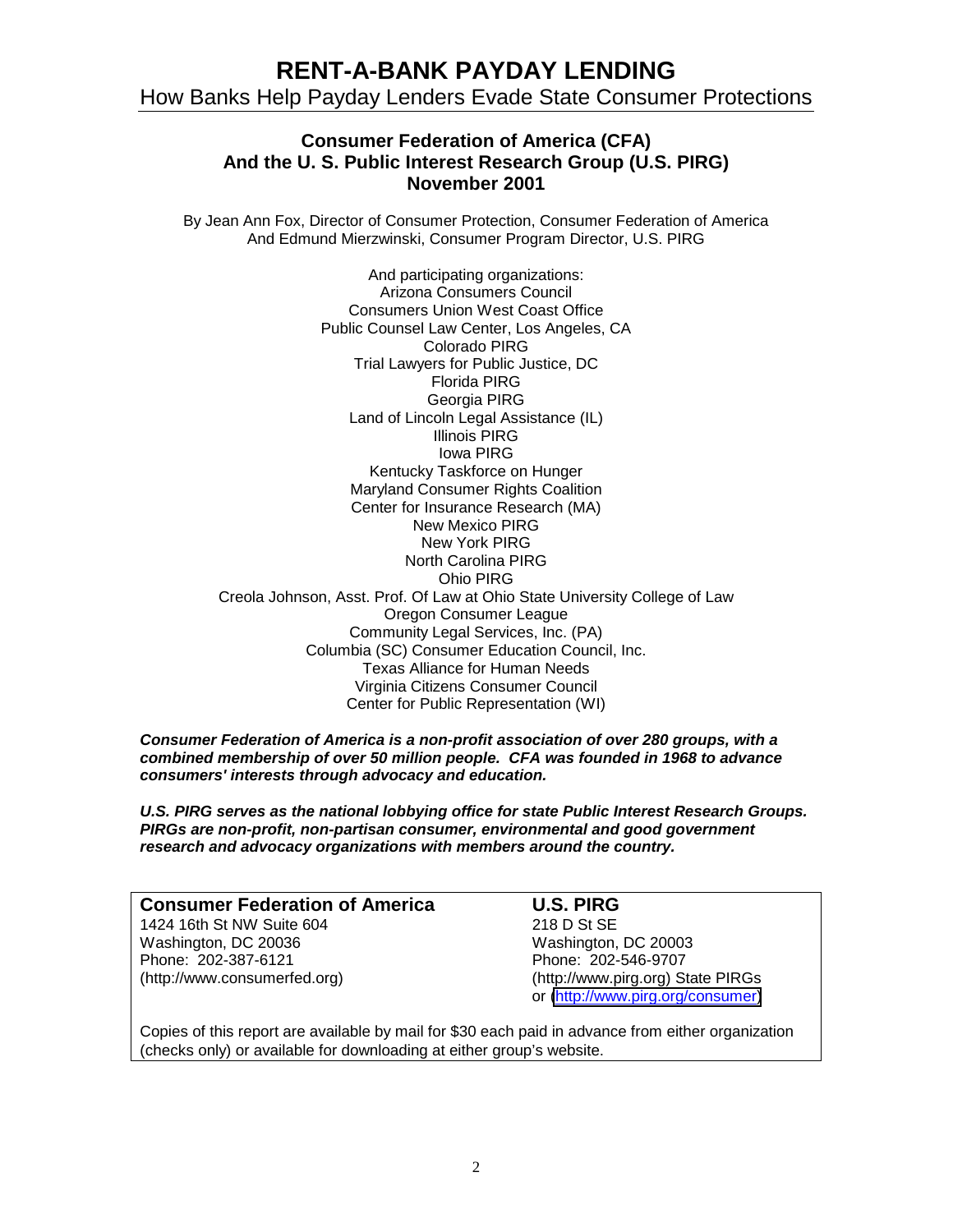# **RENT-A-BANK PAYDAY LENDING HOW BANKS HELP PAYDAY LENDERS EVADE STATE CONSUMER PROTECTIONS**

### **THE 2001 CFA AND PIRG PAYDAY LENDER SURVEY AND REPORT**

#### **INTRODUCTION**

 $\overline{a}$ 

Since the early 1990s, a series of reports by the Consumer Federation of America (CFA) and the state PIRGs have documented the effects of financial deregulation on American consumers. One consequence of deregulation of interest rates, high credit card interest rates and high bank fees has been the rapid growth of the alternative financial services (or fringe banking) industry, which includes check cashing outlets, payday loan companies, rent-to-own stores, high cost second mortgage companies, sub-prime auto lenders, traditional pawn shops and the growing business of auto title pawn companies. This report examines payday lending in detail. It updates an April 2000 CFA/PIRG report, *Show Me The Money.<sup>1</sup>*

The report provides a detailed and up-to-date summary of the legal and legislative status of the payday lending industry around the country. It places particular emphasis on analyzing the most important and controversial trend in payday lending: the growing use of banks to evade state usury laws, small loan rate caps, and, even, state payday loan laws. Thwarted by state legislatures and regulators, payday lenders are forming partnerships with a handful of federally insured depository institutions in an effort to evade state laws by taking advantage of banks' rights to do so. Positively, the report finds that federal bank regulators and state attorney generals are opposing this disturbing "rent-a-bank" trend.

The report also includes detailed store-by-store and state-by-state results of a 2001 survey of 235 payday lenders in 20 states and the District of Columbia. It compares these findings to those of a 1999-2000 survey reported in *Show Me The Money.* 

Finally, the report makes detailed recommendations to state and federal policymakers, provides advice to consumers, and urges banks and credit unions to do a better job in serving the segment of the population targeted by the payday lenders—low to moderate income, working class and single-parent (especially female) consumer households.

<sup>&</sup>lt;sup>1</sup> U.S. PIRG and Consumer Federation of America, "Show Me The Money! A Survey of Payday Lenders and Review of Payday Lender Lobbying in State Legislatures," February 2000. www.consumerfed.org and www.pirg.org. See, also, "The Growth of Legal Loansharking" and "Safe Harbor for Usury."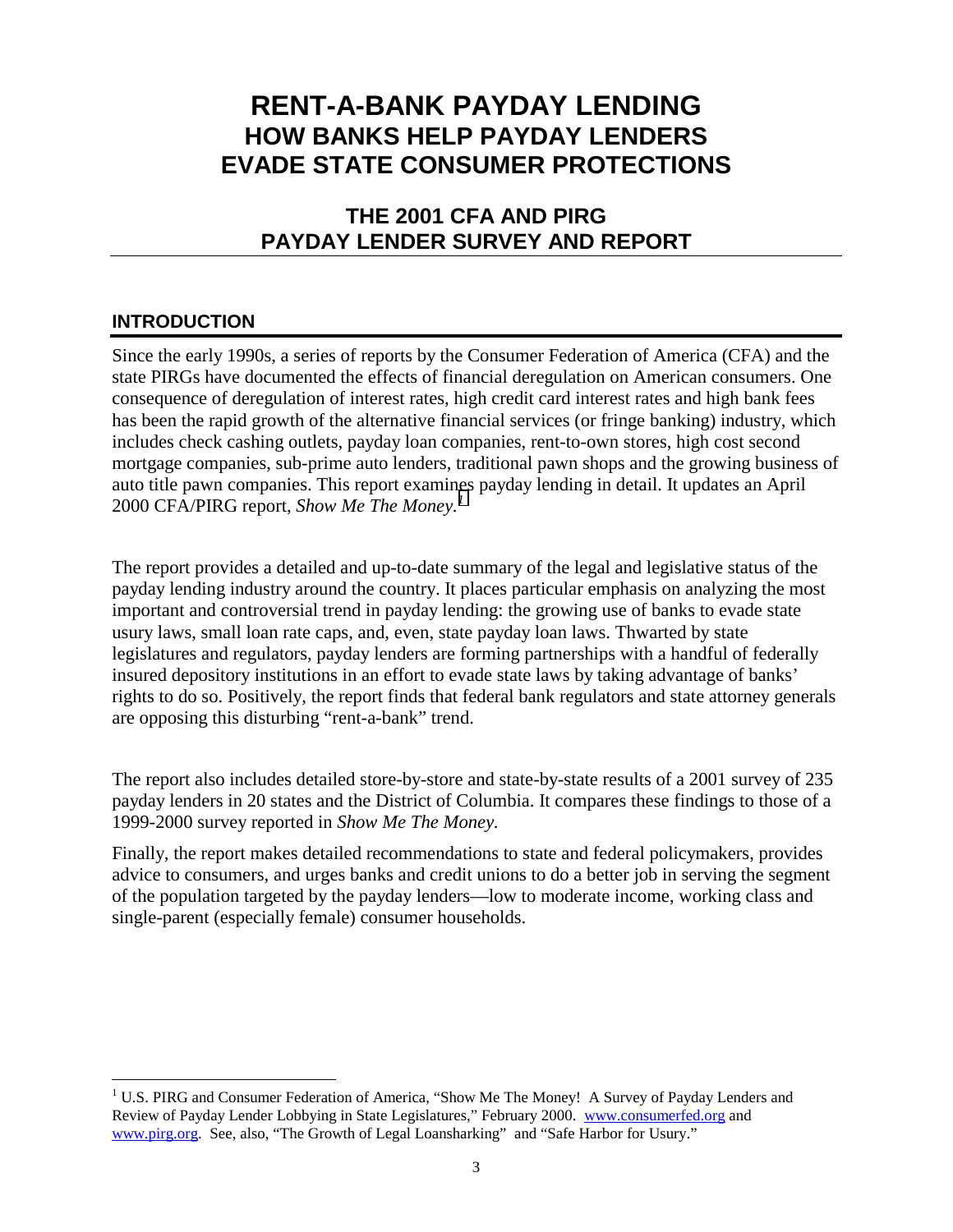#### **SUMMARY AND FINDINGS**

 $\overline{a}$ 

#### *General Findings:*

• Payday lending continues its rapid growth and expansion into more states.

Market analysts report that 12,000 to 14,000 payday loan stores make 100 or more loans per month, with another 8-10,000 smaller volume operators. Industry statistics indicate that 65 million transactions to 8 to 10 million households produced \$2.4 billion in fee revenue. Loans are marketed in more states due to a slow increase in states authorizing check-based loans, marketing through ads with fax and toll-free numbers, and industry efforts to export loans from out-of-state banks.

• State lawmakers and regulators are showing increasing resistance to legalizing triple digit interest loans based on checks held for future deposit.

The rate of adoption of industry legislation has slowed, with more states rejecting payday lending than authorizing it in 2001. North Carolina allowed its payday loan law to sunset, while Maryland enacted a defensive measure to stop local companies from brokering loans for out of state banks.

• The payday loan industry is attempting to avoid state consumer protection laws by partnering with banks, while states step up efforts to enforce state laws.

The most controversial issue in payday lending is the growing use of banks to evade state usury laws, small loan rate caps, and, even, state payday loan laws. Thwarted by state legislatures and regulators, payday lenders are forming partnerships with a handful of federally insured depository institutions to make loans that do not comply with state laws. This dubious ploy is under challenge from the Colorado Attorney General, backed up by the Comptroller of the Currency. Ohio and Maryland are also taking enforcement action against local companies that partner with out-of-state banks.

#### *Summary Results Of The 2001 Survey Of Payday Lenders*

- CFA and PIRG staff and volunteers surveyed 235 payday lenders doing business in 20 states and the District of Columbia. The survey included stores in six states that effectively prohibit payday lending through usury regulation (Category 1 states), in two states with no law (Category 2 states) and 12 states where payday lending is authorized and regulated (Category  $3 \text{ states}$ <sup>2</sup>.
- Payday lenders surveyed charge consumers an average Annual Percentage Rate (APR) of 470% and an average fee of \$18.28 to borrow \$100 for two weeks. APRs ranged from 182%- 910% and fees ranged between \$10-\$35 per \$100 borrowed.

 $2$  Appendix A lists all states and territories by category. Appendix B provides detailed legislative history and specifics of regulations for all Category 3 states where payday lending is authorized.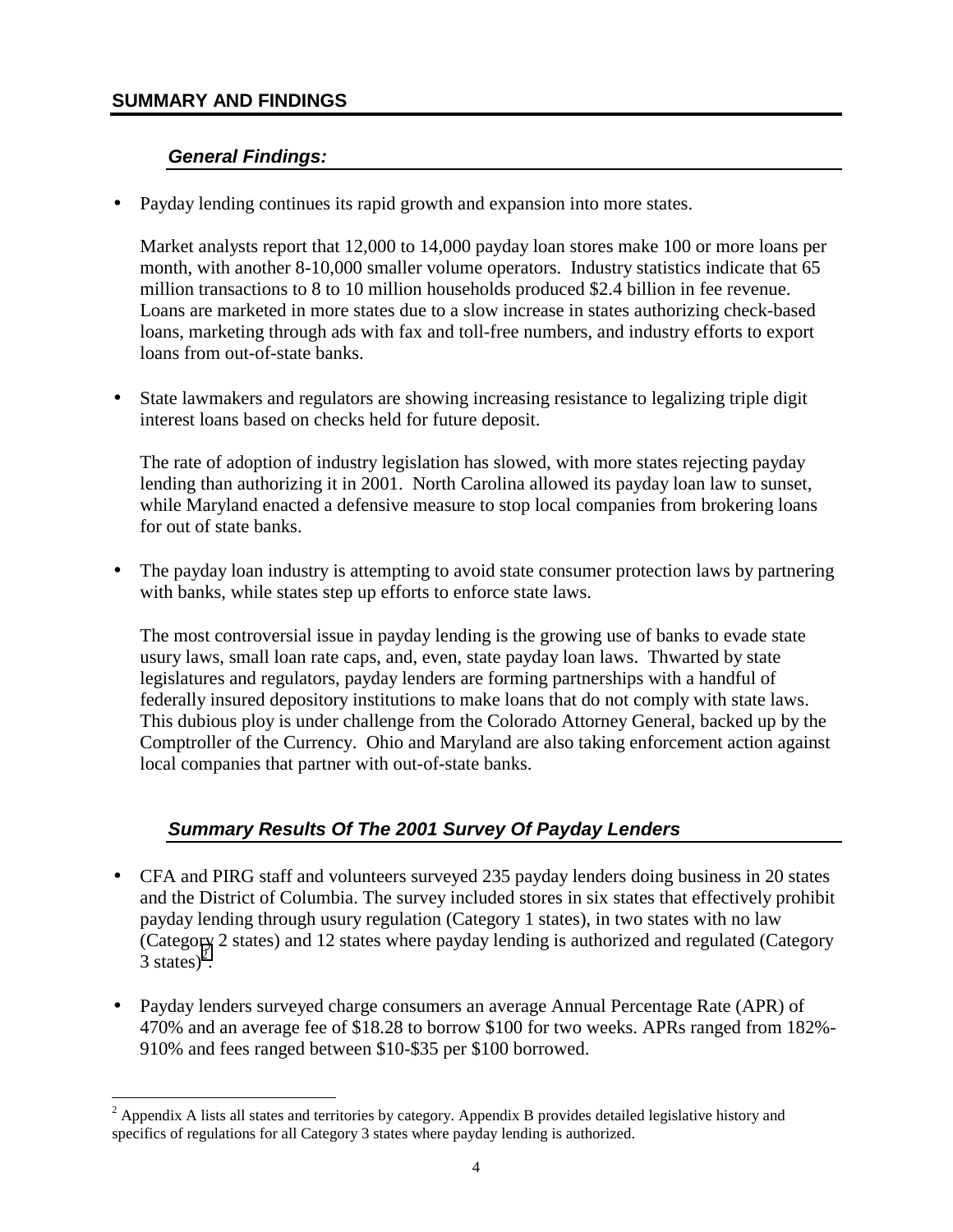- Fifteen percent (15%) of payday lenders in states that cap fees quoted rates higher than allowed by law in that state and an additional 38% of payday lenders quoted rates exactly at the allowable APR.
- The most common APR found was 390% APR, imposed by 30% of all stores. The next most common APR found was 520%, imposed by 18% of all stores. An additional 21% of stores charged APRs clustered narrowly between 442-459%.
- One-third (33%) of all stores imposed APRs greater than 500%. The following chart shows the range of APRs found for the 233 of 235 stores where enough information was provided to calculate an APR.

| Range of APRs Found in 2001 |     |     |
|-----------------------------|-----|-----|
| TOTAL >                     | 226 | 97% |
| 300%                        |     |     |
| TOTAL >                     | 144 | 62% |
| 400%                        |     |     |
| TOTAL >                     | 76  | 33% |
| 500%                        |     |     |
| TOTAL >                     | 22  | 9%  |
| 600%                        |     |     |

- Surveyors found payday loans being made in states where usury and small loan rate caps prohibit triple-digit interest. Most lenders in these states make loans through out-of-state banks or use ruses such as "cash leasing" or sales-leaseback tactics.
- **83% OF STORES WOULD ALLOW A CONSUMER TO RENEW OR "ROLL-OVER" AN UNPAID PAYDAY LOAN FOR AN ADDITIONAL PERIOD. OF THESE, OVER HALF, 52%, WOULD ALLOW 3 OR MORE ROLLOVERS.**
- 47% of surveyed stores reported imposing bounced check or insufficient funds (NSF) fees averaging \$21.47. Bounced check fees reported ranged from \$2.25-\$35.

| <b>NATIONAL SUMMARY OF RESULTS</b>                                                                                               |    |                    |                               |                      |            |                                   |
|----------------------------------------------------------------------------------------------------------------------------------|----|--------------------|-------------------------------|----------------------|------------|-----------------------------------|
| State Type# States                                                                                                               |    | #<br><b>Stores</b> | Average<br><b>Max</b><br>Loan | Average<br>Fee/\$100 | <b>APR</b> | <b>Average Average NSF</b><br>Fee |
| 1-Usury<br>law                                                                                                                   | 6  | 34                 | \$469                         | \$23.30              | 606%       | \$26.17                           |
| 2-No law                                                                                                                         | 2  | 15                 | \$481                         | \$19.37              | 504%       | \$21.25                           |
| $3-$<br><b>Authorize</b><br>s payday                                                                                             | 13 | 186                | \$388                         | \$17.29              | 443%       | \$19.96                           |
| <b>All Stores</b>                                                                                                                | 21 | 235                | \$404                         | \$18.28              | 470%       | \$21.47                           |
| [NOTE: "All Stores" averages are average of all 235 surveyed stores, <b>not</b> the average of the three<br>rows of data above.] |    |                    |                               |                      |            |                                   |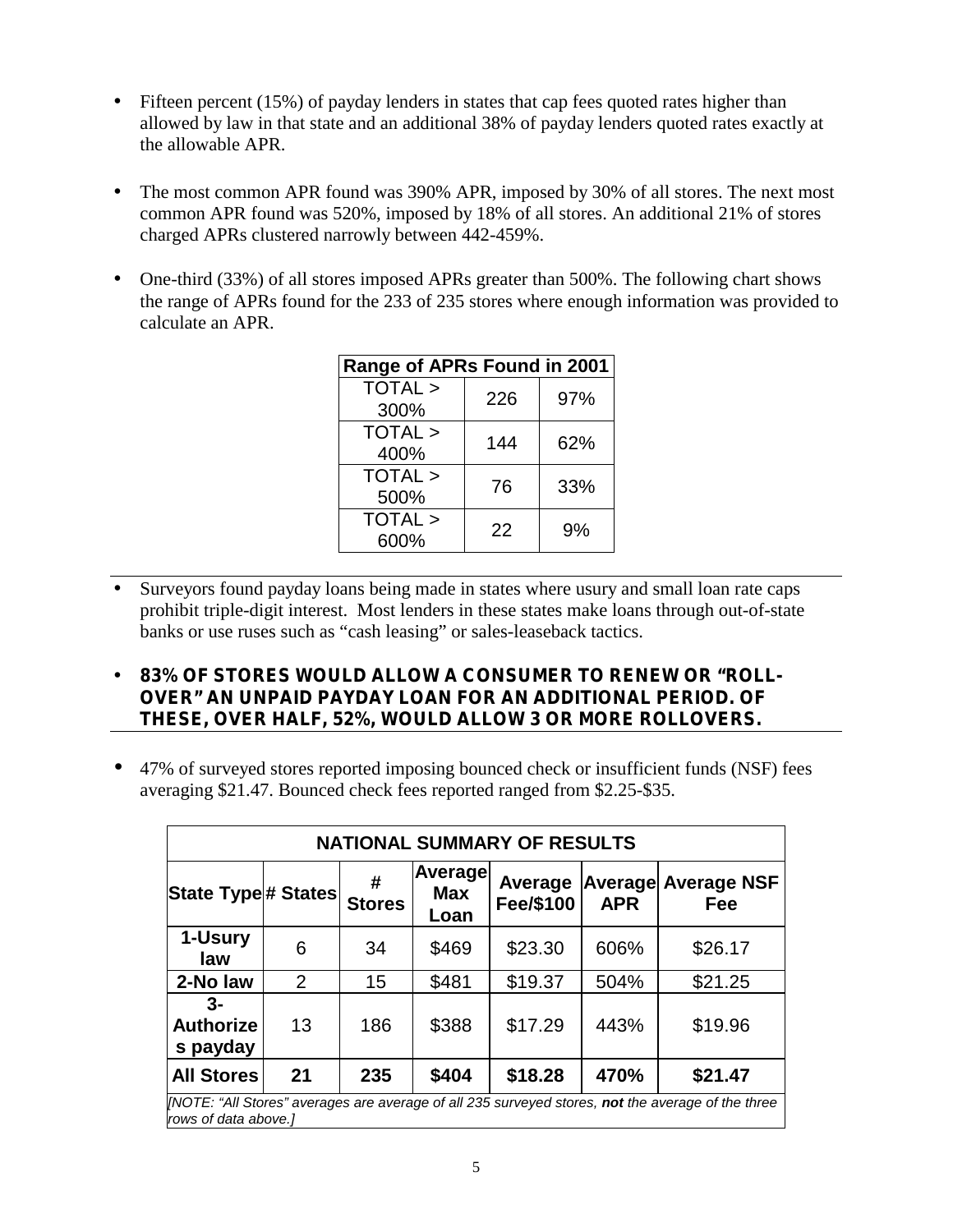#### **INTRODUCTION: THE PAYDAY LOAN PRODUCT, THE INDUSTRY, AND ITS CUSTOMERS**

#### *The Product: Cash Advances Based on Personal Checks*

Payday loans are small cash advances based on a personal check held for future deposit (or electronic access to a consumer's bank account). These loans of \$100 to around \$500 are due in full on the borrower's next payday or within 14 days. The fees charged result in annual interest rates of 400% and higher. The design of these loans leads to frequent roll-overs and perpetual debt. The holding of personal checks by lenders make these loans inherently coercive, with over-extended borrowers faced with the choice of allowing the check to bounce, paying to extend the loan, or being threatened with "bad" check charges or prosecution.

#### *The Payday Loan Industry*

Payday loans are provided by stand-alone companies, by check cashing outlets and pawn shops, through faxed applications to loan servicers, online, and via toll-free telephone numbers. The largest stand-alone companies are Advance America, based in Spartanburg, SC with 1,375 stores in 30 states; Check N' Go, based in Mason, OH with 650 stores in 26 states; Check Into Cash, based in Cleveland, TN with 575 outlets in 24 states, and United Credit Services, based in Cleveland, TN with 300 outlets in 12 states.

The largest check cashing chains in the payday loan business are ACE Cash Express, based in Irving, TX with 1,000 outlets in 30 states; Dollar Financial, based in Berwyn, PA with 700 outlets in 24 states; and QC Financial, based in Kansas City with 200 outlets in 11 states.<sup>3</sup>

#### *Rapid Growth in Payday Lending*

 $\overline{a}$ 

Payday lending has experienced explosive growth over the last few years. No federal agency collects comprehensive data on this credit market and few states that authorize payday lending collect and publish industry-wide data. Stephens Inc., a Little Rock investment firm that tracks the payday loan industry, forecast last year that payday lending would total an estimated 41 million transactions in 2000, generating \$1.4 billion in fees, with 7,000 stand alone outlets and 5,000 other locations such as check cashing stores or small loan operations that also make payday loans.<sup>4</sup> A Senior Vice President from Stephens reported in October that 12,000 to 14,000 stores make 100 or more loans per month, with another 8-10,000 smaller volume operators. Industry statistics indicate that 65 million transactions to 8 to 10 million households produced \$2.4 billion in fee revenue.<sup>5</sup> The Fannie Mae Foundation reported in August 55 to 69 million payday loan transactions a year, with a volume of \$10 to 13.8 billion, producing \$1.6 to 2.2 billion in fees.<sup>6</sup>

6

<sup>&</sup>lt;sup>3</sup> Robinson, Jerry L., Stephens Inc., "The Deferred Deposit Industry Payday Advance Product Overview," FiSCA convention, October 2001.<br><sup>4</sup> Stephens Inc., "Payday Advance – The Final Innings: Standardizing the Approach," September 22, 2000, p. 5.

<sup>&</sup>quot;Non-Bank Financial Services," Industry Notes, March 23, 2000, p. 3.

<sup>&</sup>lt;sup>5</sup> Robinson, Jerry L., "The Deferred Deposit Industry: Payday Advance Product Overview," FiSCA, October 2001.

<sup>&</sup>lt;sup>6</sup> Carr, James H. and Jenny Schuetz, "Financial Services in Distressed Communities: Issues and Answers," Fannie Mae Foundation, August 2001, p. 10.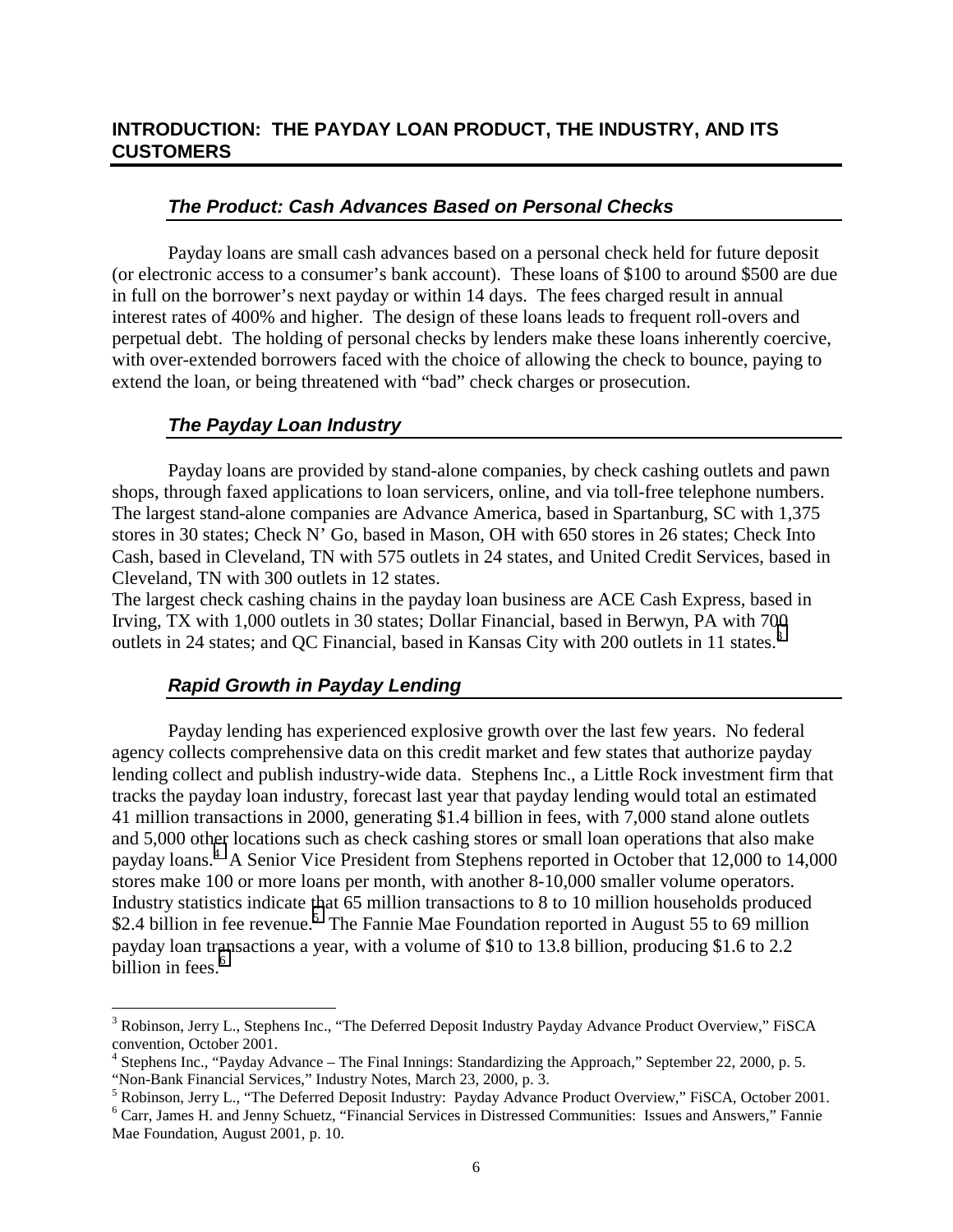Washington State reports that the number of regulated institutions with small loan endorsements grew from 167 branch offices in 1998 to 287 in 2000, with 1,832,782 payday loans made in 2000, compared to 1,723,316 in 1999 and 978,299 in 1998. Over \$580 million was borrowed in 2000, with average loans of \$317. Check cashers collected \$80,412,262 in fees in 2000, compared to \$37,809,148 in 1998. \$14 million in loans were charged off last year.<sup>7</sup>

Wisconsin regulators report that payday loans exceeded \$241 million in 2000, up from \$200 million the year before. Loan volume in Wisconsin grew from 839,285 in 1999 to 955,666 in 2000.<sup>8</sup> Minnesota's forty-two small lender licensees reported 25,134 loans for \$6,187,041 made during 2000, compared to 4,109 for just over \$1 million the prior year. Of 24,064 loans closed during 2000, only 224 were charged off.<sup>9</sup>

The North Carolina Office of Commissioner of Banks prepared industry wide data for the legislative Sunset Review of the payday loan law in 2001. Based on 1999 check casher licensee reports, 2,910,366 loans for \$650 million were made in 1999 with net charge-offs of \$9,878,891. Seventy-three percent of payday loans were for 14 days or less, with annual interest rates of 460% up to 6441%.<sup>10</sup>

 Colorado reported that its 186 licensed lenders made 536,375 loans worth \$106 million in 2000. The prior year, 596,814 loans worth \$86,392,248 were made. The average APR charged in 2000 was 337.71% and average loan term was 18.49 days. The 1999 average APR was 496.82% and loan term was 16.7 days. The 2000 report reflects the change in rates and renewal limits set by the Deferred Deposit Loan Act that took effect on July 1, 2000. 2000 loan volume does not include ACE Cash Express which had surrendered its Colorado license at the time the report was due. $11$ 

#### *Payday Loan Customers*

Payday loan customers must have an open bank account in relatively good standing to qualify for cash advances based on check holding. Typical underwriting requirements for these loans include a job or steady source of income, identification, copies of recent bank statements, bills in the customer's name with address, and other requirements. While payday lenders usually do not request a credit report on prospective borrowers, many do check specialized credit reports that track customers who bounce checks.

The demographic studies of customers conducted by regulatory agencies paint a bleaker picture than studies that depend on information from the industry or self-reported payday loan use through telephone or mailed surveys. The Wisconsin Department of Financial Institutions studied a sample of payday lenders in 2001 and found that average customers were female, average age was 39, and average individual incomes were \$18,675 net or \$24,673 gross income. Sixty percent of the Wisconsin sample were renters compared to 22 percent who own homes.<sup>12</sup>

1

Washington State Department of Financial Institutions, 2000 Annual Report, p. 31.<br><sup>8</sup> Electronia massage, Mike Magh. Wiseonsin DEL July 0, 2001.

<sup>&</sup>lt;sup>8</sup> Electronic message, Mike Mach, Wisconsin DFI, July 9, 2001.

<sup>&</sup>lt;sup>9</sup> Murphy, Kevin M., Deputy Commissioner Minnesota Department of Commerce letter, April 2001.

<sup>&</sup>lt;sup>10</sup> Office of the Commissioner of Banks, "Report to the General Assembly on Payday Lending," Feb. 22, 2001.<br><sup>11</sup> Colorado Department of Law, "2000 Deferred Deposit Lenders Supervised Lenders' Annual Report."

<sup>&</sup>lt;sup>12</sup> State of Wisconsin Department of Financial Institutions, "Review of Payday Lending in Wisconsin 2001," p. 5, 6.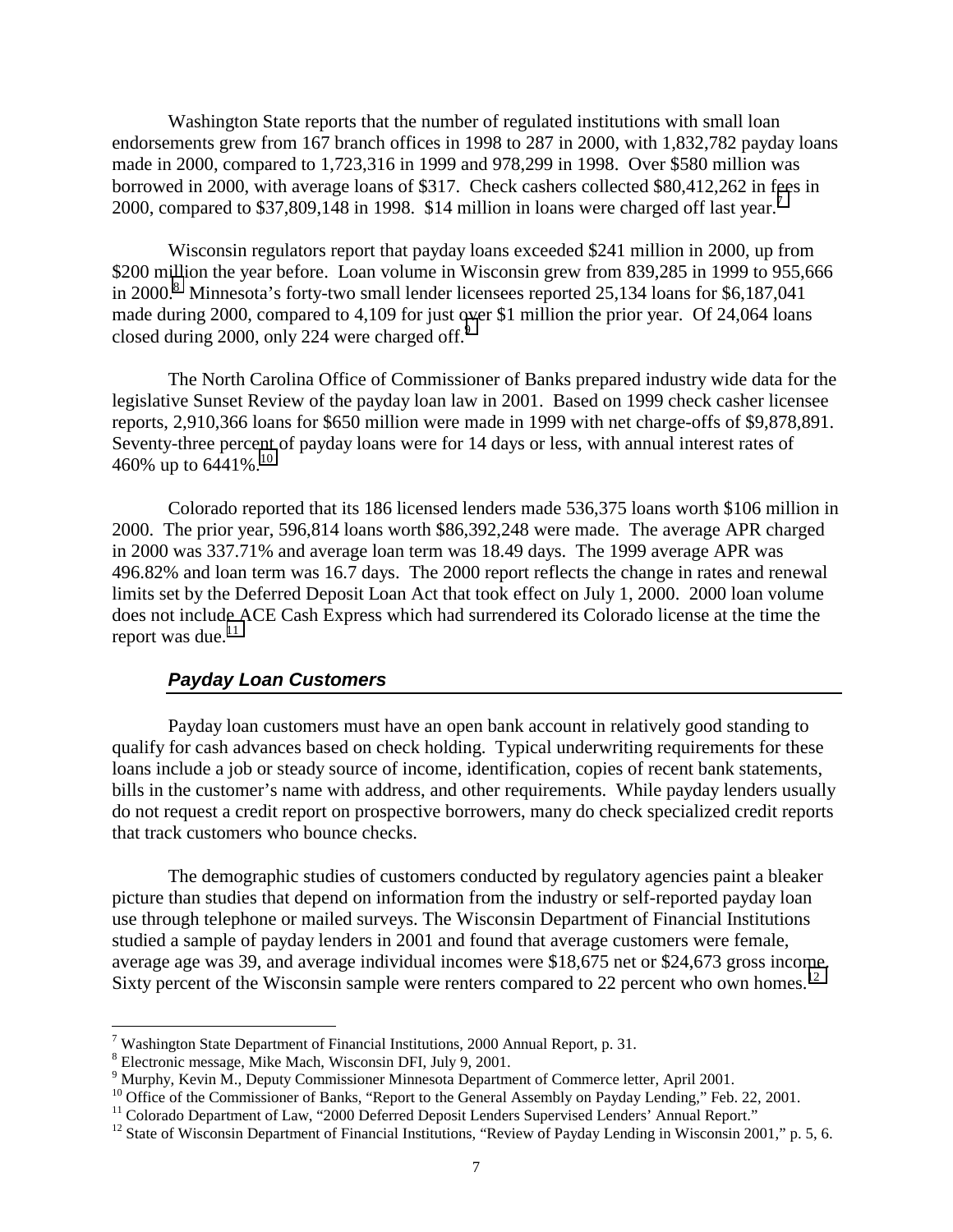The Wisconsin findings track those of the Woodstock Institute report that analyzed data collected by the Illinois Department of Financial Institutions in 1999 and found that the median income of borrowers was \$23,690, or 40 percent of median family income for the Chicago metropolitan area for 1998. Illinois regulators found that loans were made in areas with high minority populations. Nineteen percent of Illinois borrowers earned less than \$15,000 and only 12 percent earned \$40,000 or more. Sixty-two percent were female and sixty-eight percent were renters.<sup>13</sup>

A study commissioned by the payday loan trade association and conducted by Georgetown University professors describes the typical customer as young, with two-thirds less than 45 years of age, with average annual household income of \$25,000 to \$40,000, employed at the same job for almost four years and over half with some college education.<sup>14</sup>

Payday lenders target vulnerable consumers, such as welfare to work women and members of the military. The business plan for a check cashing/payday loan company describes customers as disproportionately minority with a household income of less than \$25,000, a high school or GED education or less, ages ranging from 18 to 59 years and female heads of household with dependents. The company document notes that welfare to work plans create a fertile market for payday lenders.15 A Consumers Union analysis of payday lender locations listed by the California Department of Justice found the highest concentration around military bases. The zip code in California with the greatest number of payday lenders is 92054 which is directly south of Camp Pendleton Marine Base which has approximately 37,000 active duty personnel.16

#### *Payday Loans Become Debt Traps*

 Payday loan customers run a high risk of becoming trapped in perpetual debt because of the design of these transactions. Few low and moderate income consumers can afford to repay the average \$230 to \$260 check in one lump sum and still have enough to cover other expenses without having to roll-over the loan or borrow again before the next payday. A customer who fails to redeem the check for cash or have enough on deposit to cover the deposited check or electronic withdrawal on the due date faces bounced check fees from both the payday lender and the bank. Some lenders in some states sue for triple damages under civil bad check provisions. And, some lenders have threatened or used the criminal bad check laws when customers are unable to repay. Faced with the high cost of default, many borrowers rollover their debts.

Payday lenders have a strong financial interest in encouraging borrowers to roll over their loans to boost profits. The Community Reinvestment Association of North Carolina analyzed regulator data and issued a report this year on "How Payday Lenders Make Their Money." Although North Carolina's check cashing law did not authorize loan roll-overs, CRA\*NC found that repeat business was the key to profits for payday lenders who made 90 percent of their

<sup>&</sup>lt;sup>13</sup> Woodstock Institute, Reinvestment Alert, "Unregulated Payday Lending Pulls Vulnerable Consumers Into Spiraling Debt," March 2000, p. 5, 6.

<sup>&</sup>lt;sup>14</sup> Elliehausen, Gregory and Edward C. Lawrence, "Payday Advance Credit in America: An Analysis of Customer Demand," Monograph #35, Credit Research Center, McDonough School of Business, Georgetown University, April 2001. (Telephone survey of customers provided by payday lenders. Four out of five people contacted for the survey refused to participate, with a third denying they even used payday loans.)

<sup>&</sup>lt;sup>15</sup> The Business Plan for The Cash Exchange, provided by potential investor.

<sup>&</sup>lt;sup>16</sup> Electronic communication, Shelley Curran, Consumers Union, October 26, 2001.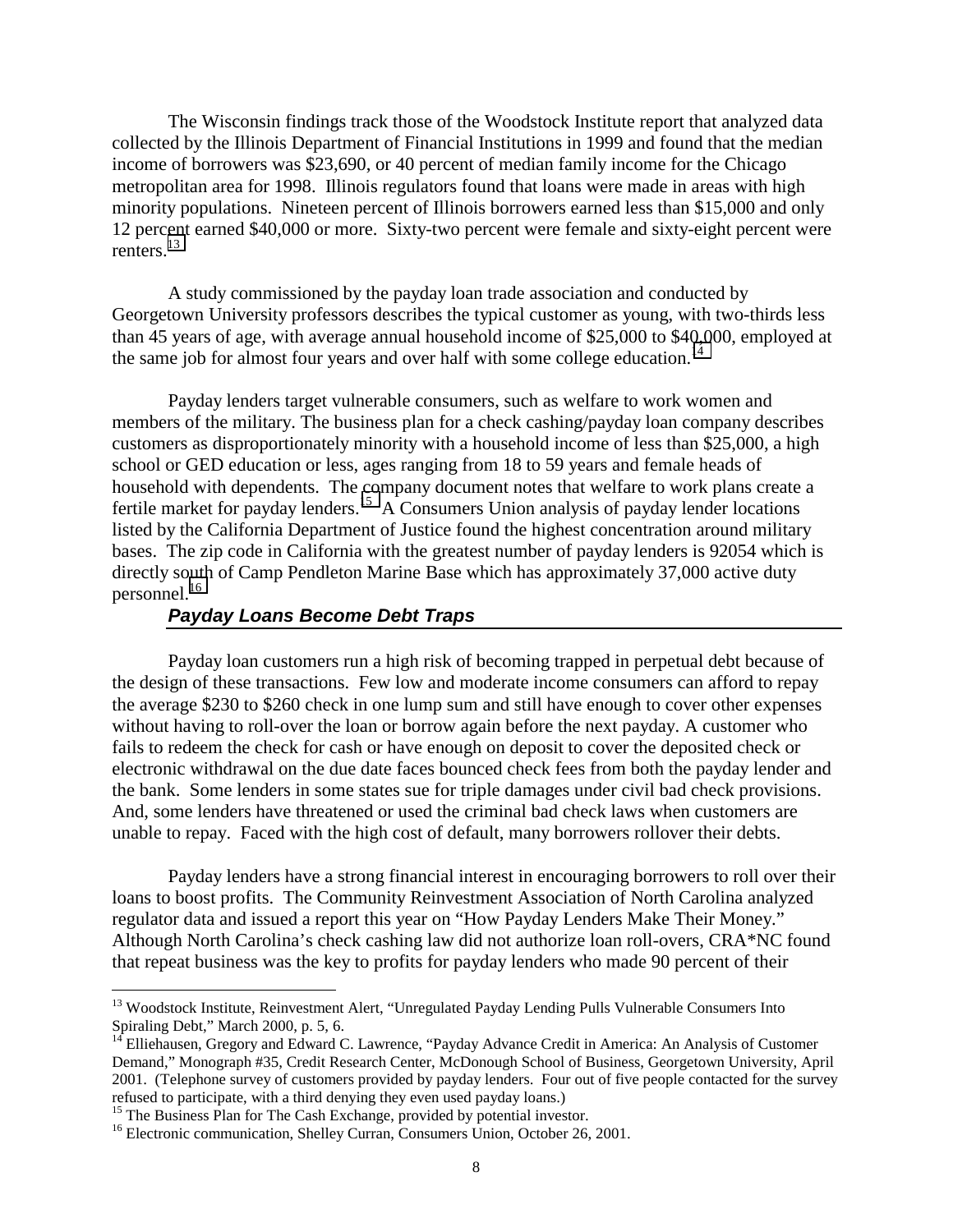revenue from borrowers making multiple transactions a year. In 1999 420,000 North Carolina borrowers generated 2.9 million transactions.

CRA\*NC concluded that \$12.5 million was needed to generate 2.9 million transactions in North Carolina in 1999. If the average loan is 10 days, the APR is 644%. Based on that interest rate, the payday lending industry could generate the \$96.5 million in fees using only \$15 million in capital assets.17 Over half of payday loan borrowers in North Carolina paid back more in fees than the amount they borrowed.

Some states have attempted to interrupt the debt cycle by prohibiting or limiting the number of roll-overs or establishing waiting periods between paying off one loan and taking out another. Regulators' studies find that consumers have similar same-lender profiles, regardless of state limits on rollovers.<sup>18</sup>

|                 | <b>COMPARISON OF 3 STATES SHOWS ROLLOVER LIMITS DO NOT WORK</b> |                        |  |  |  |  |
|-----------------|-----------------------------------------------------------------|------------------------|--|--|--|--|
| Indiana         | Average customer renews 10 times per                            | No rollover limit      |  |  |  |  |
|                 | vear                                                            |                        |  |  |  |  |
| <b>Illinois</b> | Average customer has 13 loans per year                          | Three rollover limit   |  |  |  |  |
| Iowa            | Average customer has 12.5 loans a year                          | 24 hour wait for "new" |  |  |  |  |
|                 |                                                                 | loan                   |  |  |  |  |

Rollover limits are easily evaded by payday lenders who permit borrowers to repay a loan with cash then immediately write a new check to start the debt cycle anew. The Community Financial Services Association, trade group for payday lenders, touts its voluntary "Best Practices" code of conduct that limits rollovers to three unless state law is silent or prohibits rollovers. However, industry guidelines and some state laws permit a new loan based on a fresh check as soon as the original check is redeemed for cash. The impact on family budgets of rollovers and back-to-back loans is the same.

The North Carolina study of payday lending experience in 1999 found that 90 percent of customers had five or more transactions a year at the same lender. In North Carolina 38.3 percent had more than 10 same-lender loans and 14 percent had more than 19 same lender  $\arctan 19$ 

The Wisconsin Department of Financial Institutions sampled payday loans made by licensed lenders in 2001 and found that over half of loans are rolled over. Wisconsin regulators excluded customers who eventually defaulted on loans from their study, significantly

<sup>&</sup>lt;sup>17</sup> Skillern, Peter, "How Payday Lenders Make Their Money," Community Reinvestment Association of North Carolina, April 18, 2001. www.cra-nc.org<br><sup>18</sup> Indiana Department of Financial Institutions data collected in 1999 found the average customer renews loans over

ten times in a year and that 77 percent of customers renew loans. (Indiana Department of Financial Institutions, "Summary of Payday Lender Examinations Conducted from 7/99 through 10/99," 1999) The Illinois Department of Financial Institutions concluded that payday loan customers become "captive," and average six-month relationship before loans are repaid. (Illinois Department of Financial Institutions. "Short Term Lending," 1999, Final Report 26) Iowa regulators found that the average customer has 12.5 loans at the same lender in a year, with 48 percent having at least 12 loans and 11.5 percent with more than twenty-five same-lender loans in 12 months. (Iowa Division of Banking, "Survey of Banking Payday Loan Survey," December 2000)

<sup>&</sup>lt;sup>19</sup> Report to the General Assembly on Payday Lending, Office of the Commissioner of Banks, North Carolina, February 22, 2001.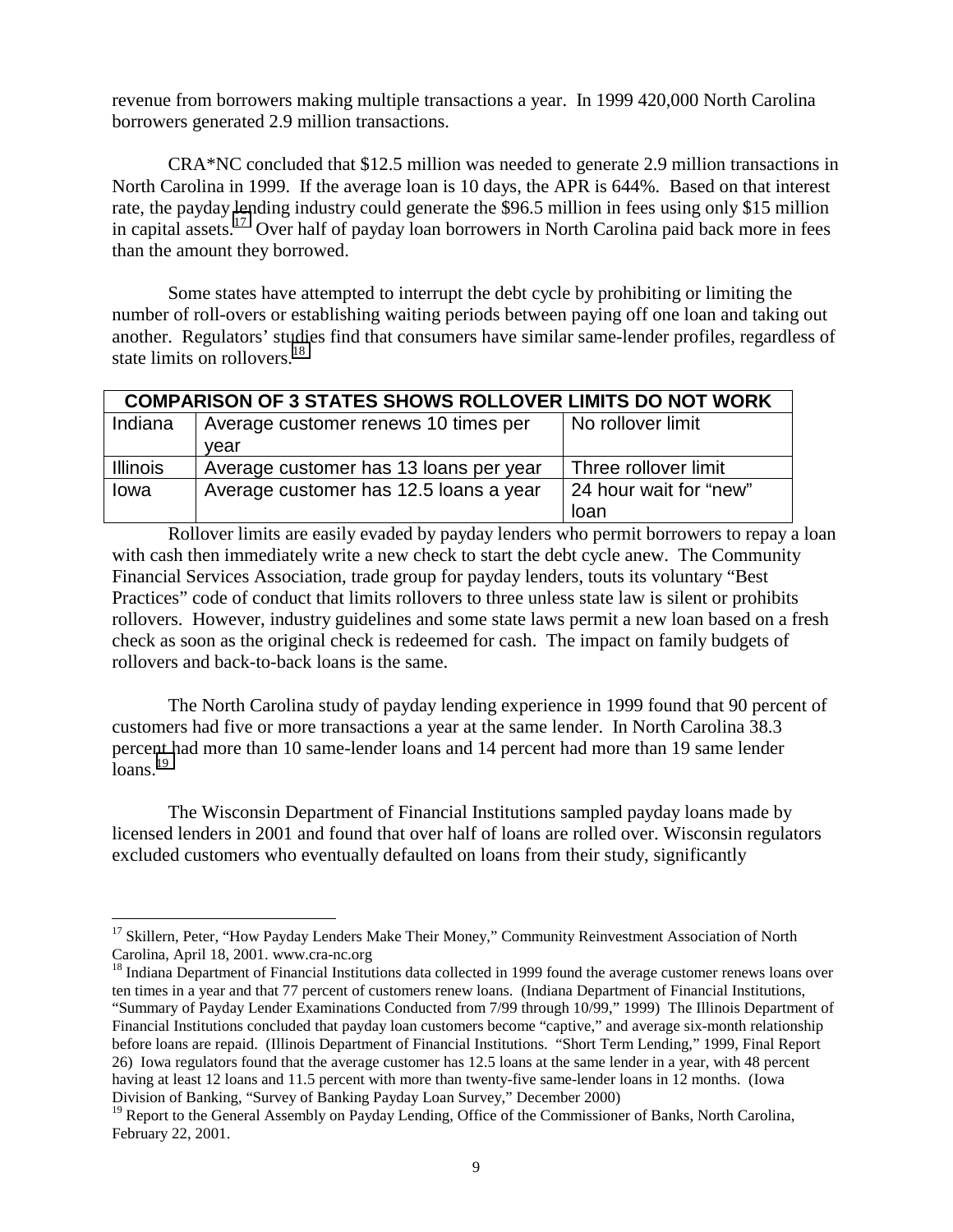underestimating the average number of rollovers by payday loan customers in Wisconsin.<sup>20</sup> Even then, they found that 38 percent rolled over a loan more than three times in a row.  $^{21}$ 

None of the regulators' studies include information on the rate at which consumers borrow from more than one lender to provide a comprehensive picture of debt burden resulting from payday lending.

#### **CONSUMER PROTECTIONS IN PAYDAY LOAN MARKET**

 The legal status of payday lending is being fought out state by state while the industry attempts to evade state usury, small loan, and even payday loan laws through affiliating with federally insured depository institutions in hopes of successfully claiming banks' exportation and preemption privileges. (See Bank Section)

#### *But Is It Legal?*

 $\overline{a}$ 

 State legislatures are increasingly reluctant to legalize triple-digit interest rates for payday lenders. After early legislative victories to carve out exceptions for payday loans from state usury or small loan laws, the industry has encountered growing opposition as the consequences of the loans become better known and more controversial.

<sup>&</sup>lt;sup>20</sup> Letter from Stephen Meili, Center for Public Representation, Madison, WI to Wisconsin Department of Financial Institutions, August 22, 2001.<br><sup>21</sup> Wisconsin Department of Financial Institutions, "Review of Payday Lending in Wisconsin 2001," June 11, 2001.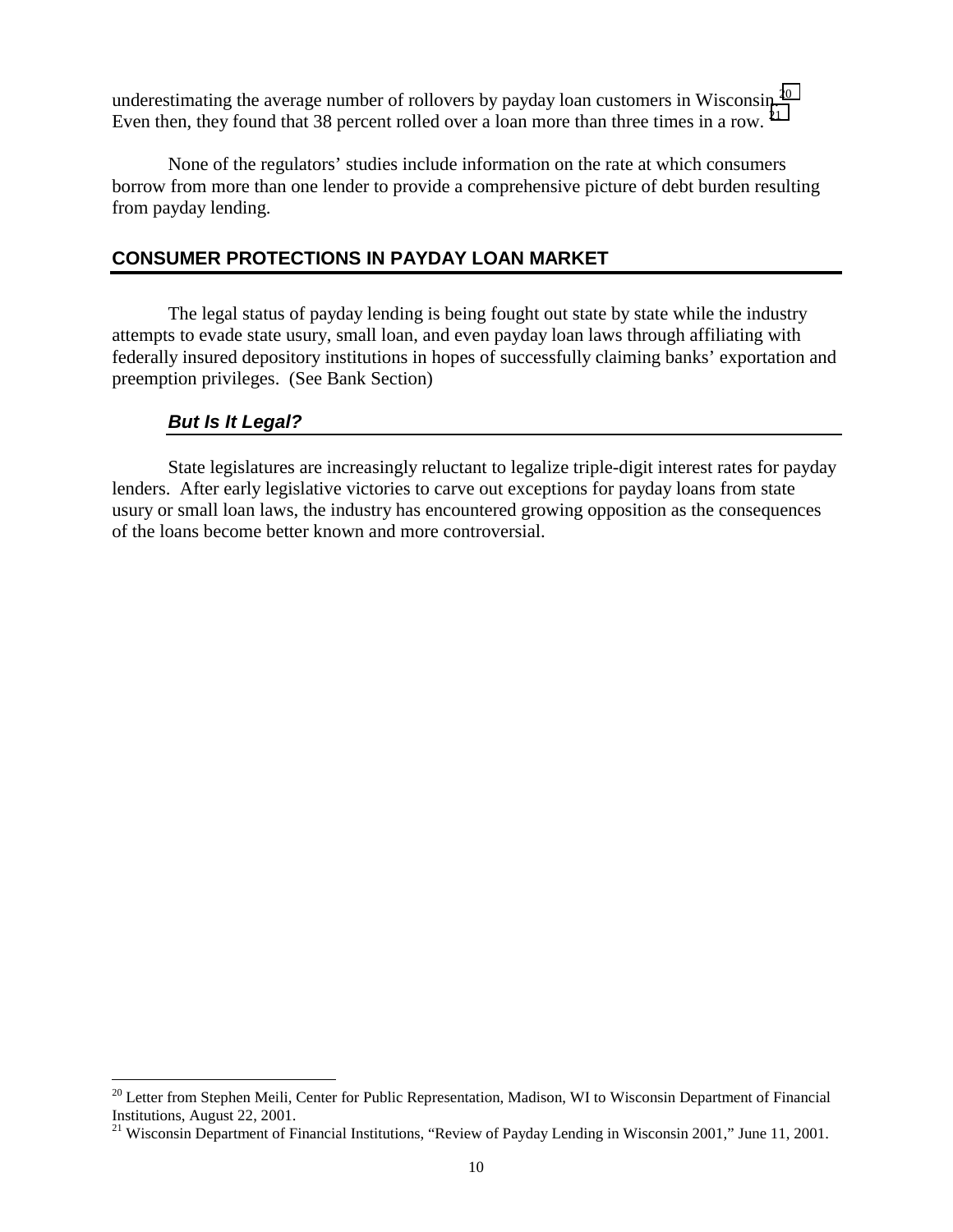In 1999, Hawaii and Arkansas granted payday loan companies an exception to state usury laws. This year the Arkansas Supreme Court ruled that if the transactions are loans, they violate Arkansas's constitution. The state is still accepting license applications while private litigation on the constitutionality of the Arkansas law proceeds. The Hawaii law was renewed when up for sunset review this year.

In 2000, Arizona and Colorado passed payday loan authorization. Arizona granted payday lenders an exception to usury laws, while Colorado replaced its payday loan regulations with a statute that lowered fees and limited loan terms. The Texas Finance Commission adopted regulations that authorized the holding of checks under the state's small loan law. Ohio amended its bad check laws to prohibit payday lenders from claiming to be the victims of fraudulent bad checks in order to sue for triple damages as victims of crime.

State legislatures did not enact pro-industry payday loan bills last year in Alabama, California, Florida, Georgia, Indiana, Kentucky, Maryland, Michigan, Oklahoma, and Virginia. On the other hand, the California, Wisconsin, Illinois, and Kentucky legislatures failed to enact legislation to tighten consumer protections in the payday loan market.

In 2001, industry bills failed to pass in Maryland, Oklahoma, Alabama, Georgia, New York, Texas, California, and Virginia. North Dakota and Florida enacted laws granting payday lending an exception from small loan acts. The North Carolina legislature allowed its payday loan provisions to lapse, after a broad-based coalition of consumer, senior, and civil rights groups campaigned for reform or roll-back on the law that sunset in 2001. Maryland enacted an anti-broker amendment to its Credit Services Act to prohibit local companies from brokering loans for others that fail to comply with Maryland's 33% APR small loan cap.

In 2001 legislation to tighten California's weak payday loan law was carried over for further study. Montana lowered the maximum cost of loans from 25% of the total check (resulting in a \$33.50 finance charge for a \$100 loan) to 25% of the loan amount (\$25 to borrow \$100.) On the other hand, Missouri rewrote its payday loan provision, removing any fee cap for loans. A Wisconsin bill has been introduced to impose fee limits on payday loans which are currently subject to no rate limits and competing bills to legalize payday lending are pending in Michigan. Regulations adopted in Oregon and Illinois, both states with no usury limit for licensed lenders, took effect in 2001. The regulations do not restrain the cost of loans but set limits on other loan terms and practices. The industry challenged both sets of rules in court but failed to prevent implementation.

 See Appendix A for status of state laws. States are categorized as (1) states where small loan or usury laws prohibit payday loan triple digit rates, (2) states with no usury or interest rate limits, permitting licensed lenders to charge unlimited rates, or (3) states that authorize loans based on checks held for future deposit and authorize fees that result in extremely expensive small loans. State payday loan laws typically set a maximum loan term and size, cap finance charges as a fee per \$100 loaned or per the face value of the check, and impose a range of limits on roll-overs, multiple loans, and collection tactics.

See Appendix B for the major terms of state laws and regulations that apply to checkbased loans. This chart includes the states with specific payday loan laws, those with no usury cap, and those that accommodate check-based loans within the terms of small loan laws and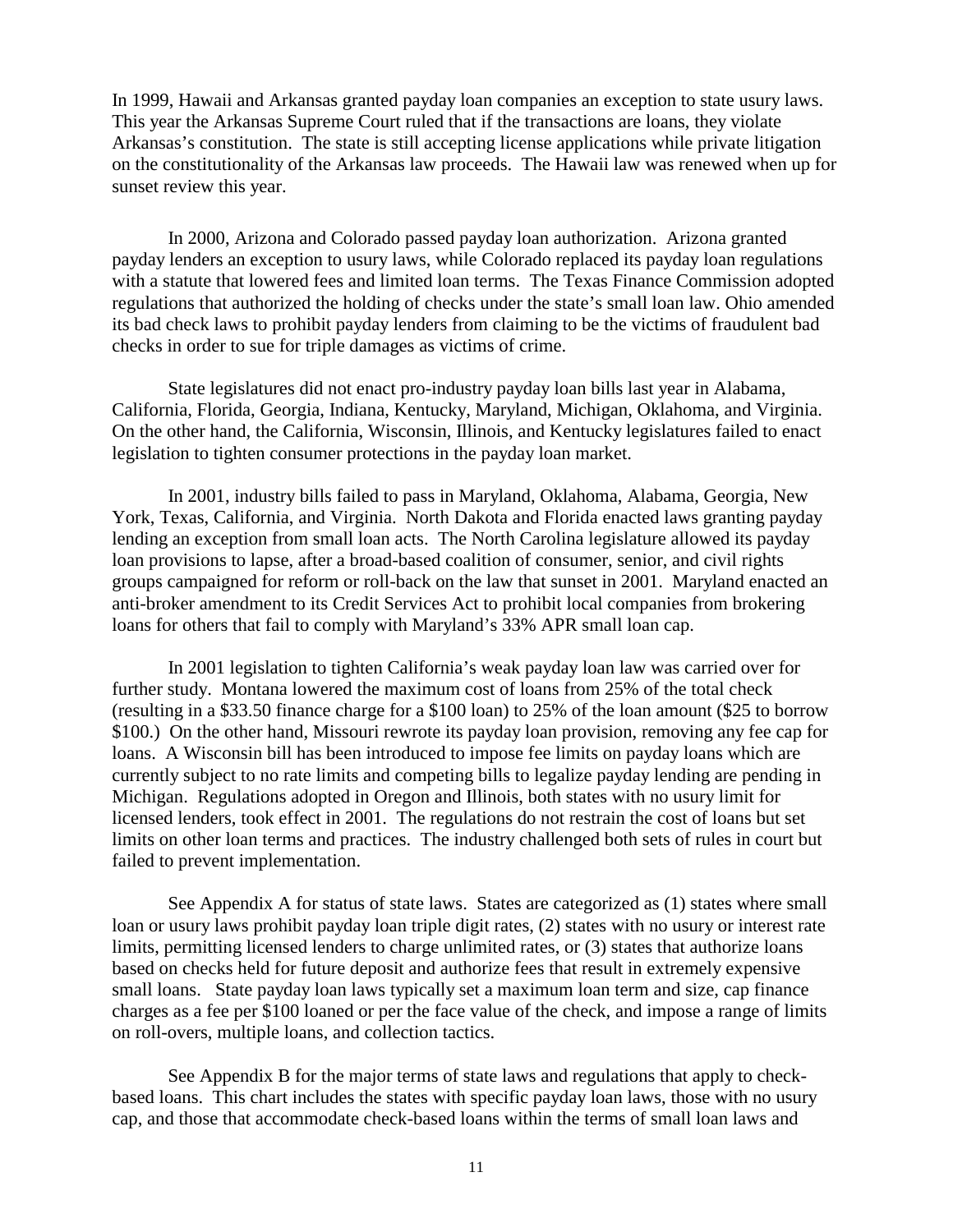regulations. Authorized fee caps for 14-day \$100 loans range from 309% in Texas to 780% in Wyoming, with several states setting no fee limit.

#### *Federal Legislation Filed but Not Heard*

Two bills have been filed in this session of Congress to protect consumers in the payday loan market. HR 1055, sponsored by Representative John LaFalce, ranking member of the Financial Services Committee, prohibits federally insured depository institutions from making payday loans directly or indirectly and outlaws loans based on checks drawn on federally insured depository institutions. HR 1319, sponsored by Representative Bobby Rush, sets minimum standards for state payday loan laws and sets a maximum \$5 fee and 36% APR interest for bank payday loans that must comply with the state law where the consumer is located. Neither bill has been scheduled for hearing.

#### **CFA/PIRG PAYDAY LOAN SURVEY**

During the spring and summer of 2001, CFA and PIRG member organizations, staff and volunteers surveyed 235 payday lenders in twenty states and the District of Columbia. Surveys were conducted by phone and, in most cases, by personal visits to payday loan outlets. For those companies advertising through the Yellow Pages and other local advertising without physical locations in the community, surveyors collected information provided through toll-free phone numbers or fax numbers. Surveyors did not take out payday loans or collect completed contracts. Surveyors looked for signs posting fees and Annual Percentage Rates and asked clerks to quote the interest rate for loans. Payday loans are subject to the Truth in Lending Act, which requires that finance charges (fees) and Annual Percentage Rates (APR) interest be disclosed before consumers are obligated to loans. (Surveys conducted only by telephone are coded NV.)

#### *Payday Loans Are Being Made In States Despite Usury Ceilings*

 Surveyors looked for payday lenders in 6 of the 21 states and territories where payday lending is effectively banned by a usury ceiling on small loans (Category 1 states). Surveyors contacted dozens of check cashing outlets and found that payday loans are not generally being made by check cashers. In all six of these surveyed states (GA, MA, MD, NY, PA, and VA) payday loans are being made by a handful of companies that either partner with banks or use a variety of thinly-veiled ruses to obscure loan transactions, such as sales-leaseback or cash leasing claims.

Despite state usury ceilings, average payday loan interest rates for the few lenders found were highest in these states, averaging 780% APR in Massachusetts and New York and 735% APR in Georgia. The highest APRs found nationally in all states were in Georgia, where two stores imposed APRs of 910% on two-week payday loans. In these states, a Delaware state bank was the most frequent provider of loans advertised by servicing agents in Yellow Pages and local print ads.

 In the 2000 survey, no payday loans were found in the Category 1 states New York or Massachusetts.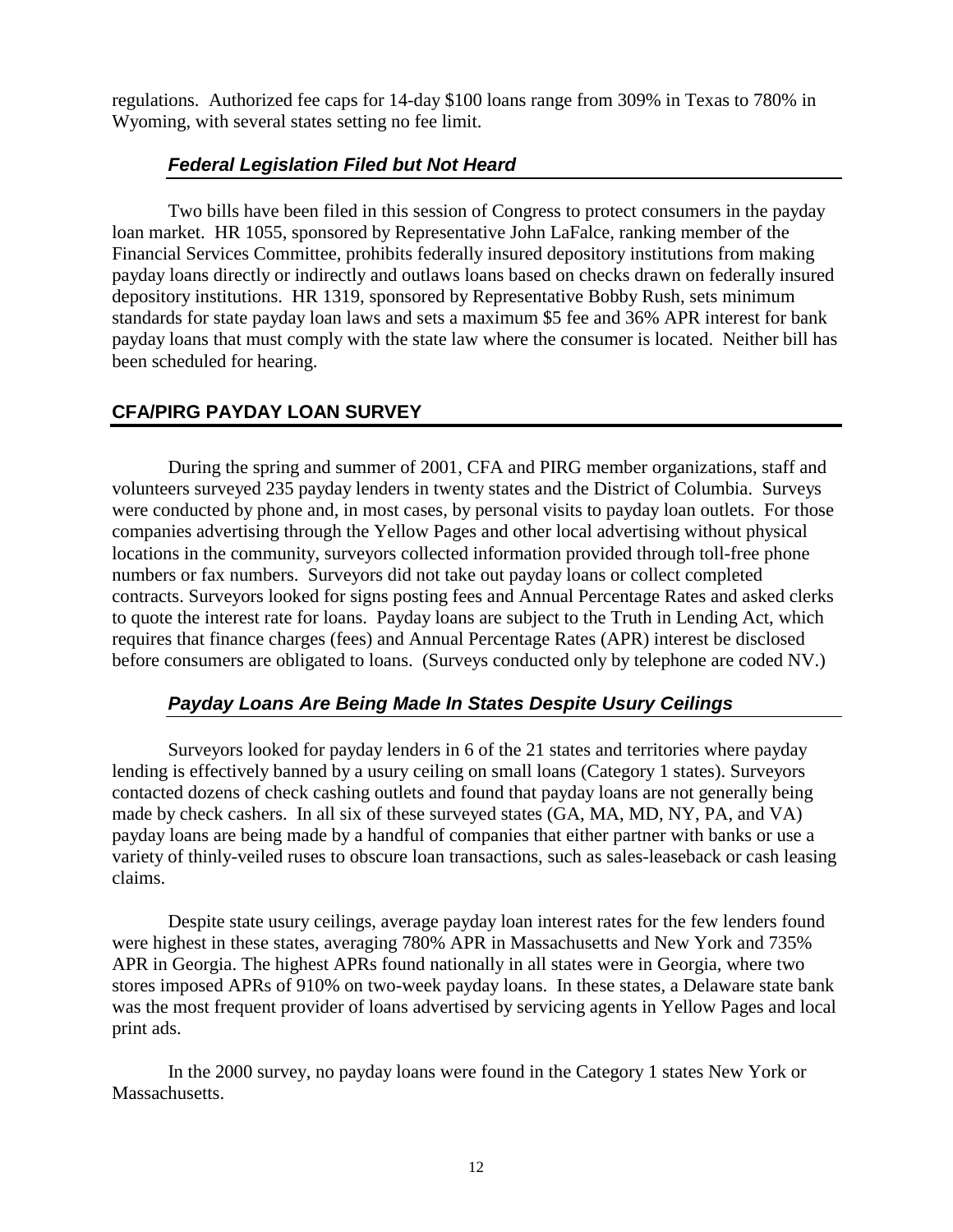#### *Payday Loans Are Extremely Expensive Despite Growth*

 Nationally, surveyors found payday lenders had an average APR of 470% and an average fee of \$18.28 to borrow \$100 for two weeks. The national average was 474% in the 2000 PIRG/CFA report. Our calculation of APRs for a 14-day, \$100 loan in the survey ranged from a minimum of 182% to a maximum of 910%. The most common APR in 2001 was 390%, the same as in 2000. This fee was charged by 30% of payday lenders, followed by 520% charged by 18% of lenders. Last year's second most frequent rate was 650%, charged by 13% of lenders. An additional 21% of stores charged APRs clustered narrowly between 442-459%.

 One-third (33%) of all stores charged greater than 500% APR, compared to 35% last year. The following chart shows the range of APRs found for the 233 of 235 stores where enough information was provided to calculate an APR.

| Range of APRS Found in 2001 |     |     |  |  |  |  |
|-----------------------------|-----|-----|--|--|--|--|
| TOTAL >                     | 226 | 97% |  |  |  |  |
| 300%                        |     |     |  |  |  |  |
| TOTAL >                     | 144 | 62% |  |  |  |  |
| 400%                        |     |     |  |  |  |  |
| TOTAL >                     | 76  | 33% |  |  |  |  |
| 500%                        |     |     |  |  |  |  |
| TOTAL >                     | 22  | 9%  |  |  |  |  |
| 600%                        |     |     |  |  |  |  |

 Fees quoted by the same lender varied from state to state, depending on state limits and whether the lender made loans in partnership with a bank. For example, Advance America charges 390% APR in California, Ohio, South Carolina and Florida, 442% in North Carolina and Virginia (with a bank partner), and 520% in Illinois. (The state cap in Virginia is 36% APR while there is no usury limit in Illinois.)

 In states with no usury cap, interest rates for a \$100 14-day loan ranged from 468% to 780 % in Illinois, from 390% to 650% in New Mexico, 384% to 520% in Oregon, and 390% to 520% in Wisconsin.

#### *Payday Lenders Exceed Maximum Allowable Interest Rates*

 Neither competition nor the law appear to be working in states that authorize payday lending. Surveyors surveyed 186 stores in 13 of the 26 states that permit payday lending (including North Carolina, which permitted payday lending until 31 August 2001.)

In states where payday lending is authorized, 15% of payday lenders surveyed quoted rates higher than allowed by law in that state. Over-charging was found in 6 of the 13 states surveyed where fee limits are set. In AZ, DC, FL, IA, SC, and TX, at least one lender quoted interest rates above allowable maximums.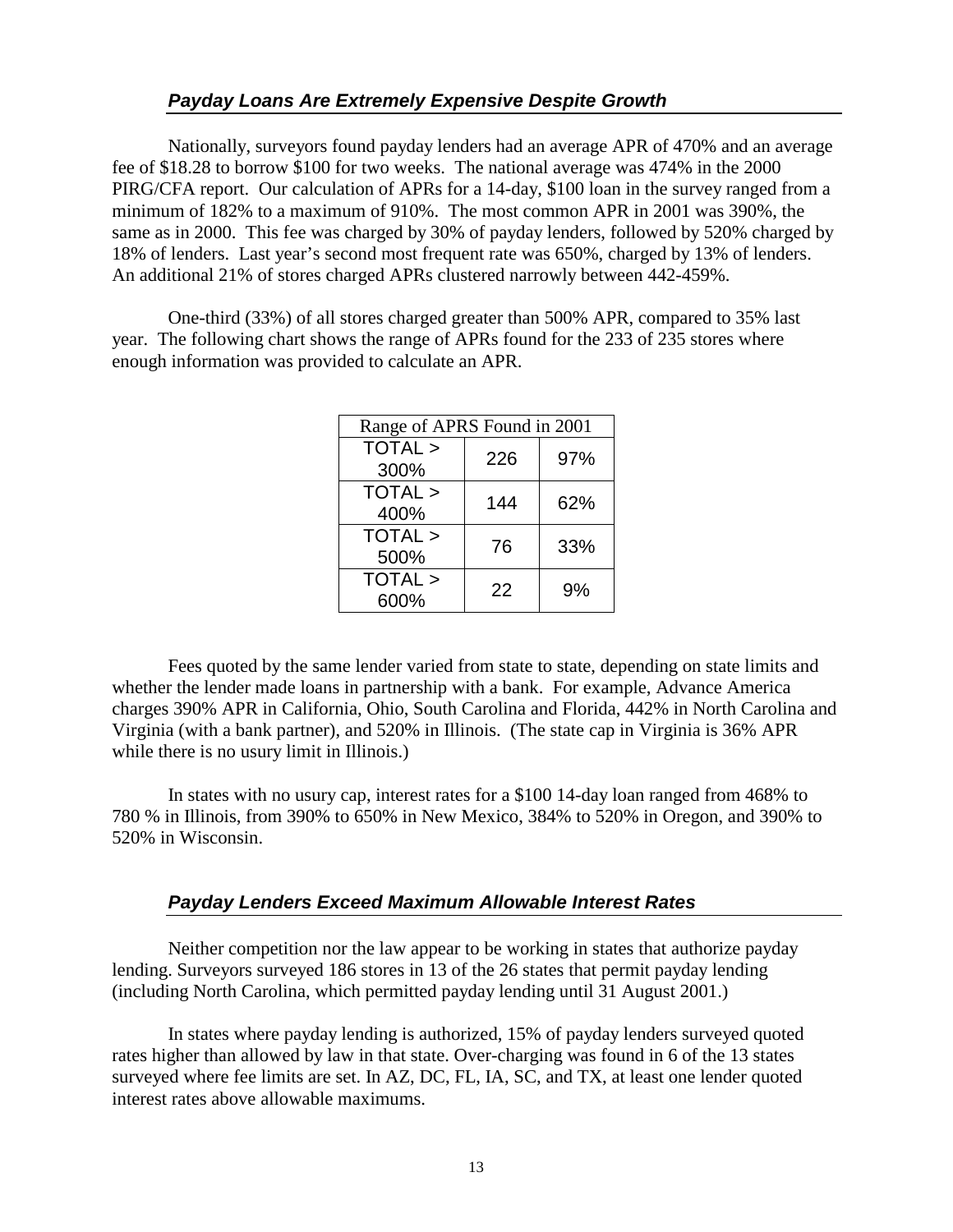Further, for all 13 surveyed states where payday loan fees are capped, an additional 38% of payday lenders quoted rates exactly at the allowable APR. When combined with the 15% quoting rates apparently above the allowable APR, more than half (53%) of all payday lenders are either at or above the limit. If competition were really working in these states, we would expect many more firms to offer and advertise lower rates.

#### *Payday Lenders Use Rent-A-Bank Partners And Ruses To Evade Caps*

 Surveyors found payday lenders who quote rates higher than state laws allow using a variety of tactics. Georgia payday lenders charge from 520% to 910% although the small loan rate is capped at 58% APR. Georgia payday lenders claim their deals are sale-leaseback arrangements, where borrowers "sell" a household item, then lease it back. The borrower leaves a personal, post-dated check for the amount of the "sale" proceeds plus the "lease" fee to repay the loan on the next payday. Another devise found in Georgia is cash leasing where the lender claims that cash is leased not borrowed.

Brokering loans for banks is another tactic used to evade state protections. In Georgia, ACE Cash Express with its partner national bank makes loans that cost 442% APR, while a Delaware state bank markets loans at 780% APR. In Virginia, a state with a 36% APR small loan limit, Advance America and ACE Cash Express charge 442% APR, while Money Mart charges 455%, and loan servicers for County Bank of Rehoboth Beach, DE charge 780% APR for two-week loans. While a survey of over twenty check cashing outlets in New York found no payday loans, a loan servicer for County Bank of Rehoboth Beach, DE and a Delaware payday loan company are advertising triple-digit payday loans in New York City.

Rent-a-bank arrangements are also used to get around limits in states that permit payday lending. In California, lenders that partner with banks make larger loans than the California law permits, with ACE Cash Express (Goleta National Bank) and Dollar Financial Group (Eagle National Bank) outlets loaning up to \$500. (The check used in a California loan cannot exceed \$300 including the finance charge, making the typical maximum loan \$255.) The Colorado law prohibits "flipping" payday loans, yet ACE Cash Express (Goleta National Bank) permits three rollovers and Loan Mart (Eagle National Bank) permits four. Payday lenders quoting rates higher than Texas regulations permit include lenders who partner with County Bank (780% and 520%), Eagle National Bank (520%), and First National Bank in Brookings, SD (390%).

#### *Stores Did Not Disclose The Cost Of Payday Loans*

 Many payday lenders claim that they are not in the business of making loans and therefore none of the fees paid for their services are interest. Very few lenders, if any, advertise their Annual Percentage Rates or finance charges. So, it is difficult for surveyors, or potential customers, to obtain information on the comparable cost of a payday loan.

Of the 235 stores surveyed, only 32% of payday lenders disclosed even a nominally accurate APR on charts or brochures in their stores. Of stores that failed to post an APR in its materials, only 21% of clerks verbally disclosed an APR upon the customer's request. Nationally, only 22% of stores disclosed both fees and APRs on charts or brochures in their stores. Stores were most likely to post costs when required to by state laws or regulations.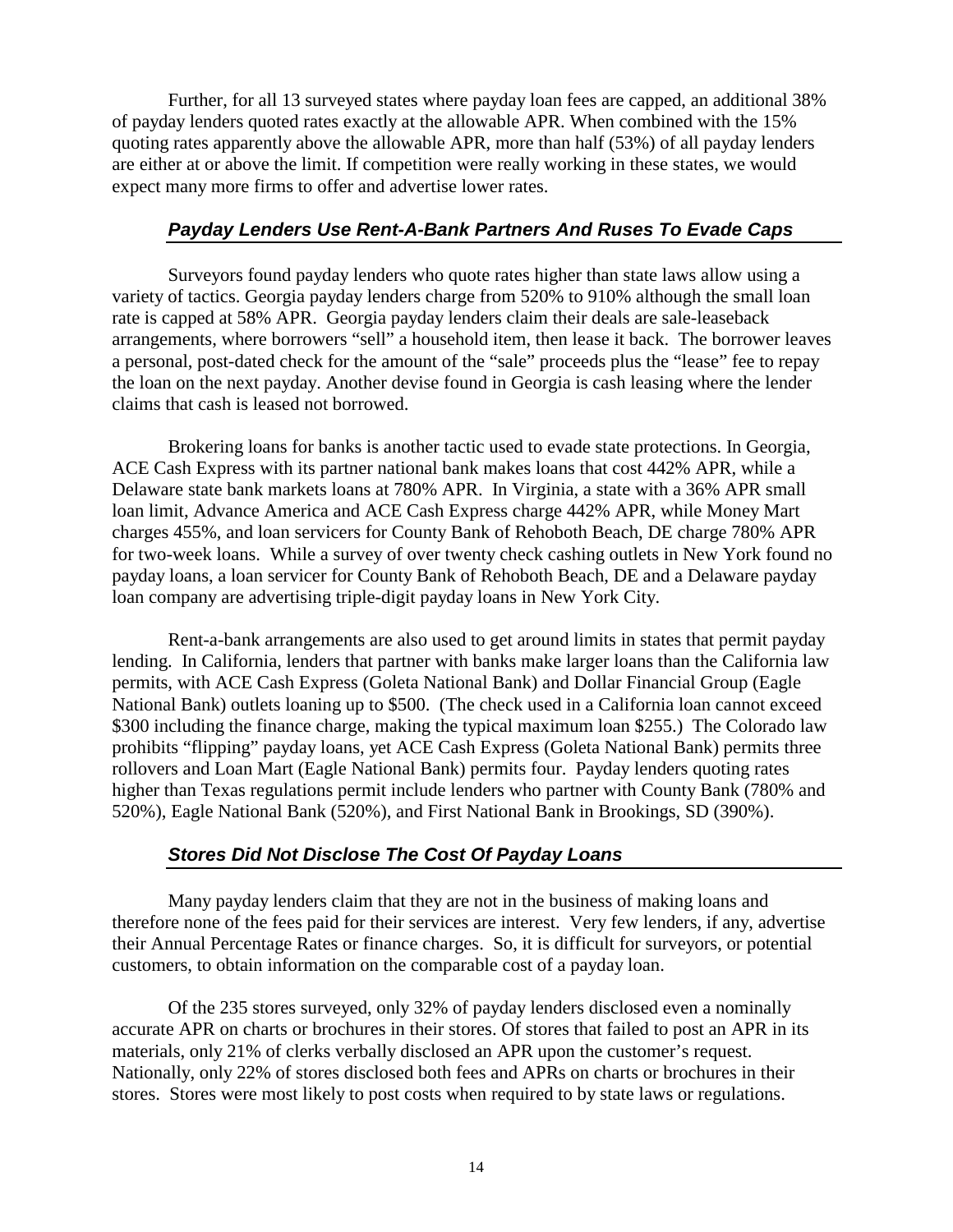A surveyor in Kentucky reported on an acquaintance who took out her first loan when faced with a family emergency and was still paying to roll the loan over every payday three years later. At first this 36-year old woman viewed her payday loan as a safe and easy way to obtain "free money." For the next three years, she paid the interest but was unable to repay the balance in a cycle that she could not end. Over the life of the \$300 loan, she paid a total of \$4130. (\$17.65 per \$100 x 3 x 78 renewals) She still owes the principal.

Rollovers, flipping, and touch-and-go loans are as controversial as the high cost of payday loans. The 2000 PIRG/CFA study found that 83% of stores would allow a consumer to renew or "rollover" an unpaid loan for an additional period. Of these, over half, 52%, would allow 3 or more rollovers.

In the survey, lenders who allow consumers to redeem checks for cash, then immediately write a new check to borrow money ("touch and go" loans) are listed as "New Check" in the rollover column. This devise is used to get around state limits on rollovers.

#### *Payday Lenders Charge Bounced Check Fees*

 Payday lenders charge bounced check fees if the check used to secure the cash advance is deposited and not paid due to insufficient funds. The industry claims that consumers choose to borrow instead of overdrawing checking accounts. If true, borrowers are merely putting off bounced check fees until the next payday. Forth-seven percent of payday lenders surveyed quoted a specific bounced check fee averaging \$21.47 for checks returned for insufficient funds. The bounced check fee ranges from \$2.25 to \$35, compared to last year's survey results of \$7.54 to \$40. Borrowers whose checks are deposited to repay loans will be charged bank NSF fees in addition to those charged by the payday lender if sufficient funds are not available to repay loans in full on the next payday.

 Surveyors asked what would happen if borrowers failed to repay loans. Several lenders in Ohio claimed that borrowers who default would be sued for triple damages, court costs and attorneys fees although the Ohio legislature amended the law last session to prohibit payday lenders from using the bad check law.

#### **THE "NATIONAL BANK MODEL" FOR PAYDAY LENDING**

 The most controversial issue in payday lending is the growing use of banks to evade state usury laws, small loan rate caps, and, even, state payday loan laws. Thwarted by state legislatures and regulators, payday lenders are forming partnerships with a handful of federally insured depository institutions to make loans that do not comply with state laws.

 The typical payday loan-bank arrangement involves loans made over the counter at the non-bank company's location, such as check cashers, pawn shops, and convenience stores. The bank nominally involved in the loan sells back most of the loan obligation immediately. The payday lender advances the money, takes the risk, and collects the debt. Because a bank is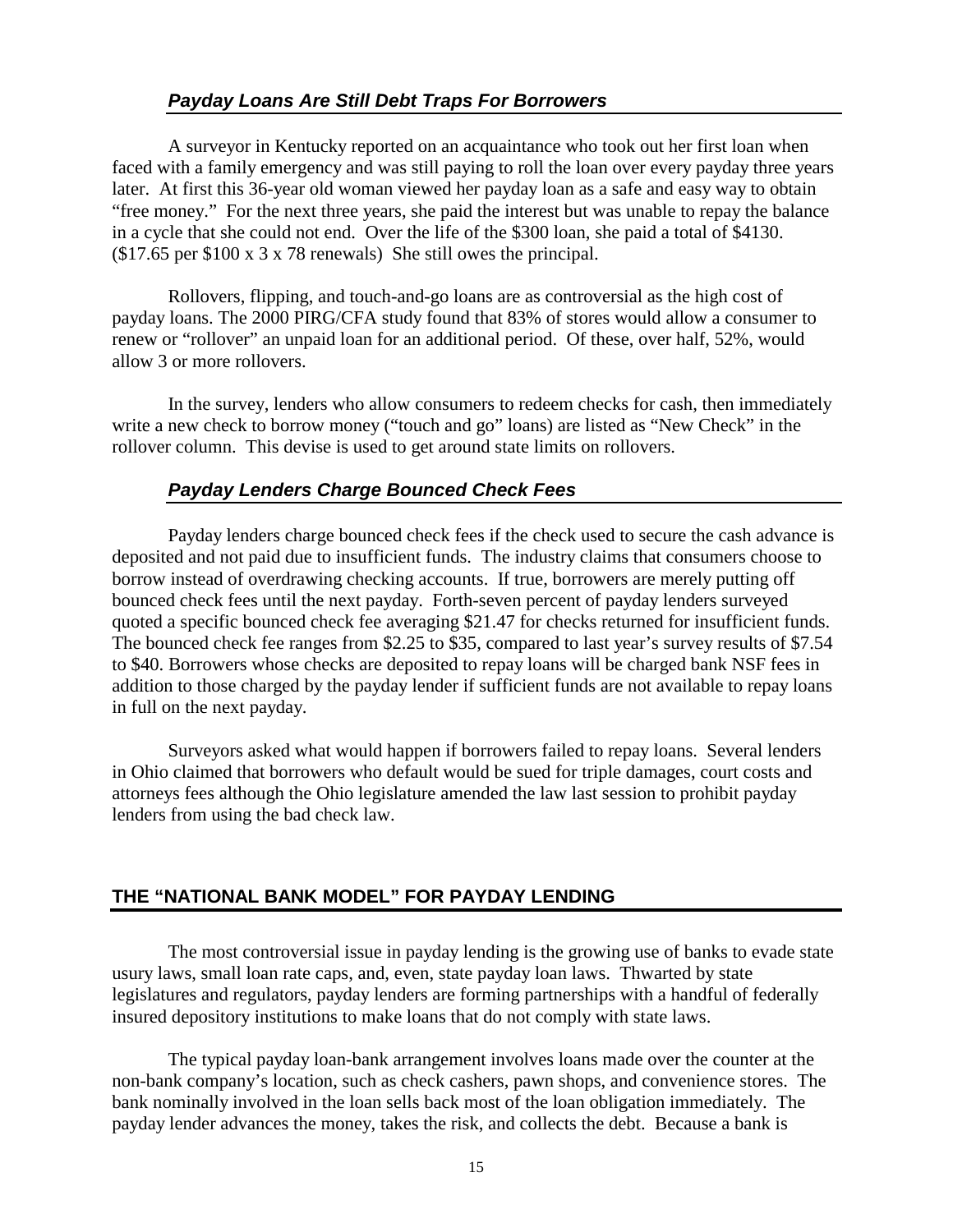involved, the lender claims that state consumer protection laws are preempted and that the bank can export deregulated interest rates from the state where the bank is located. Critics charge that banks merely rent their charters to assist non-bank companies evade state usury and consumer protection laws.

This industry-wide strategy is called the National Bank Model. The Community Financial Services Association informed its members that federal law grants payday advance companies the ability to act as a marketer-servicer for a federally-insured bank which "exports" favorable lending laws from the state in which the bank is domiciled to consumers residing in other states.<sup>22</sup> Stephens, Inc., a Little Rock investment bank, reported that use of the National Bank Model provides a standardized product, permits companies to enter states that have not enacted safe-harbor legislation, protects storefront owners from changes in local or state legislation, and allows bank regulators to regulate payday advances through the OCC, FDIC, the Federal Reserve, and OTS oversight of financial institutions.<sup>23</sup>

The industry uses the "bank model" as a two-edged sword in state legislative debates, urging state legislators to legalize payday loans to "keep out" the out-of-state banks and provide "competition" for banks. Then, when industry-friendly laws are enacted, some payday lenders partner with out-of-state banks to by-pass the limits in the new payday loan law. For example, ACE Cash Express was a leader in enacting the Colorado payday loan law, then dropped its state license, claiming that its loans were made by a national bank.

Rent-a-bank arrangements are being used to make payday loans in states whose usury or small loan laws outlaw triple digit interest rates and in states with payday loan laws that place minimal restrictions on loan size, terms, and fees. (See survey results.) Three states illustrate the payday loan industry assault on state usury and small loan regulation.

#### *Indiana:*

 $\overline{a}$ 

The Indiana Supreme Court ruled in August that Indiana's 36% small loan interest rate cap and its criminal loan sharking law apply to payday loans even when the minimum \$33 finance charge is imposed, rendering the \$510 million a year payday loan industry in Indiana illegal under state law. The Indiana Department of Financial Institutions had asked for an opinion on the legality of payday loans from then-Attorney General Jeffrey Modisett. His opinion that payday loans violate civil and criminal law touched off litigation by the industry and consumers. Now that the Supreme Court has upheld the Attorney General's opinion, regulators are moving to inform licensed lenders and to investigate current practices as private litigation proceeds.

Payday lending is big business in Indiana. As of January 2001, 117 licensed lenders in Indiana operated almost five hundred locations. Reported 2000 loan volume in Indiana does not include loans made by ACE Cash Express following its partnership with Goleta National Bank.

In the wake of the Indiana Supreme Court ruling, some licensed lenders stopped making payday loans or lowered the fees to comply with state laws. Some devised variations on payday lending, claiming that loans were now open-end credit. Others registered as loan brokers and

<sup>&</sup>lt;sup>22</sup> "Community Financial Services Association of America's Analysis of the Payday Advance Industry," p. 57.

<sup>&</sup>lt;sup>23</sup> Jerry L. Robinson, "Payday Advance – The Final Innings: Standardizing the Approach," Stephens, Inc., September 22, 2000, p. 7-8. www.stephens.com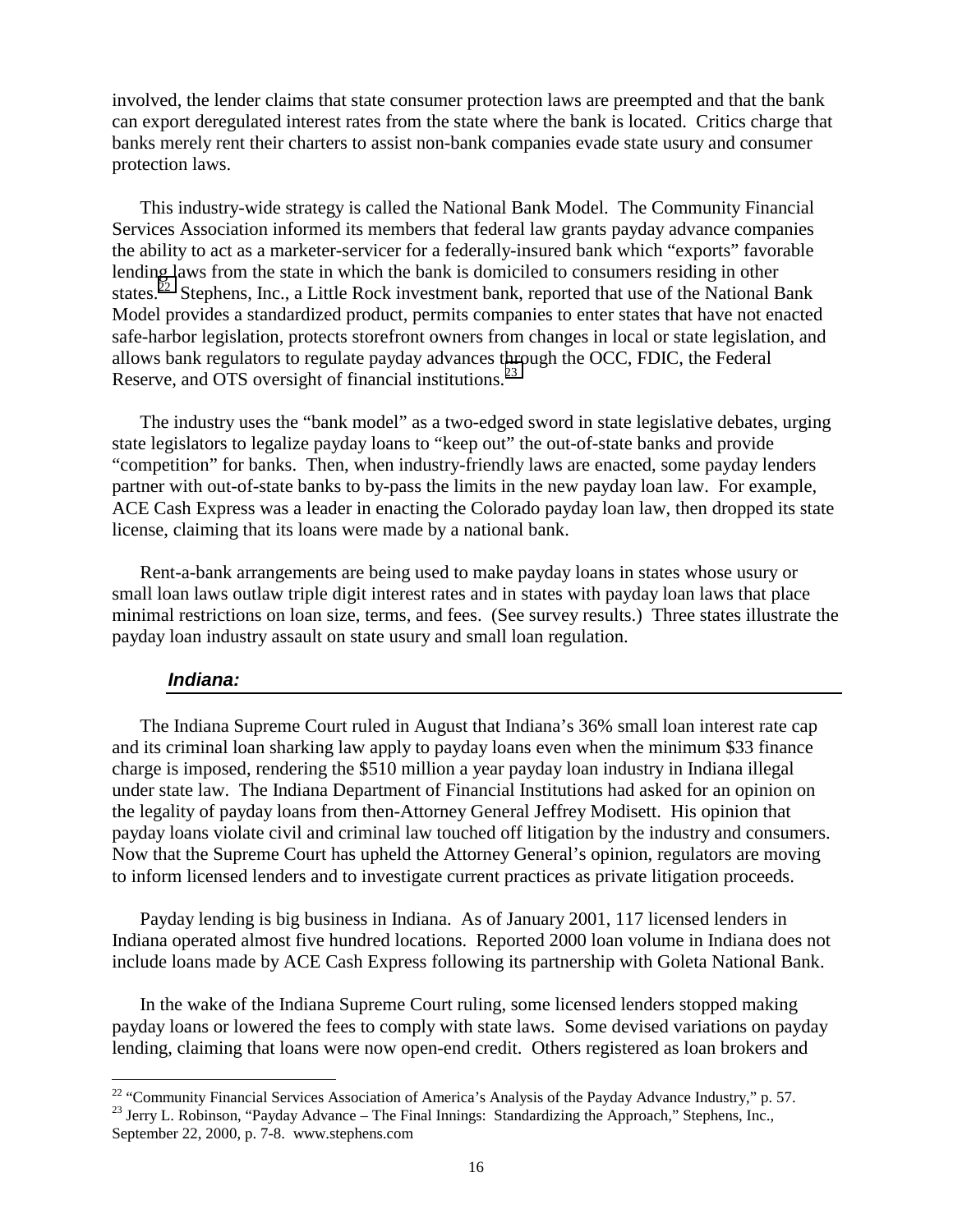debt collectors and partnered with national banks. Instead of charging 36% APR for small loans, these rent-a-bank lenders charge over 400% APR. In commenting on industry moves to run loans through federally chartered banks or banks chartered in states that do not have interest-rate caps, Indiana's securities commissioner noted "This seems to be a somewhat cynical way to get around state law."24

#### *North Carolina:*

North Carolina allowed its payday loan law to sunset August 31, 2001. Instead of complying with North Carolina's small loan law, payday lenders representing over an estimated five hundred branches have affiliated with national banks to continue making loans. The North Carolina Banking Commission reports that seven banks are partnering with payday lenders, including Peoples National Bank of Paris, Texas; First National Bank, Brookings, SD; First Bank of Delaware; Brickyard Bank, Illinois; County Bank of Rehoboth Beach, DE; Eagle National Bank in PA; and Goleta National Bank in California.

#### *Virginia:*

Virginia vigorously enforced its 36% APR small loan law to prevent payday lending. The industry-backed authorizing legislation failed to pass at several sessions of the Virginia General Assembly. But, that hasn't stopped three national payday loan chains from operating with impunity in Virginia. ACE Cash Express, partnering with Goleta National Bank, charges \$17 per \$100 for two-week loans. Money Mart, a Dollar Financial Group check casher, partners with Eagle National Bank to make loans at the rate of \$17.50 per \$100. Advance America partners with BankWest, a state bank in South Dakota, to make loans for \$17 per \$100.

#### *Banks Can Export Interest Rates and Preempt Certain State Laws, But Can Non-banks Piggy-Back on the National Bank Act?*

Payday lenders claim that Federal laws and court decisions that give banks exportation and preemption rights apply to third party companies.<sup>25</sup> Lenders point to the direct marketing of

The Depository Institutions Deregulation and Monetary Control Act of 1980 appears to extend the "most favored lender" treatment of federally chartered banks to any federally insured commercial bank, savings and loan, or credit union. States can "opt out" of DIDA, but can also deregulate state usury caps.

The Interstate Banking and Branching Efficiency Act of 1994 allows banks to open branches in other states. While permitting the preemption authorized by the NBA and DIDA, Congress emphasized that state consumer protection and fair lending laws apply to the extend not preempted by federal law, leaving states free to protect consumers in the credit market.

 $\overline{a}$ 24 O'Malley, Chris, "Supreme Count Deals Payday Lenders Blow," *Indianapolis Star*, August 17, 2001.

<sup>&</sup>lt;sup>25</sup> The National Bank Act grants federal banks "most favored lender" status, permitting banks to charge the higher of the interest rate permitted for banks in the state where the bank is located or 1% above the Federal Reserve Bank discount rate on 90-day commercial paper. Banks can transport this "most favored lender" status across state lines under certain circumstances.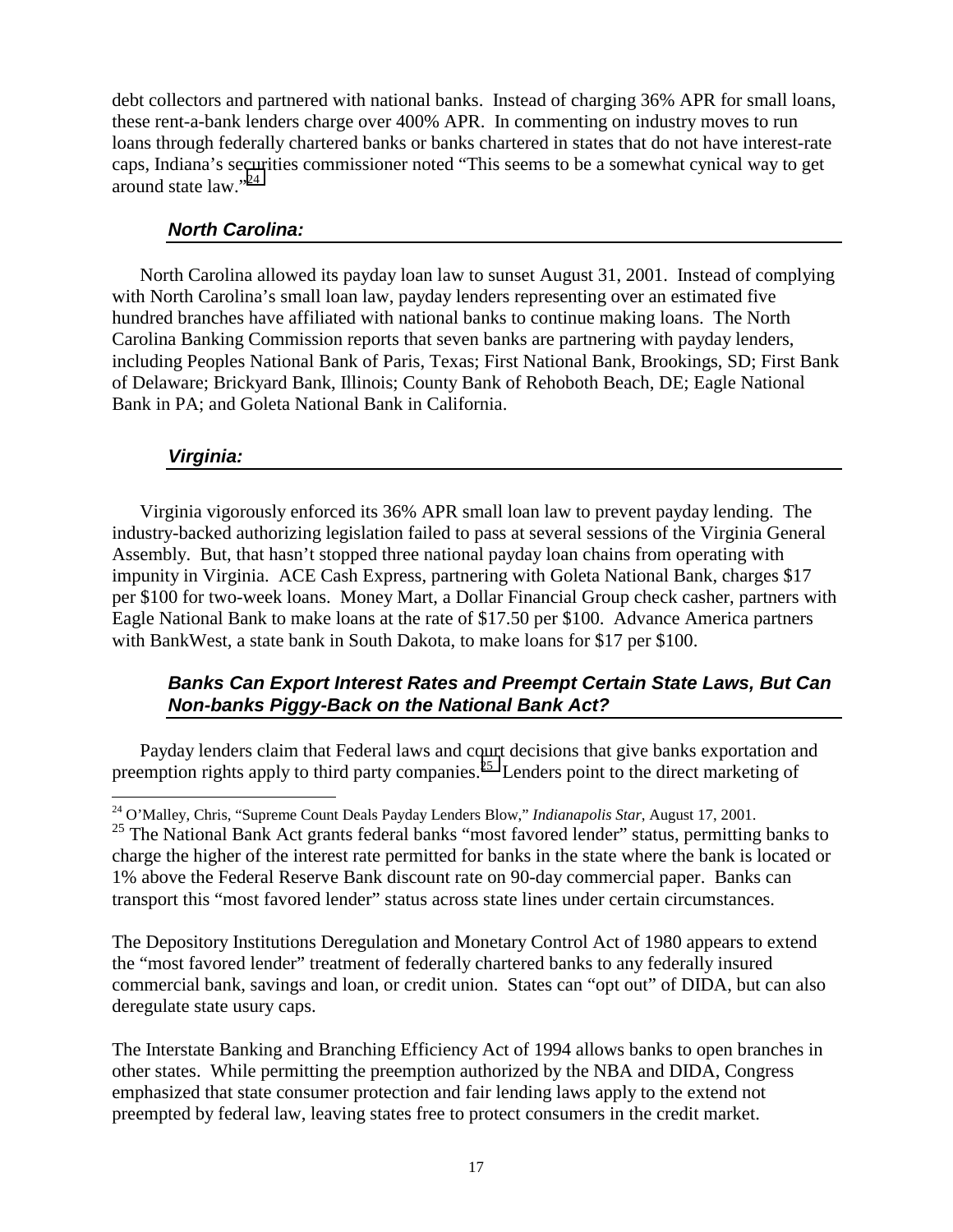bank credit cards from Delaware and South Dakota, states with no credit card rate caps. They also seek to benefit from court rulings on bank connections in the refund anticipation loan market.

In *Cades v. H&R Block, Inc.*, 43 F.3d 869 (4<sup>th</sup> Cir. 1994), the court held that Beneficial did not create "branch" offices in Georgia; therefore the law of the state that is the bank's home state, Delaware, applied. The Cades decision, however, predates Congressional debate of the Riegle-Neal act in which Congress attempted to restrain OCC over-reaching by establishing a public notice and comment period for any request for advisory opinions preempting state laws. In debating Riegle-Neal in 1994, Congress stated that states have a "legitimate interest in protecting the rights of their consumers."<sup>26</sup>

#### *Federal Bank Regulators Question Rent-a***-***Bank Payday Lending*

#### **FORMER FDIC CHAIRMAN DONNA TANOUE IN A SPEECH AT THE SEVENTH ANNUAL GREENLINING ECONOMIC DEVELOPMENT SUMMIT, JUNE 13, 2000 STATED:**

#### **"NEVERTHELESS, I DO NOT BELIEVE THE CONGRESS CONTEMPLATED THAT BANKS WOULD BE ABLE TO USE THIS PRINCIPLE (EXPORTATION OF INTEREST RATES) TO TAKE ADVANTAGE OF CONSUMERS. THE PRACTICE OF RENTING A CHARTER MERELY TO COLLECT A FEE TO ALLOW A HIGH-COST PAYDAY LENDER TO CIRCUMVENT STATE LAW IS INAPPROPRIATE."**

The National Credit Union Administration issued a directive in April 2001 reminding federal credit unions of their 18% interest rate cap and urging credit unions to serve the legitimate short term credit needs of their members. $27$ 

The Comptroller of the Currency, regulator of national banks, is a strong supporter of the privileges of national bank charters. But, payday lender efforts to wrap their loans in the cloak of national bank powers has drawn resistance from the OCC. In a story about payday loans through banks, Comptroller John D. Hawke told the *Wall Street Journal*: "It gives us an enormous amount of concern because we believe it is an improper use of the national bank charter."<sup>28</sup> The OCC and OTS report that non-bank vendors seeking to avoid individual state laws are approaching federally-chartered banks and thrifts urging them to enter into agreements to fund payday and title loans.<sup>29</sup> A case in point is an ad run by Check 'N Go of Ohio in the *American Banker*, promising banks a return on investment of at least 20% to partner with the payday loan chain. $30$ 

<sup>29</sup> Press Release, OCC and OTS, November 27, 2000.

<sup>&</sup>lt;sup>26</sup> National Consumer Law Center, *The Cost of Credit: Regulation and Legal Challenges § 3.2.2.2,* (2d ed. 2000 & Supp.) and H.R. Conf. Rep. 651, *supra* note 12, at 53.

<sup>&</sup>lt;sup>27</sup> NCUA Letter to Federal Credit Unions, Letter No. 01-FCU-03, April 2001.

<sup>&</sup>lt;sup>28</sup> Beckett, Paul, "Risky Business: Exploiting a Loophole, Banks Skirt State Laws on High Interest Rates --- 'Payday Loans' Are A Big Hit With Many Consumers," *Wall Street Journal*, May 25, 2001, Page A1.

<sup>30</sup> Advertisement in *American Banker*, March 21, 2001, p. 7. "What Would Your Bank Consider To Be a Good ROE? NOW DOUBLE THAT. Your company could realize an annual 20+% return on equity through a strategic alliance with Check 'n Go."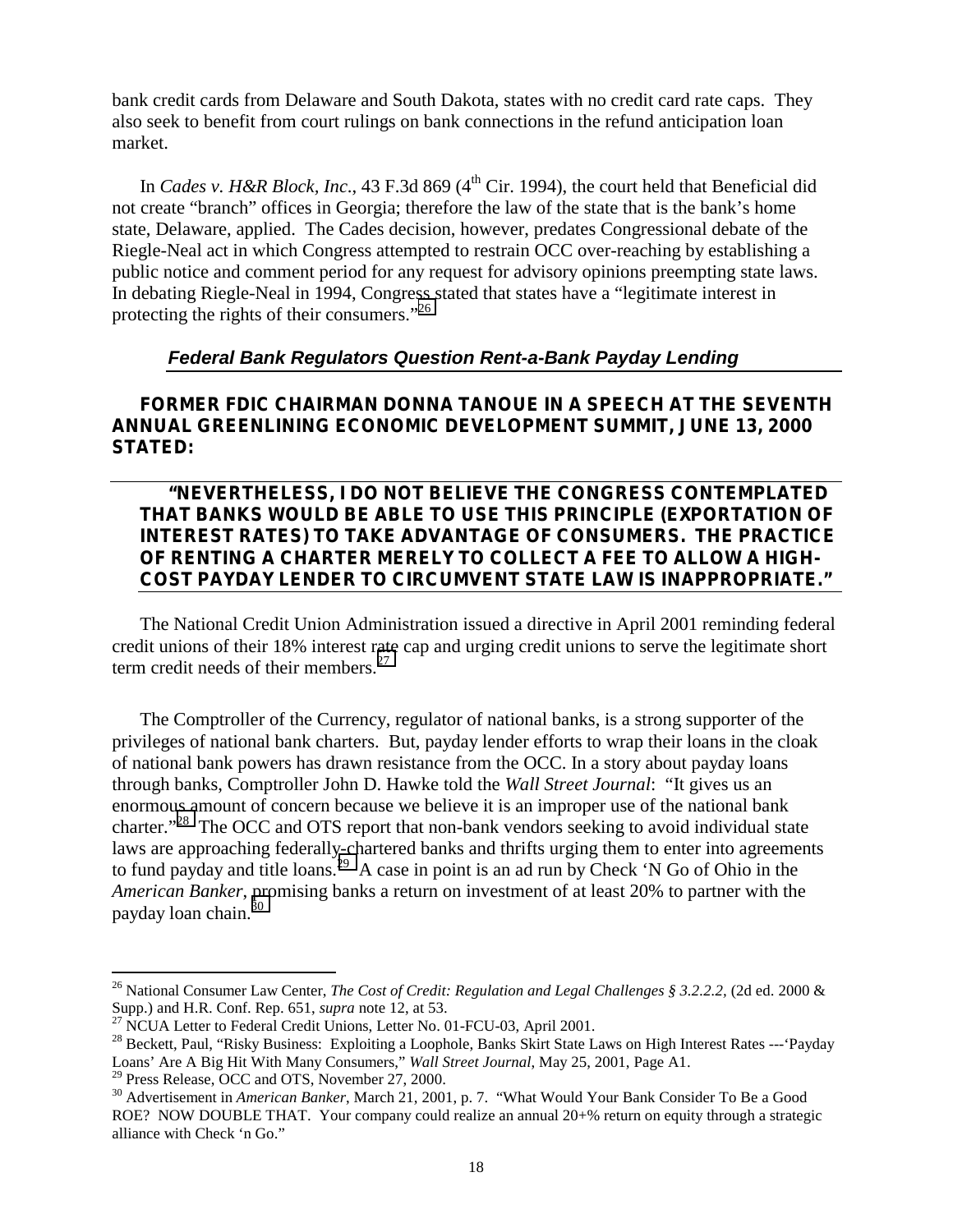The OCC and the Office of Thrift Supervision issued advisory letters in November 2000 warning banks of the risks to federally insured depository institutions involved in payday lending.

"Many vendors of such products engage in practices that may be viewed as abusive to consumers," said Mr. Hawke and OTS Director Seidman. "Title loans and payday loans are examples of types of products being developed by non-bank vendors who have targeted national banks and federal thrifts as delivery vehicles…We urge national banks and federal thrifts to think carefully about the risks involved in such relationships, which can pose not only safety and soundness threats, but also compliance and reputation risks."

The OCC AL 2000-10 and the Office of Thrift Supervision letter bluntly told banks and thrifts not to count on their support if the bank/thrift facilitating payday loans is sued.

 "…some national banks have entered into arrangements with third parties in which the national bank funds payday loans originated through the third party. In these arrangements, national banks often rely on the third party to provide services that the bank would normally provide itself. These arrangements may also involve the sale to the third party of the loans or the servicing right to the loans. Such third-party arrangements significantly increase risks to the bank and the OCC's supervisory concerns…**Payday lenders entering into such arrangements with national banks should not assume that the benefits of a bank charter, particularly with respect to the application of state and local law, would be available to them."<sup>31</sup>**

The OCC restated its guidance to banks on third-party relationships, such as those involved in payday lending, in a bulletin issued to banks. While stopping short of prohibiting bank involvement with payday lenders, the Bulletin noted: "National banks should be extremely cautious before entering into any third-party relationship in which the third party offers products or services through the bank with fees, interest rates, or other terms that cannot be offered by the third party directly. Such arrangements may constitute an abuse of the national bank charter."<sup>32</sup>

The OCC filed an amicus brief in a Colorado Attorney General's case that dealt another blow to industry claims.

"The standard for finding complete preemption is not met in this case. While the Defendant's Notice of Removal repeatedly refers to Goleta National Bank using Ace Cash Express, Inc. ("ACE") as its agent to solicit loans….., ACE is the only defendant in this action, and ACE is not a national bank. Nor do the Plaintiff's claims against ACE arise under the National Bank Act, or other federal law. Although Defendant apparently attempts to appropriate attributes of the legal status of a national bank for its own operations as a defense to certain of Plaintiff's claims, such a hypothetical conflict between federal and state law does not give this court federal question jurisdiction under the doctrine of complete preemption."33

1

 $31$  OCC Advisory Letter AL 2000-10 "Payday Lending," November 27, 2000, p. 1.

<sup>32</sup> OCC Bulletin 2001-47, "Third Party Relationships," November 1, 2001

<sup>&</sup>lt;sup>33</sup> Amicus Curiae brief filed by Julie Williams, Chief Counsel, Comptroller of the Currency, State of Colorado v. ACE Cash Express, Inc., Civil Action No. 01-1576, United States District Court for the District of Colorado, Sept. 26, 2001.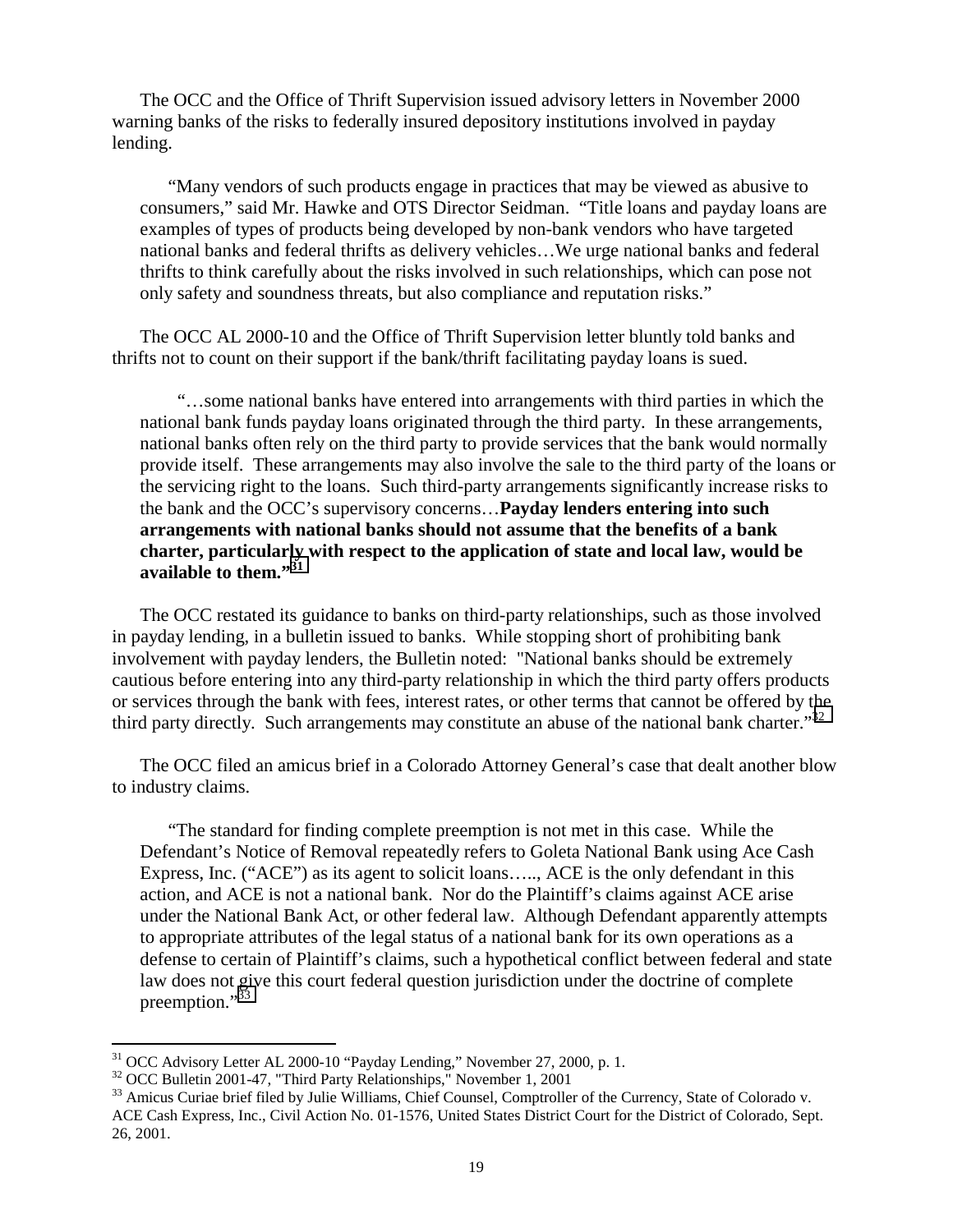A federal judge in Florida reached the same conclusion in a class action lawsuit brought against ACE Cash Express filed in state court but removed to federal court by ACE. In deciding that the case belonged back in state court, the judge concluded that the defendant (ACE) was not a national bank and that the National Bank Act cannot preempt Plaintiff's state law claims against ACE at this stage of the lawsuit.<sup>34</sup> Jennafer Long's complaint against ACE alleges that the payday lender engaged in a scheme to impose criminally usurious charges against Florida consumers and to use unfair and deceptive acts in its conduct of business.<sup>35</sup>

#### *Banks That Rent Their Charters to Payday Lenders*

A relatively small number of banks participate in payday lending. However, their partners are usually very large corporations making a substantial number of loans throughout the country. The chart on the following page listing banks and payday loan partners is based on the CFA/PIRG survey, company websites, reports from state regulators and copies of contracts.

 According to the OTS, no federally chartered thrifts are currently making payday loans in partnership with non-bank entities.<sup>36</sup>

The largest network of payday loans offered over the Internet and through fax and tollfree numbers come from County Bank of Rehoboth Beach, Delaware and its agents such as Fast Funding East and Cash Reserve. Some of the websites are included in the chart. This combination of companies makes loans through dozens of web sites and several trade names advertising in Yellow Pages directories. Typically loans cost \$30 per \$100 or 780% APR for a two week loan. Funds are electronically deposited into the customer's account and withdrawn on the due date of the loan unless the borrower applies for a loan extension ahead of time.

<sup>&</sup>lt;sup>34</sup> Order, Long v. ACE Cash Express, Inc., U.S. District Court, Middle District of Florida, Jacksonville Division, June 15, 2001.

<sup>&</sup>lt;sup>35</sup> Other class action lawsuits filed against ACE Cash Express include Purdie v. ACE Cash Express, Inc. filed in the US District Court, Northern District of Texas, Dallas Division; Brown v. ACE Cash Express, Circuit Court for the State of Maryland, City of Baltimore; Hudson v. ACE Cash Express, Inc.; Goleta National Bank, et al., US District Court for the Southern District of Indiana, Indianapolis Division.

 $36$  Crusader Bank in Philadelphia made payday loans for National Cash Advance in Pennsylvania from 1999 until early 2001 when the bank changed hands and withdrew from this line of business.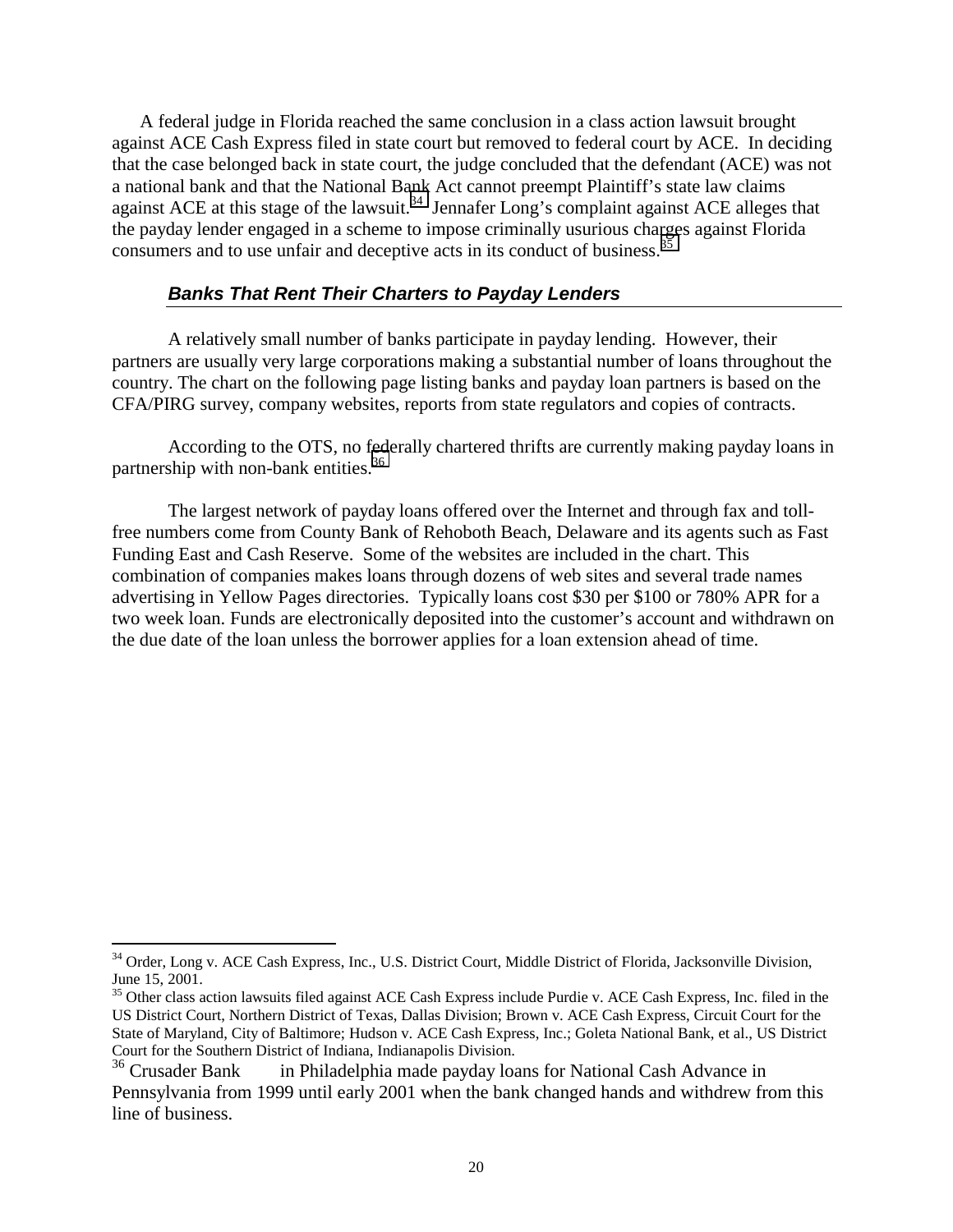|                                                                                       | <b>Banks That Rent Their Charters to Payday Lenders</b>       |  |  |  |
|---------------------------------------------------------------------------------------|---------------------------------------------------------------|--|--|--|
|                                                                                       | National Banks, supervised by the Comptroller of the Currency |  |  |  |
| <b>Eagle National Bank</b>                                                            | <b>Dollar Financial Group</b>                                 |  |  |  |
|                                                                                       | <b>Urgent Money Service (NC)</b>                              |  |  |  |
|                                                                                       | <b>Express Money Service (NC)</b>                             |  |  |  |
|                                                                                       | Fast Loan (NM)                                                |  |  |  |
| <b>Goleta National Bank</b>                                                           | Ace Cash Express                                              |  |  |  |
| People's National Bank-Paris,                                                         | National Cash Advance (PA, NC)                                |  |  |  |
| ТX                                                                                    | Advance America (PA, NC)                                      |  |  |  |
| <b>First National Bank in</b>                                                         | <b>First American Cash Advance</b>                            |  |  |  |
| <b>Brookings, SD</b>                                                                  | Cash America pawn shops <sup>37</sup>                         |  |  |  |
|                                                                                       | First Southern Cash Advance (NC)                              |  |  |  |
|                                                                                       | Nationwide Budget Finance (NC)                                |  |  |  |
|                                                                                       | Express Check Advance (NC)                                    |  |  |  |
|                                                                                       | Doc Holliday's (TX)                                           |  |  |  |
|                                                                                       | State chartered banks, FDIC insured                           |  |  |  |
| BankWest, Inc., Pierre, SD                                                            | Advance America (VA)                                          |  |  |  |
| <b>Brickyard Bank, Lincolnwood, IL</b>                                                | Check 'n Go (NC)                                              |  |  |  |
| <b>County Bank of Rehoboth</b>                                                        | Check 'n Go (IN)                                              |  |  |  |
| Beach, DE                                                                             | EZPAWN (TX)                                                   |  |  |  |
| also see below (Internet)                                                             | Cash In Advance, Inc. (NC)                                    |  |  |  |
|                                                                                       | Cash Today (PA)                                               |  |  |  |
|                                                                                       | Servicing agents and web sites (See below: Internet)          |  |  |  |
| <b>First Bank of Delaware</b>                                                         | National Cash Advance (IN)                                    |  |  |  |
|                                                                                       | Advance America (IN)                                          |  |  |  |
|                                                                                       | Check Into Cash (NC)                                          |  |  |  |
| <b>First Community Bank of</b>                                                        | Advance America (AL, AR)                                      |  |  |  |
| Washington                                                                            | National Cash Advance (AL, AR)                                |  |  |  |
| National thrifts (S&Ls) Regulated By Office of Thrift Supervision (OTS) <sup>38</sup> |                                                               |  |  |  |

 $37$  See Cash America International, Inc. Second Quarter 2001. Of the 392 Cash America locations making payday loans, 310 are third party financial institution arrangements

 $38$  Crusader Bank in Philadelphia made payday loans for National Cash Advance in Pennsylvania from 1999 until early 2001 when the bank changed hands and withdrew from this line of business. According to the OTS, no federally chartered thrifts are currently making payday loans in partnership with non-bank entities.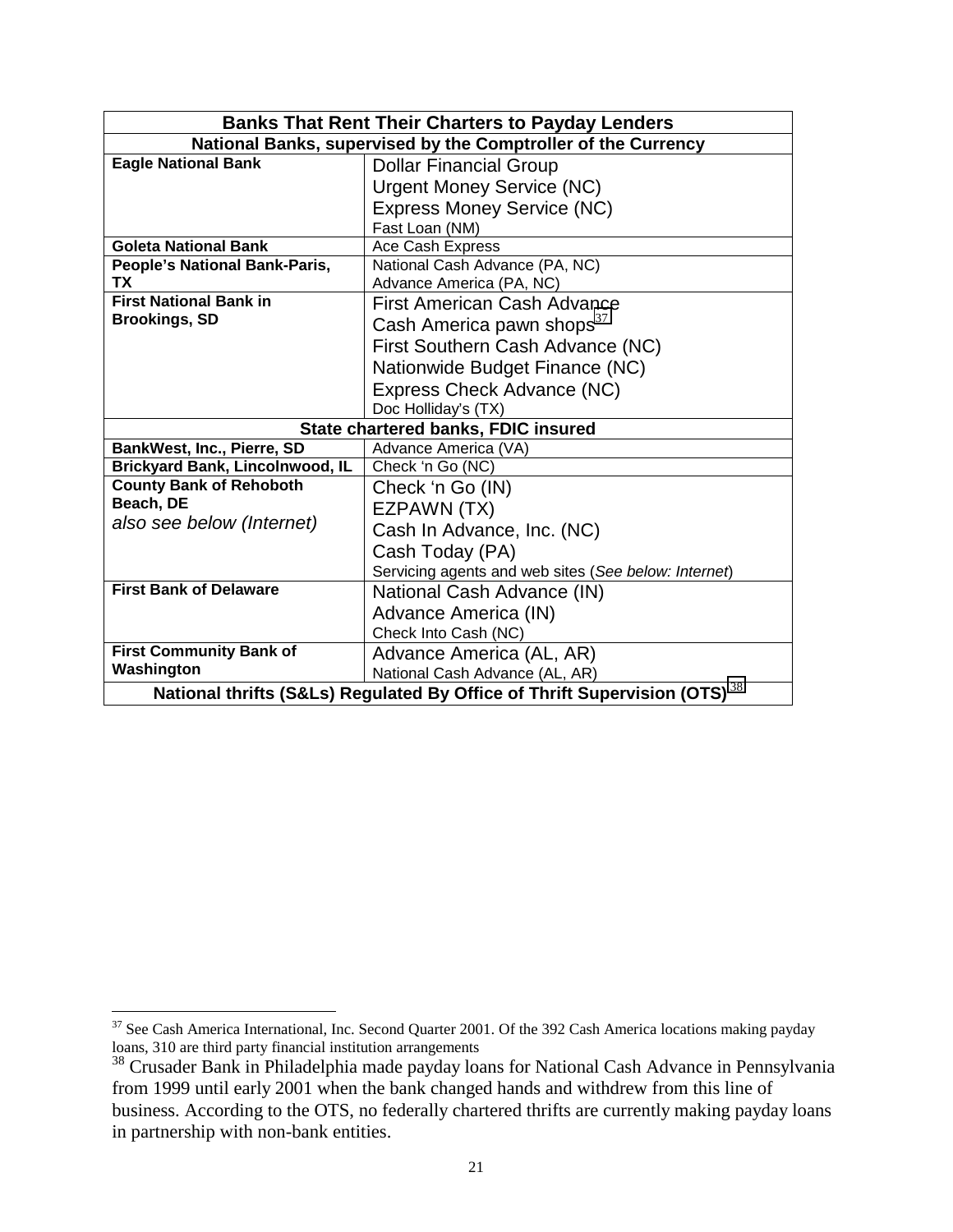| <b>BANK PAYDAY LENDING OVER THE INTERNET</b>                                                                                                                                                                                                                                                                                                                                         |                                                                                                                                                                                                                                                                                                                                                                                                                                                                                |  |  |  |  |  |
|--------------------------------------------------------------------------------------------------------------------------------------------------------------------------------------------------------------------------------------------------------------------------------------------------------------------------------------------------------------------------------------|--------------------------------------------------------------------------------------------------------------------------------------------------------------------------------------------------------------------------------------------------------------------------------------------------------------------------------------------------------------------------------------------------------------------------------------------------------------------------------|--|--|--|--|--|
| <b>County Bank of Rehoboth</b>                                                                                                                                                                                                                                                                                                                                                       | Multiple web sites, including Bad Credit Banks.com,                                                                                                                                                                                                                                                                                                                                                                                                                            |  |  |  |  |  |
| <b>Beach, DE</b> The largest network of<br>payday loans offered over the<br>Internet and through fax and toll-<br>free numbers come from County<br>Bank of Rehoboth Beach,<br>Delaware and its agents such as<br>Fast Funding East and Cash<br>Reserve. This combination of<br>companies makes loans through<br>dozens of web sites and several<br>trade names advertising in Yellow | eFastCashLoans.com, Fast AutoCash.com,<br>FastCash2go.com, FastLoans2Go.com,<br>FastCashHassleFree.com, FastCashNoQuestions.com,<br>Fast LoanCash.com, FreewayCash.com,<br>LoanFastCash.com, MoneyByPhone.com,<br>MyFastCashLoans.com, MrSpeedyCash.com,<br>Quickoans2Go.com, SspeedwayCash.com,<br>Webfastcash.com, 500fastcash.com, 500CashNow.com,<br>500Cash.com, 500CashHotline.com,<br>500EmergencyCash.com, 500quickcash.com,<br>911EmergencyCash.com, 911CashFast.com, |  |  |  |  |  |
| Pages directories.                                                                                                                                                                                                                                                                                                                                                                   | 911CashMoney.com.                                                                                                                                                                                                                                                                                                                                                                                                                                                              |  |  |  |  |  |

#### **STATE RESPONSES TO PAYDAY LOAN EXPORTATION**

 State consumer protections are undermined when payday lenders partner with banks in an effort to take advantage of the preemption and exportation privileges conferred on banks through laws and regulations. These case studies illustrate state response to the payday lenders' "National Bank Model."

#### *Massachusetts Enforced Small Loan Act With Broker*

Massachusetts Banking regulators shut down Mail Boxes Etc. in Boston, a retail outlet making payday loans through County Bank of Rehoboth Beach, DE. The company was cited for violating the usury and licensing requirements of the Massachusetts Small Loan Act which caps interest rates for loans of \$6,000 or less at 23% and limits other fees at \$20 for both lenders and brokers. The payday loans provided by County Bank had annual percentage rates of over 476% and as high as 2,190%. Loans were cleared through the Cheyenne Servicing Company in Colorado with County Bank transferring up to \$300 into borrowers' bank accounts. When payment was due, the loan and finance charges were electronically debited from the borrower's account.

The Massachusetts Consumer Affairs Director labeled these transactions "old-fashioned loan sharking despite its antiseptic new name." Banking Commissioner Thomas J. Curry announced that the department does not tolerate violations of Massachusetts consumer protection and licensing laws.<sup>39</sup> The Attorney General settled the case with the owners of the Mail Boxes Etc. outlet, resulting in refunds of the finance charge paid by consumers. Because the state small loan law applied to the non-bank entity, state regulators were able to take action without going after the bank involved in the loans.

#### *Maryland Enacted an Anti-Broker Clause in the Credit Services Act*

 $\overline{a}$ <sup>39</sup> Press release, Commonwealth of Massachusetts Consumer Affairs and Business Regulation, "High Rate Payday Loan Operation Shut Down by Consumer Affairs Agency," April 20, 2000.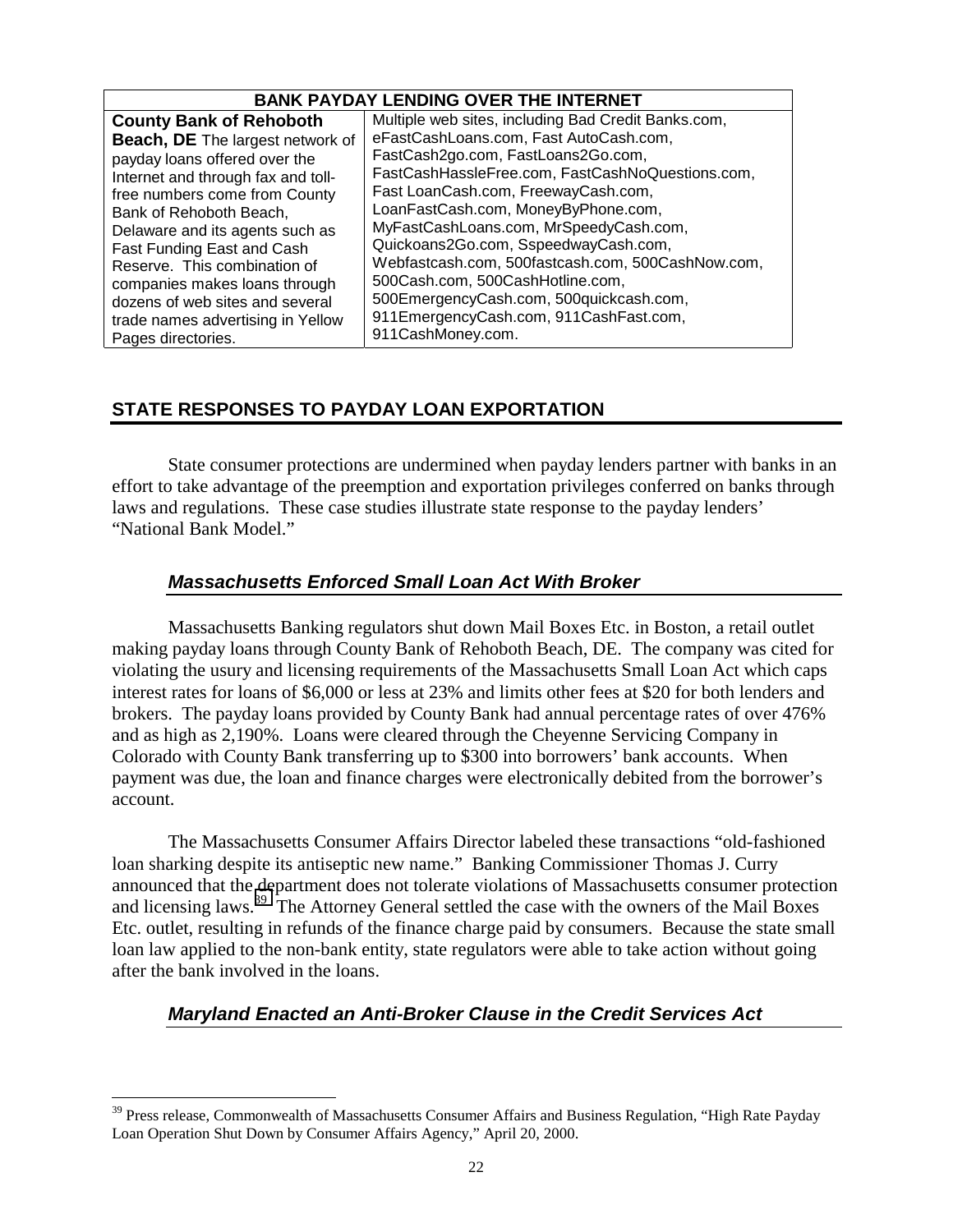At the 2001 session, the Maryland legislature amended the credit services act to prohibit companies from brokering unsecured closed-end loans that violate Maryland's 33% APR small loan cap<sup>40</sup> State lawmakers have turned down payday loan industry authorizing legislation for the last few years and sought to prohibit local agents from circumventing state law against payday lending. The new law prohibits credit services businesses from acting as agents for out of state lenders to facilitate unsecured closed end loans at rates of interest in excess of the Maryland limit.

 ACE Cash Express has 41 locations in Maryland but does not have a credit services license for these outlets. Loans are made through Goleta National Bank and cost Maryland consumers over 400 percent APR. When the new law took effect in June, ACE changed its loan design to claim the transactions were "secured," and not subject to the new anti-broker law. Customers are asked for the brand name of a possession such as a television or VCR. ACE's attempt to make its loans "secured' ignores the Maryland Consumer Loan Law which prohibits lenders from taking a security interest in personal property for loans under \$700.

 The Maryland Commissioner of Financial Regulation issued an Order to Show Cause against ACE Cash Express for operating a credit services business without a license. A hearing is scheduled for December 5. A class action lawsuit was filed in Circuit Court in Baltimore, Brown v. ACE Cash Express, Inc., charging ACE with violating Maryland's usury and small loan rate caps and seeking to evade the anti-broker law.

#### *Colorado Enacted a Payday Loan Law That Applies to Loan Arrangers*

Colorado included language in its 2000 Deferred Deposit Loan Act that regulates both the lender who funds payday loans and the lender's agent who arranges the loan. The DDLA places a limit on fees, caps loans at \$500 and 40 days, and prohibits supervised lenders from renewing a payday loan more than once while charging the payday loan fee. Colorado Attorney General Salazar filed a complaint against ACE for unlicensed payday lending, for making or arranging more than one renewal of a payday loan at the allowed finance rate. Ace surrendered its state supervised lender license when it arranged to make loans in partnership with Goleta National Bank.

The key issue in the lawsuit brought by the Colorado Attorney General is whether a nonbank entity, such as ACE, through its arrangement with a nationally chartered bank, may use the shield of federal preemption available to national banks via the National Bank Act to avoid compliance with state consumer protection laws.<sup>41</sup> ACE removed the case from state to federal court, arguing that Colorado's claims are completely preempted by Section 85 of the National Bank Act. A hearing is scheduled November 19 on the Attorney General's motion to remand the case to state court. The Attorney General is supported by an amicus brief filed by the Comptroller of the Currency.

<sup>&</sup>lt;sup>40</sup> Chapter 630 of the Laws of Maryland 2001, "Unsecured Closed End Credit Regulation – Credit Services Businesses – Study Commission," codified in Commercial Law Article, § 14-1902(a)(8), Maryland Annotated Code, effective June 1, 2001.

<sup>&</sup>lt;sup>41</sup> Press release, Colorado Office of Attorney General, "Attorney General Salazar Announces Lawsuit Against Payday Lender in National Test Case of Primacy of State Consumer Protection Law, July 16, 2001. www.ago.state.co.us/PRESREL/presrl2001/prsl68.stm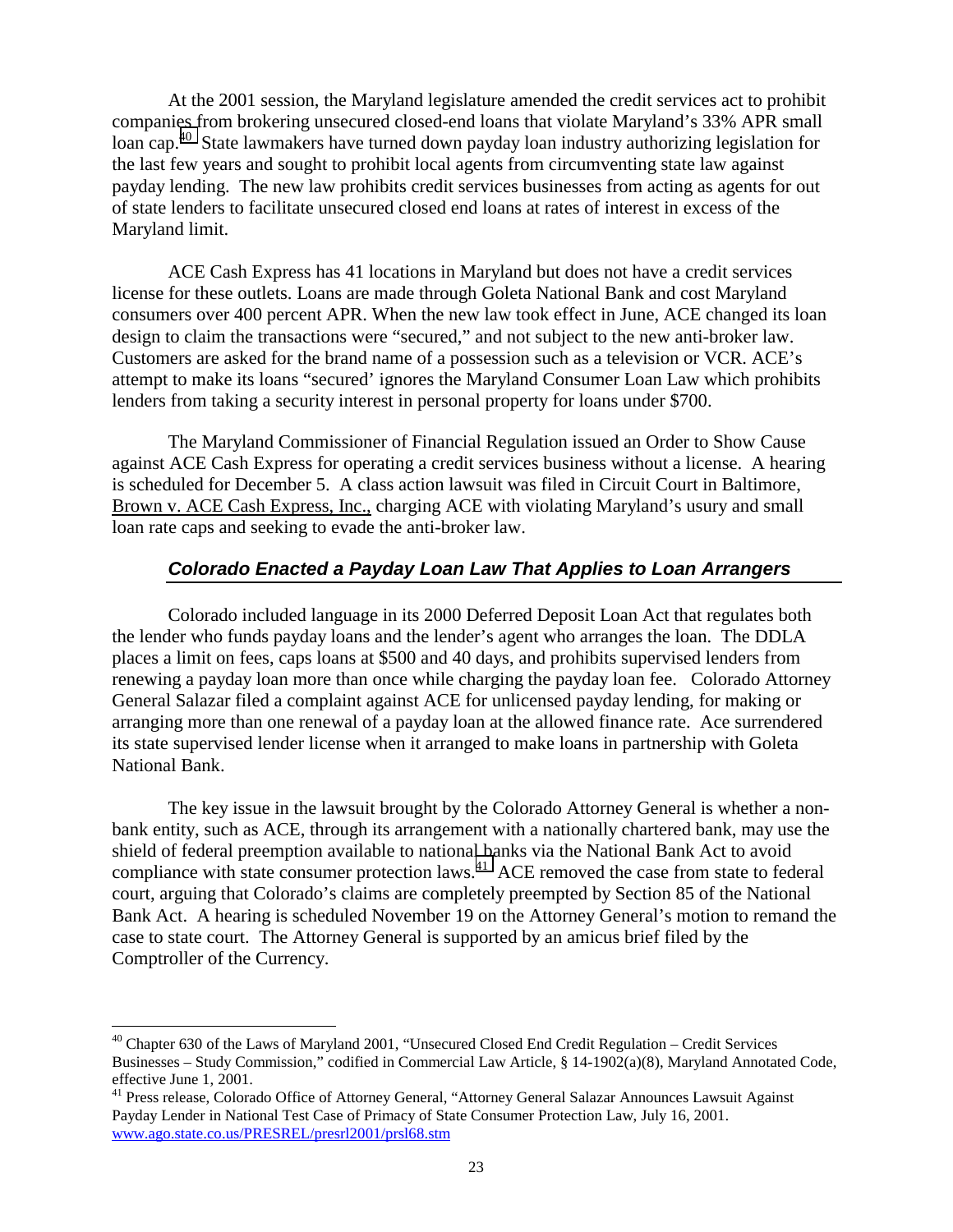#### *Ohio Enforced its Licensing Requirement*

 Ohio also initiated enforcement action against ACE Cash Express for unlicensed loan activity. ACE surrendered its state payday loan license after associating with Goleta National Bank, claiming that its agreement with the bank made it exempt from Ohio regulation. In July, the Ohio Department of Commerce Division of Financial Institutions filed a notice of intent to issue a cease and desist order against ACE and charged ACE with violating the Ohio Small Loan Act as an unlicensed lender. Ohio regulators concluded that ACE is the lender, not Goleta National Bank because ACE purchases 95% (now 90%) participation in each loan made by the bank, bears 95% (now 90%) of the loss on a defaulted loan, receives the loan payments, pays the expenses related to collection and enforcement of defaulted loans, and keeps the loan records.<sup>42</sup>

 Goleta National Bank filed a complaint in U. S. District Court against F. Scott O'Donnell, superintendent of Financial Institutions, seeking a ruling that the Ohio Small Loan Act as far as it applies to ACE is preempted by the National Bank Act, requesting an injunction prohibiting the defendant from enforcing the Ohio Small Loan Act against Ace or the bank, and asking to be made a party to the state action. Goleta's complaint notes that loans of \$100 to \$500 in \$50 increments are made in Ohio for terms of 14 days at a fee of \$17 per \$100 loaned or 440% APR. The bank's complaint notes that Goleta National Bank is not subject to interest rate limitations under the California constitution. $43$ 

#### *Community Reinvestment Act Protests*

<u>.</u>

Bank involvement in payday lending is an issue in Community Reinvestment Act ratings for bank service to local communities. The Office of Thrift Supervision (OTS) gave Crusader Bank a "needs to improve" CRA rating in 2000, largely due to risky loan products such as payday loans provided through National Cash Advance. In 1999 the OTS placed Crusader under regulatory supervision, saying that the bank was engaged in "acts and practices that resulted in violations of certain of the laws and/or regulations..and/or are consider to be unsafe or unsound." The agency was reported to be concerned about the bank's reliance on risky income sources, such as payday loans.  $44$ 

On the other hand, the Comptroller of the Currency granted Eagle National Bank 'satisfactory" CRA ratings, despite protests filed by national consumer organizations describing payday loan line of business.45 Local protests about the CRA treatment of banks involved in payday lending are growing. Woodstock Institute wrote a letter to Brickyard Bank and the FDIC advocating that financial institutions that form alliances with predatory payday loans should receive a CRA rating no higher than a "Needs to Improve" after the Illinois bank began making payday loans through Check 'n Go in North Carolina.46

<sup>&</sup>lt;sup>42</sup> Ohio Dept. of Commerce, Notice of Intent to Issue Cease & Desist Order, Notice of Opportunity for Hearing, July 16, 2001.

<sup>&</sup>lt;sup>43</sup> Goleta National Bank v. F. Scott O'Donnell, U.S. District Court for the Southern District of Ohio, Eastern Division, October 1, 2001, Case No. C2 01-971.<br><sup>44</sup> Gotlieb, Andy, "Bank Abandons Loans Questioned by OTS," *Philadelphia Business Journal*, Jan. 19, 2001.

<sup>&</sup>lt;sup>45</sup> CRA letter from Consumers Union, Consumer Federation of America, US Public Interest Research Group, and others to John D. Hawke, Jr., Comptroller of the Currency, re: Eagle National Bank, July 27, 1999.

<sup>46</sup> Marva Williams, Woodstock Institute, letter to David Keller, President, Brickyard Bank, Oct. 22, 2001.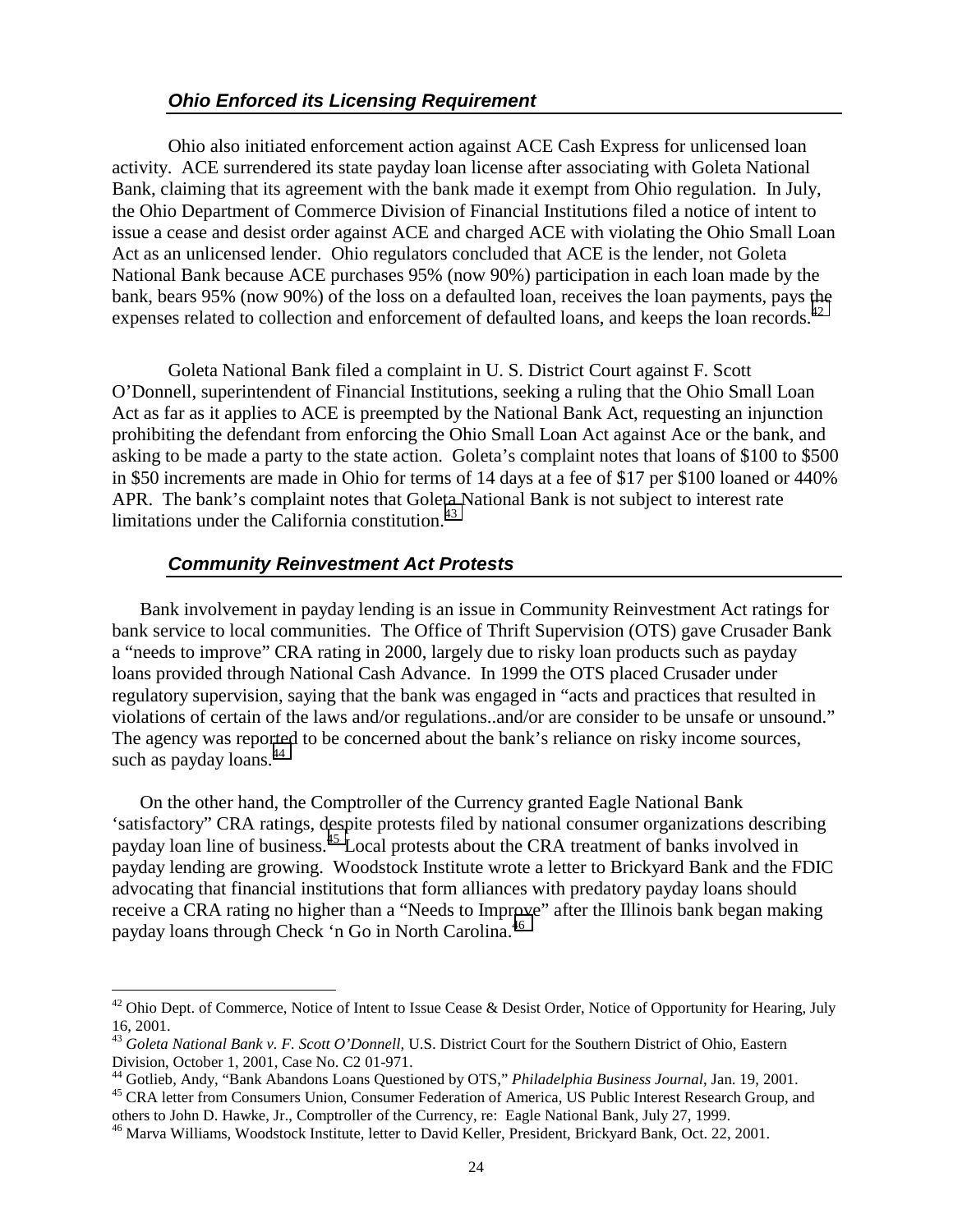#### **RECOMMENDATIONS AND ADVICE**

#### *Recommendations to Policy Makers: Protect Consumers in the Small Loan Market*

 Federal banking regulators and Congress must stop the misuse of federally insured depository institutions by payday lenders to evade state usury, small loan, and consumer protection laws. Federal banking regulators should issue regulations prohibiting loans based on checks or electronic debits.

 States should preserve or enact small loan laws that protect vulnerable consumers from usurious interest, entrapment in unaffordable debt, and coercive collection practices.

 States should enact legislation to keep control of local non-bank arrangers of small loans, such as the Maryland credit services act, the Massachusetts small loan act, or the Colorado loan arranger law.

 Federal bank regulators should downgrade the Community Reinvestment Act rating for any bank that rents its charter to facilitate payday lending and should refuse to count payday loan volume toward the lending test for participating banks.

 Banks, thrifts, and credit unions should provide fairly priced overdraft protection, savings opportunities, and small loan products to serve their own depositors.

#### *Advice to consumers: Don't Fall Into the Payday Loan Debt Trap*

Start saving so that you can weather unexpected expenses and drops in income. All consumers can build up savings over time. It is much cheaper to borrow from your nest-egg than to pay high fees for two-week loans.

 Avoid borrowing money at triple digit interest rates by shopping for credit based on both the dollar finance charge and the Annual Percentage Rate. Don't be misled by lenders who quote the fee per \$100 borrowed as an interest rate.

 Seek out consumer credit counseling services to assist with budgeting and help to work out debt repayment plans that will improve your financial welfare.

 Look for lower cost sources of credit, such as your credit union, traditional small loans or cash advances on a credit card. Arrange overdraft protection at your bank.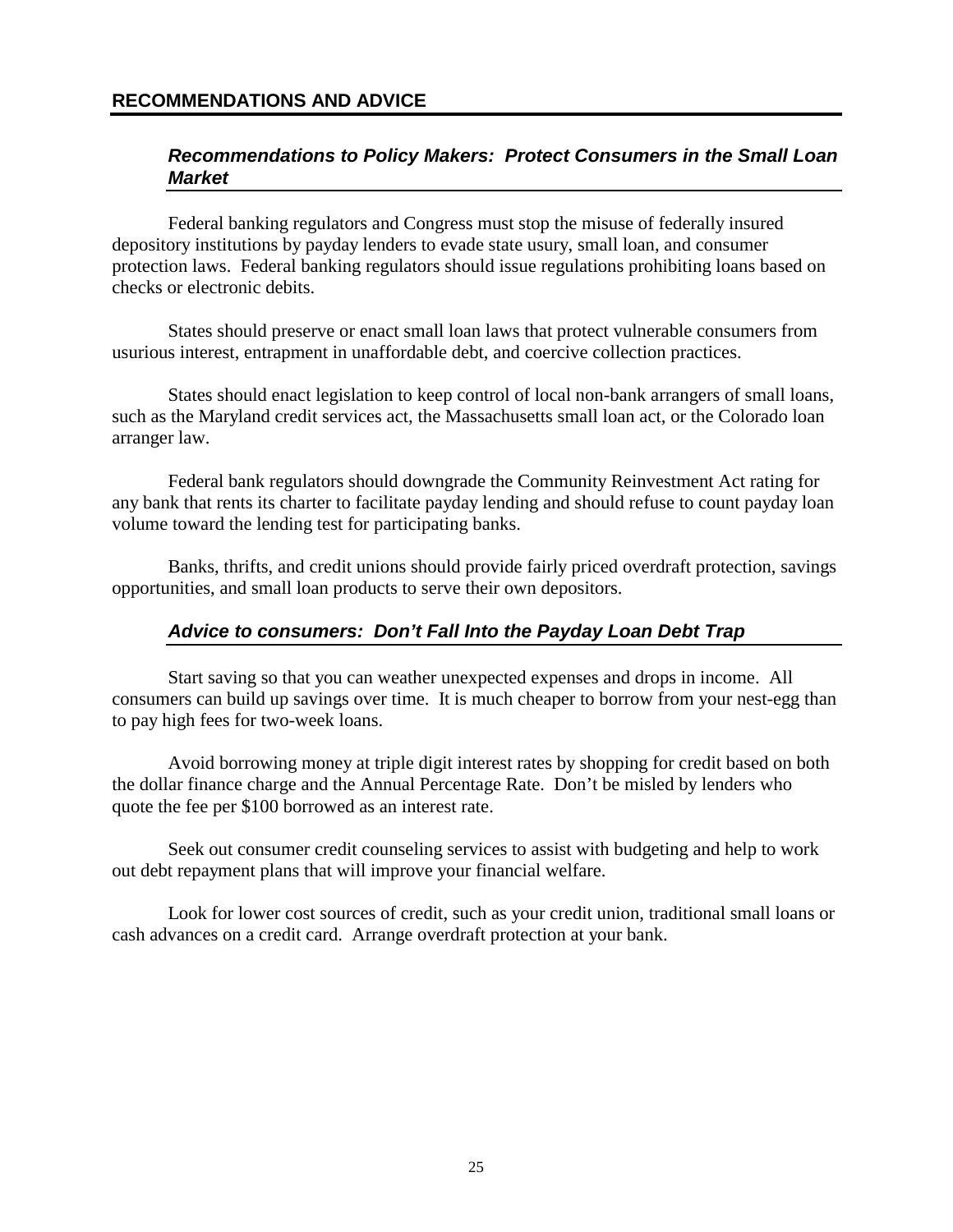#### Appendix A

#### **Status of State/Territory Payday Loan Authorization**

**CATEGORY 1:** States that prohibit payday loans due to small loan interest rate caps, usury laws, and/or specific prohibitions for check cashers<sup>47</sup>

| Alabama <sup>48</sup>        | Alaska                 | (Arkansas <sup>49</sup> ) | Connecticut            |
|------------------------------|------------------------|---------------------------|------------------------|
| Georgia                      | Indiana <sup>50</sup>  | Maine                     | Maryland               |
| Massachusetts                | Michigan $51$          | New Jersey                | New York <sup>52</sup> |
| North Carolina <sup>53</sup> | Oklahoma <sup>54</sup> | Pennsylvania              | Rhode Island           |
| Vermont                      | Virginia               | West Virginia             |                        |
| Puerto Rico                  | Virgin Islands         |                           |                        |

#### **CATEGORY 2: States with no small loan/usury cap for licensed lenders55**

| <b>DELAWARE</b>     | IDAHO <sup>56</sup> | NEW HAMPSHIRE <sup>57</sup> | <b>NEW</b> |
|---------------------|---------------------|-----------------------------|------------|
| <b>MEXICO</b>       |                     |                             |            |
| <b>SOUTH DAKOTA</b> | <b>WISCONSIN</b>    |                             |            |

<sup>47</sup> Ala. Code § 5-18-1 *et seq.*, Alaska Stat. § 06.20.230, Conn. Gen. Stat. § 36a-563, Ga. Code Ann. § 7-3-14, Ind. Code § 24-4.5-3-501 *et seq.*, 32 M.S.R.A. § 6131 *et seq.*, Md. Code Ann. Com. Law II § 12-301 *et seq.*, Mass. Gen. Law Ann. Ch. 140 § 96 *et seq.*, Mich. Comp. Laws § 493.1 *et seq.*, N. J. Stat. Ann. § 2C: 21-19, N.Y. Penal Code § 190.40, N.C. Gen. Stat. § 53-173; N.D. Cent. Code § 13-03.1-15.1(1), Okla. Stat. Tit. 14A § 3-508B, 7 Pa. Cons. Stat. Ann. § 6201 *et seq.*, P.R. Laws Ann. § 10-942 *et seq.*, R. I. Gen. Laws § 19-14.2-1 *et seq.*, Vt. Stat. Ann. Tit. 8 § 2230, Va. Code Ann. § 6.1-432 *et seq*, 6.1-249 and 6.1-272.1*.*, V.I. Code Ann. Tit. 9 § 182 *et seq.*, W. VA. Code § 46A-4-107

<sup>&</sup>lt;sup>48</sup> Loans currently permitted under terms of court injunction in case pending between Alabama Banking Dept. and the Alabama Check Cashers Association. Payday loan legislation failed at 1999, 2000, and 2001 session of Alabama legislature.

<sup>49</sup> Arkansas (Ark. Stat. Ann. § 23-52-101 *et seq.,* fee section is invalid attempt to evade the usury provisions of Arkansas Constitution, 3/22/01 Arkansas Supreme Court) (maximum interest rate set by state constitution in Ark. Const. art. 19 § 13).Luebbers v. Money Store, Inc., et al, \_\_\_Ark.\_\_\_2001.)

<sup>&</sup>lt;sup>50</sup> Indiana Supreme Court upheld opinion of Attorney General that licensed lenders who charge the minimum \$33 finance charge must also comply with Indiana's 36% small loan rate cap. ( Livingston v. Fast Cash USA, Inc., 2001 Ind. LEXUS 717 (August 16, 2001).<br><sup>51</sup> Michigan Financial Institutions Bureau declaratory ruling April 25, 1995 re: Oak Brook/Cash Now Partners d/b/a

Cash Connection held that deferred presentment was a loan subject to Regulatory Loan Act of 1963 and violated the Usury Act (MCL § 438.31) and the Criminal Usury Act (MCL 438.41 et seq.)<br><sup>52</sup> New York Bank Superintendent issued an All Institutions letter June 13, 2000 confirming enforcement of New

York's 25% APR criminal usury cap (§ 190.40 New York State Penal Code.)

<sup>53</sup> North Carolina law expired August 31, 2001 when legislature did not reauthorize payday loan law.<br><sup>54</sup> Oklahoma permits loans of under \$108 as single-pay one-month loans. Bill to authorize full-scale payday lending

failed in 2000 and 2001 session of the Oklahoma legislature.

<sup>55</sup> Del. Code Ann. Tit. 5 § 2744, Idaho Code § 28-42-201, N. H. Rev. Stat. Ann. § 399-A *et seq.*, N. M. Stat. Ann. § 58-15-1 *et seq.*, South Dakota small loan act repealed, Wis. Stat. § 138.09<br><sup>56</sup> Idaho Enforcement Policy #99-1 "Fraudulent and Unconscionable Conduct in Payday Loan Transactions" spells

out Department of Finance policy on payday loans made by licensed lenders. December 16, 1999

 $57$  Small loan rate cap repealed effective  $1/1/00$ . One payday lender is licensed to date in New Hampshire.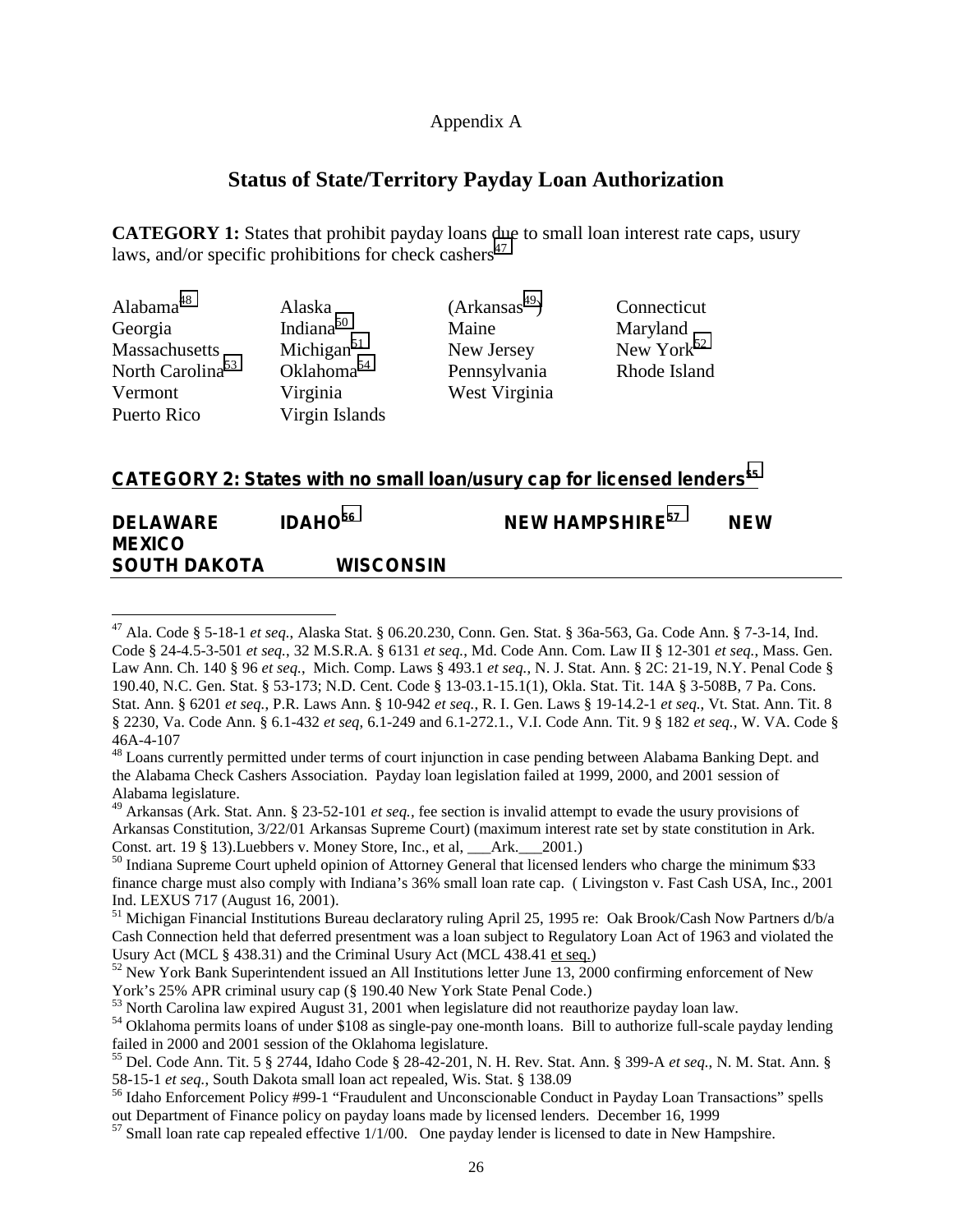**CATEGORY 3: States with specific laws or regulations that permit payday loans<sup>58</sup>**

| <b>ARIZONA</b>              | <b>CALIFORNIA</b>         | <b>COLORADO</b>  | <b>FLORIDA</b>     |
|-----------------------------|---------------------------|------------------|--------------------|
| <b>HAWAII</b>               | <b>ILLINOIS</b>           | <b>IOWA</b>      | <b>KANSAS</b>      |
| <b>KENTUCKY</b>             | <b>LOUISIANA</b>          | <b>MINNESOTA</b> | <b>MISSISSIPPI</b> |
| <b>MISSOURI</b>             | <b>MONTANA</b>            | <b>NEBRASKA</b>  | <b>NEVADA</b>      |
| <b>NORTH DAKOTA</b>         | <b>OHIO</b>               | <b>OREGON</b>    | <b>SOUTH</b>       |
| <b>CAROLINA</b>             |                           |                  |                    |
| <b>TENNESSEE</b>            | <b>TEXAS</b>              | <b>UTAH</b>      |                    |
|                             | <b>WASHINGTON WYOMING</b> |                  |                    |
| <b>DISTRICT OF COLUMBIA</b> |                           |                  |                    |

Source: Consumer Federation of America and National Consumer Law Center Summary of State Payday Loan Laws

 $\overline{a}$ 58 Arizona (Ariz. Rev. Stat. § 6-1251 *et seq.*, effective Sept. 1, 2000); California (Cal. Civ. Code § 1789.33); Colorado (5 Colo. Rev. Stat. § 5-3.1-101 *et seq.*); the District of Columbia (D.C. Code § 26-1101 *et seq.*); Florida (Part IV of Chapter 560, Deferred Presentment, §§560/401, *et seq.*, *Fla. Stat*); Hawaii (1999 Hawaii Session Laws, Act 146 § 1 *et seq*), Illinois (Subpart B: Short Term Lending, Con. Installment Loan Act Rules, 2001), Iowa (Iowa Code § 13-533D.1 *et seq.*); Kansas (Kan. Stat. Ann. § 16a-2-404), Kentucky (Ky. Rev. Stat. Ann. § 368.010 *et seq.*), Louisiana (La. Rev. Stat. Ann. § 9:3578.1 *et seq.*); Minnesota (Minn. Stat. § 47.60), Mississippi (Miss. Code Ann. § 75-67-501 *et seq.*), Missouri (Mo. Rev. Stat. § 408.500), Montana (Mont. Code Ann. § 31-1-701 *et seq.*); Nebraska Neb. Stat. Ann. § 45-901 *et seq.*); Nevada (Nev. Rev. Stat. § 604.010 *et seq.*); North Carolina (N.C. Gen. Stat. § 53- 275 *et seq.*); North Dakota Century Code Section 13-08, 2001; Ohio (Ohio Rev. Code Ann. § 1315.35 *et seq.*); Oregon (Dept. of Con. & Bus. Serv., Div. Finance, 441-730-0280, -0290, -0300, -0310); South Carolina (S.C. Code Ann. § 34-39 *et seq.*); Tennessee (Tenn. Code Ann. § 45-17-101 *et seq.*); Texas (7 Tex. Admin. Code § 1.605 *et seq).*, Utah (Utah Code Ann. § 7-23-101 *et seq.*), Washington (Wash. Rev. Code Ann. § 31.45.010 *et seq.*); Wyoming (Wyo. Stat. § 40-14-362 *et seq.*).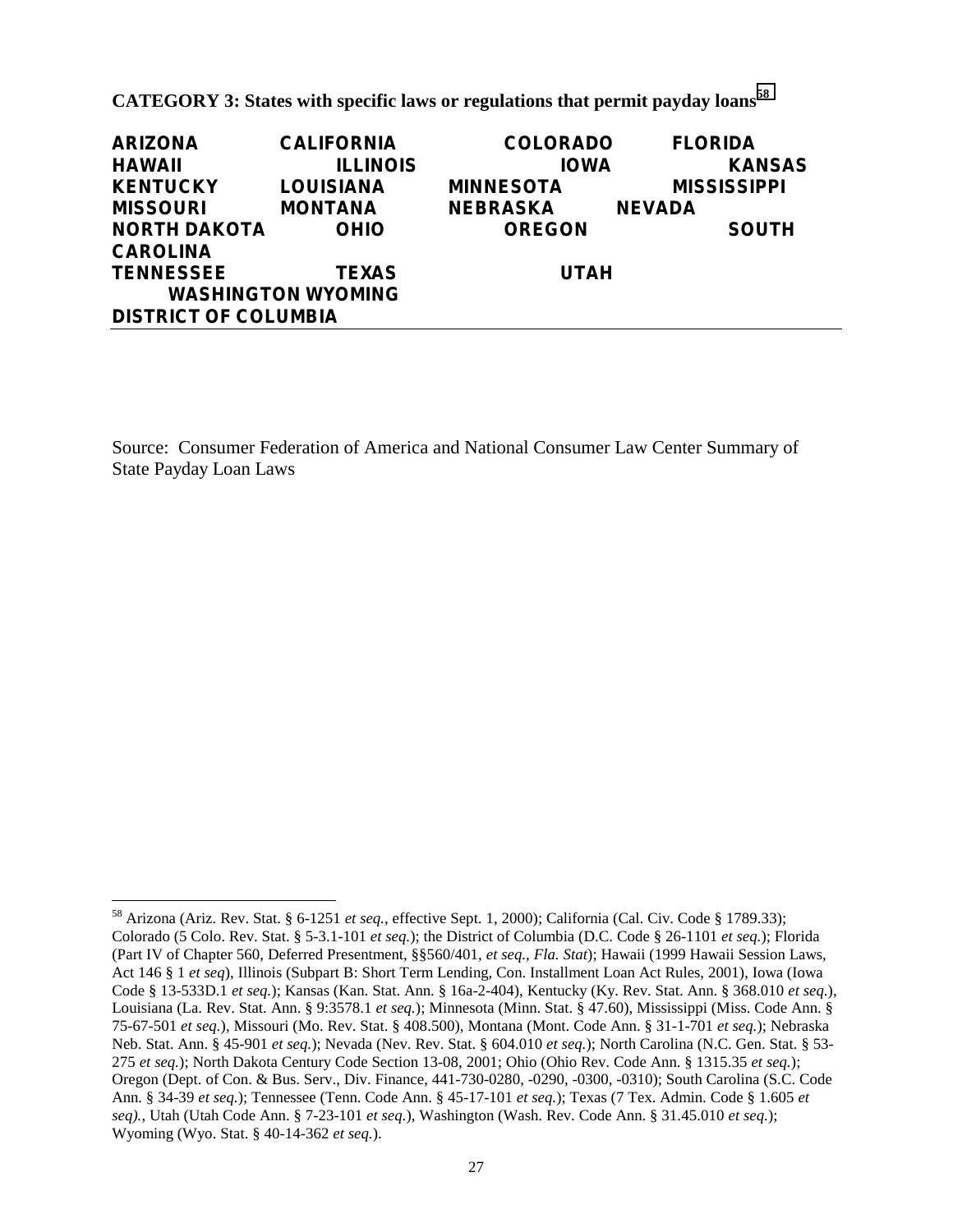#### Appendix B

#### Terms of State Payday and Small Loan Laws for Check-Based Loans

**State Min./Max Min/Max Maximum Cost/ Effective APR59 Term Loan Fee %/\$ \$100 14 day**  Arizona NA \$50-\$500 15% of ck \$17.65 459% Ariz. Rev. Stat. § 6-1251 *et seq.* 2000 Arkansas 6/31 days - /\$400 ck 10% + \$10 \$22.22 579% Ark. Stat. Ann. § 23-52-101 *et seq.* 1999. Arkansas Supreme Court ruled that fee section is invalid attempt to evade the usury provisions of Arkansas Constitution. (Luebbers v. Money Store, Inc., et al, Ark. 2001) CA -/30 days - /\$300 ck 15% of ck \$17.65 459% Cal. Civ. Code § 1789.30 *et seq.*  $CO<sup>60</sup>$  -/40 days -/\$500 20% 1<sup>st</sup> \$300 \$20 520% 5 Colo. Rev. Stat. § 5-3.1-101 *et seq.* 2000 7.5% > \$30 DE NA NA No Limit No Limit No Limit Del. Code Ann. Tit. 5 §2744 FL 7/31 days -/\$500 10% + \$5 fee \$15 390% Part IV of Chapter 560, Deferred Presentment, §§560/401. *et seq, Fla. Stat. .* HI -/31 days - /\$300 ck 15% of ck \$17.65 459% **1999 Haw. Sess. Laws, Act 146 § 1 et seq. Amended 2001 to remove sunset provision.** IA -/31 days - /\$500 ck \$5+ 10% \$100 \$16.67 435% Iowa Code § 13-533D.1 *et seq.* \$10/\$100 ID NA NA No Limit No Limit No Limit Idaho Code Section 28-41-101 et sew. IL  $-$ /30 days  $-$ /\$400 or 50% No Limit No Limit No Limit gross income term of loan Subpart B: Short Term Lending, Con. Installment Loan Act Rules, 2001 KS  $-$ /30 days  $-$ /\$860 Scale of fees<sup>61</sup> \$15 390% Kan. Stat. Ann. § 16a-2-404 2 loans/lender

<sup>59</sup> Approximate APR without compounding

<sup>&</sup>lt;sup>60</sup> Colorado Deferred Deposit Loan Act enacted in 2000 replaced regulations under the UCCC. Applies to agents.<br><sup>61</sup> Kansas fees: \$5.50 for loans \$0 to \$50, 10% of loans + \$5 for \$50 to \$100, 7% + \$5 for \$100 to \$250, 6%

for \$250 - \$300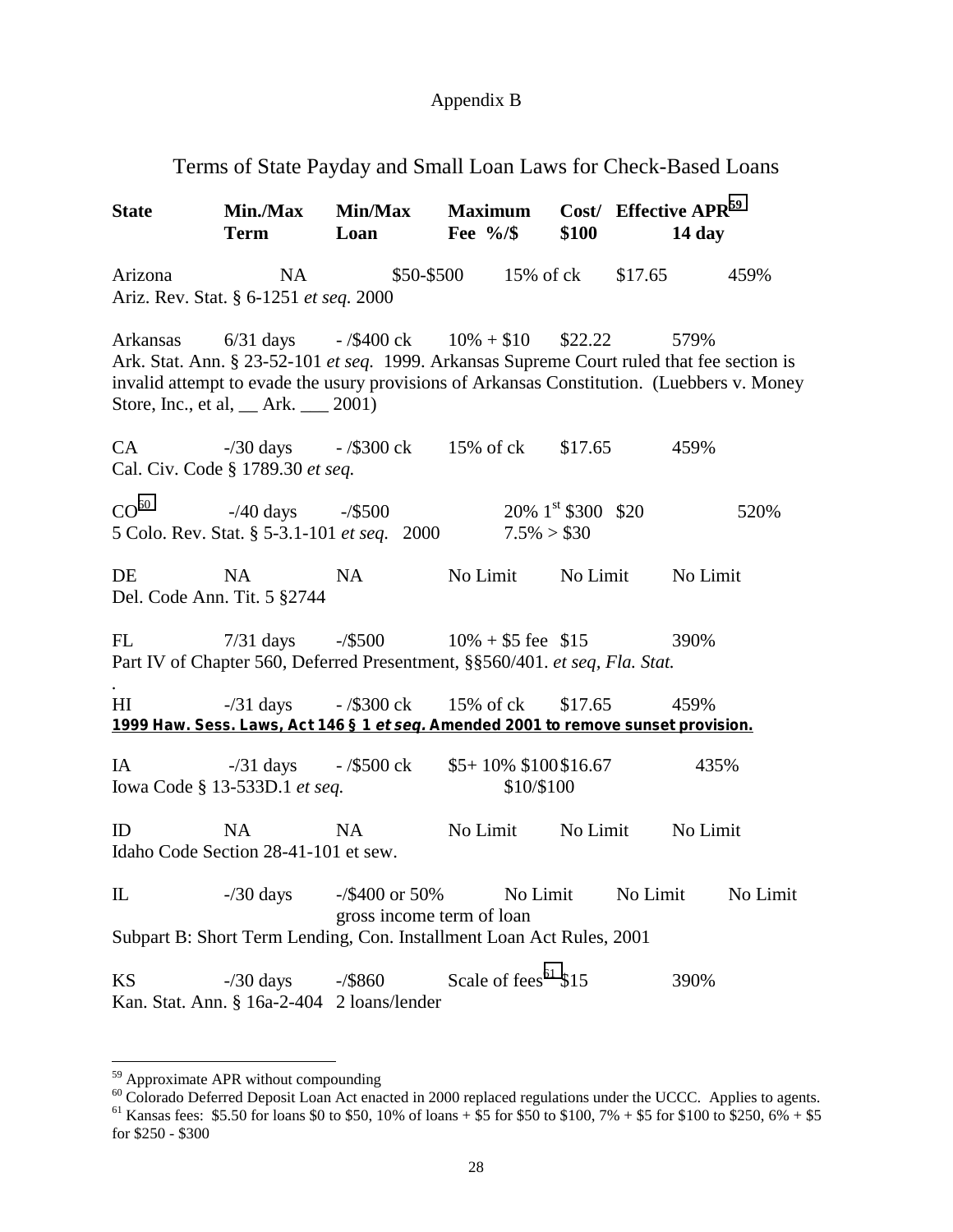| KY                             |                                                        | $14/60$ days $-$ /\$500 ck                                                                                                     | \$15/\$100 ck \$17.65               |                 |                                                 | 459%              |                |
|--------------------------------|--------------------------------------------------------|--------------------------------------------------------------------------------------------------------------------------------|-------------------------------------|-----------------|-------------------------------------------------|-------------------|----------------|
|                                |                                                        | Ky. Rev. Stat. Ann. § 368.010 et seq, 1998                                                                                     |                                     | For 14 days     |                                                 |                   |                |
| LA                             | La. Rev. Stat. Ann. § 9:3578.1 et seq. 2000            | $-$ /60 days $-$ /\$350 loan                                                                                                   | 16.75% ck                           | \$20            |                                                 | 520%              |                |
| <b>State</b>                   | Min./Max<br><b>Term</b>                                | Min/Max<br>Loan                                                                                                                | <b>Maximum</b><br>Fee $\frac{9}{6}$ |                 | Cost/ Effective APR <sup>62</sup><br>\$100      | $14 \mathrm{day}$ |                |
| MN<br>Minn. Stat. Ann. § 47.60 | $-$ /30 days                                           | $-\frac{$350 \text{ loan}}{2}$ Scale of fees <sup>63</sup> \$15                                                                |                                     |                 |                                                 | 390%              |                |
| MS                             | $-$ /30 days                                           | $-$ /\$400 ck                                                                                                                  | 18% ck                              |                 | \$22                                            | 572%              |                |
|                                |                                                        | Miss. Code Ann. § 75-67-501 et seq. As amended 1999, 2001                                                                      |                                     |                 |                                                 |                   |                |
| MO<br>limit                    |                                                        | $14 \text{ days}/10 \text{ mon.}$ -/\$500 loan<br>Mo. Rev. Stat. § 408.500 as amended 2001; 4 Mo. Code Reg. 140-11.010 et seq. |                                     | As agreed       | No Limit                                        |                   | N <sub>o</sub> |
| MT                             |                                                        | $-731 \text{ days}$ \$50/\$300 loan 25%<br>Mont. Code Ann. § 31-1-701 et seq. 1999 as amended 2001                             |                                     | \$25            |                                                 | 650%              |                |
| <b>NE</b>                      | $-\frac{31}{3}$ days<br>Neb. Stat Ann § 45-901 et seq. | -\$500 ck                                                                                                                      |                                     |                 | \$15 per \$100 \$17.65<br>Face amt. Ck pro rata | 459%              |                |
| NV<br>Limit                    | <b>NA</b>                                              | $%$ income <sup>64</sup><br>Nev. Rev. Stat. § 604.010 et seq. As amended 1999.                                                 | No Limit                            |                 | No Limit                                        |                   | N <sub>o</sub> |
| NH                             | <b>NA</b><br>N. H. Rev. Stat. Ann. §399-A et seq.      | NA                                                                                                                             | No Limit                            |                 | No Limit                                        | No Limit          |                |
| NM                             | <b>NA</b><br>N. M Stat. Ann. §58-15-1 et seq.          | NA                                                                                                                             | No Limit                            |                 | No Limit                                        | No Limit          |                |
| ND                             | $-45$ days<br>North Dakota Century Code § 13-08, 2001. | /\$500                                                                                                                         | 20%                                 | \$20            |                                                 | 520%              |                |
| OH                             | $-$ /6 mon.                                            | $-\frac{$500}{}$ loan                                                                                                          |                                     | $5\% + $5/\$50$ | \$15                                            | 390%              |                |

 $62$  Approximate APR without compounding

 $^{63}$  Minnesota fees: \$5.50 for loans \$0 to \$50, 10% + \$5 for loans \$50 - \$100, 7% + \$5 loans \$100 - \$250, 6% + \$5 for loans \$250 - \$350

<sup>&</sup>lt;sup>64</sup> Nevada: 1999 amendments prohibit loans that exceed one-third of the borrower's expected net monthly income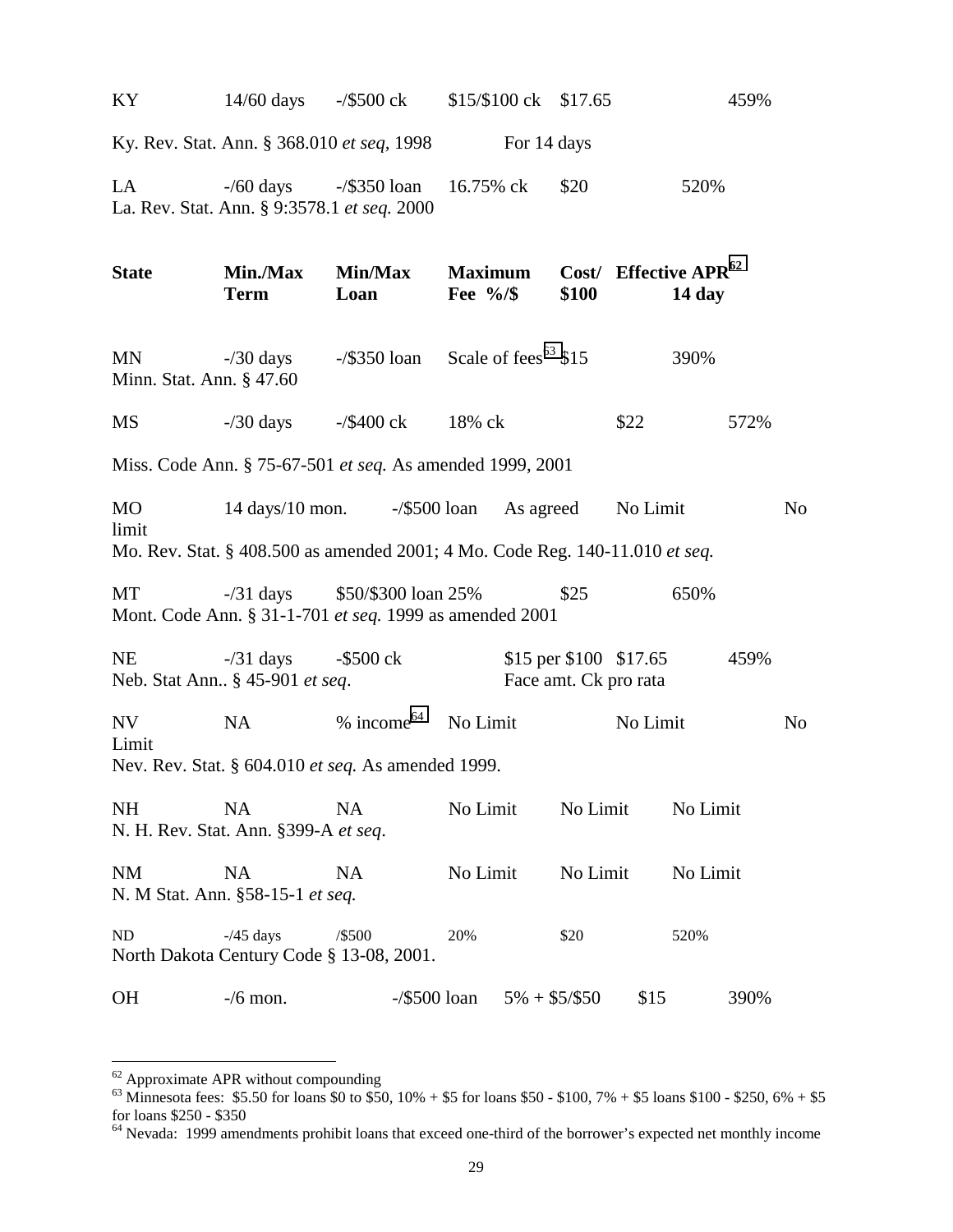Ohio Rev. Code Ann. § 1315.35 *et seq.* 

OK 1 mon./10mon.  $-$ /\$730 Scale of fees<sup>65</sup> \$20 240% Okla. Stat. Tit. 14A §3-508B

OR - - No limit No limit NA Dept. of Con. & Bus. Serv., Div. Finance, 441-730-0280, -0290, -0300, -0310, adopted 2001.

SC -/31 days -/\$300 loan 15% ck \$17.65 459% S.C. Code Ann. § 34-39 *et seq*.

| <b>State</b>             | Min./Max<br><b>Term</b>                                                 | Min/Max<br>Loan                                           | <b>Maximum</b><br>Fee $\frac{9}{6}$ | \$100    |          | Cost/ Effective APR <sup>66</sup><br>$14 \mathrm{day}$ |          |
|--------------------------|-------------------------------------------------------------------------|-----------------------------------------------------------|-------------------------------------|----------|----------|--------------------------------------------------------|----------|
| <b>SD</b>                | NA<br>(South Dakota's small loan act was repealed.)                     | NA                                                        | No Limit                            |          | No Limit |                                                        | No Limit |
| TN                       | Tenn. Code Ann. § 45-17-101 et seq. As amended 2001.                    | $-731 \text{ days}$ $-7500 \text{ cks}$ $15\% \text{ ck}$ |                                     |          | \$17.65  |                                                        | 459%     |
| $TX^{67}$                | 7 days/31 days \$100-\$350<br>7 Tex. Admin. Code § 1.605 et seq., 2000  |                                                           | $48\%$ APR + \$10<br>Monthly fee    |          | \$11.87  |                                                        | 309%     |
| Utah                     | NA<br>Utah Code Ann. § 7-23-101 et seq.                                 | $-12$ weeks                                               | No Limit                            | No Limit |          | No Limit                                               |          |
| WA                       | $-731 \text{ days}$ $-7500$<br>Wash. Rev. Code Ann. § 31.45.010 et seq. |                                                           | $15\%$ loan                         | \$15     |          | 390%                                                   |          |
| WI<br>Wis. Stat. §138.09 | NA                                                                      | NA                                                        | No Limit                            | No Limit |          | No Limit                                               |          |
| $WY$ -/30 days           | Wyo. Stat. § 40-14-362 et seq                                           | NA                                                        | \$30 or 20%                         | \$30     |          | 780%                                                   |          |
| DC                       | $-\frac{31}{3}$ days                                                    | \$50/\$1,000                                              | $10\% + \text{fee}^{68}$            | \$16.10  |          | 419%                                                   |          |

<sup>&</sup>lt;sup>65</sup> Oklahoma: 10% of amount financed one time fee on loans of \$108 or more, plus scale of monthly fees for number of months contracted: \$2 per \$10 loaned up to \$108, \$10.80 for \$108-\$126, \$12.60 for \$127-252, \$14.40 for \$253-360, \$16.20 for \$361-540, \$18.00 for \$541-\$720.

1

<sup>&</sup>lt;sup>66</sup> Approximate APR without compounding

<sup>&</sup>lt;sup>67</sup> Texas Finance Commission adopted regulations effective July 9, 2000 to permit payday loans under the Texas Finance Code § 11.304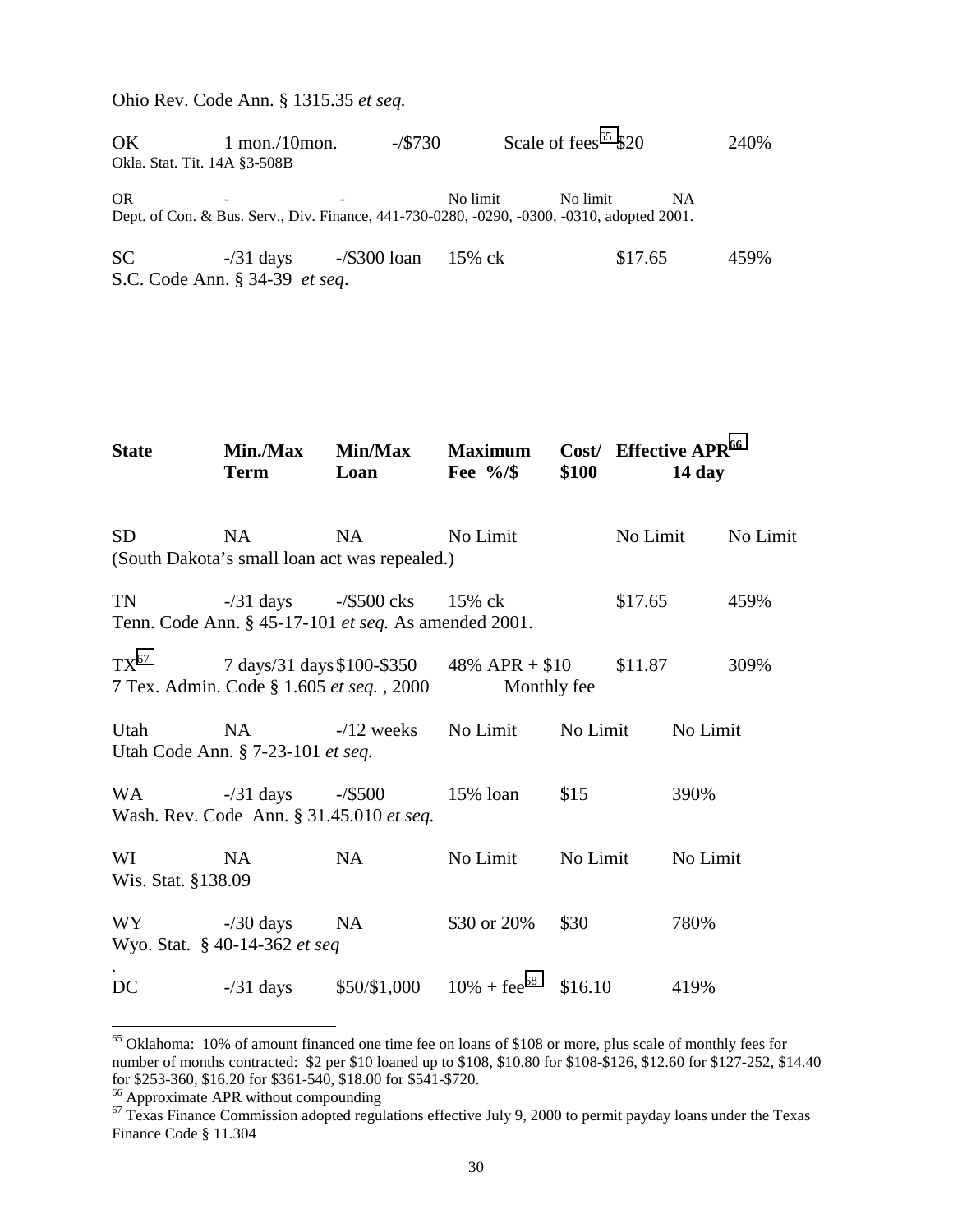D.C. Code § 26-1101 *et seq.* 1998

 <sup>68</sup> DC: If included in contract, administrative fee of \$5 on checks up to \$250, \$10 on checks \$250.01 - \$500, \$15 for checks \$500.01 - \$750, \$20 on checks \$750.01 - \$1,000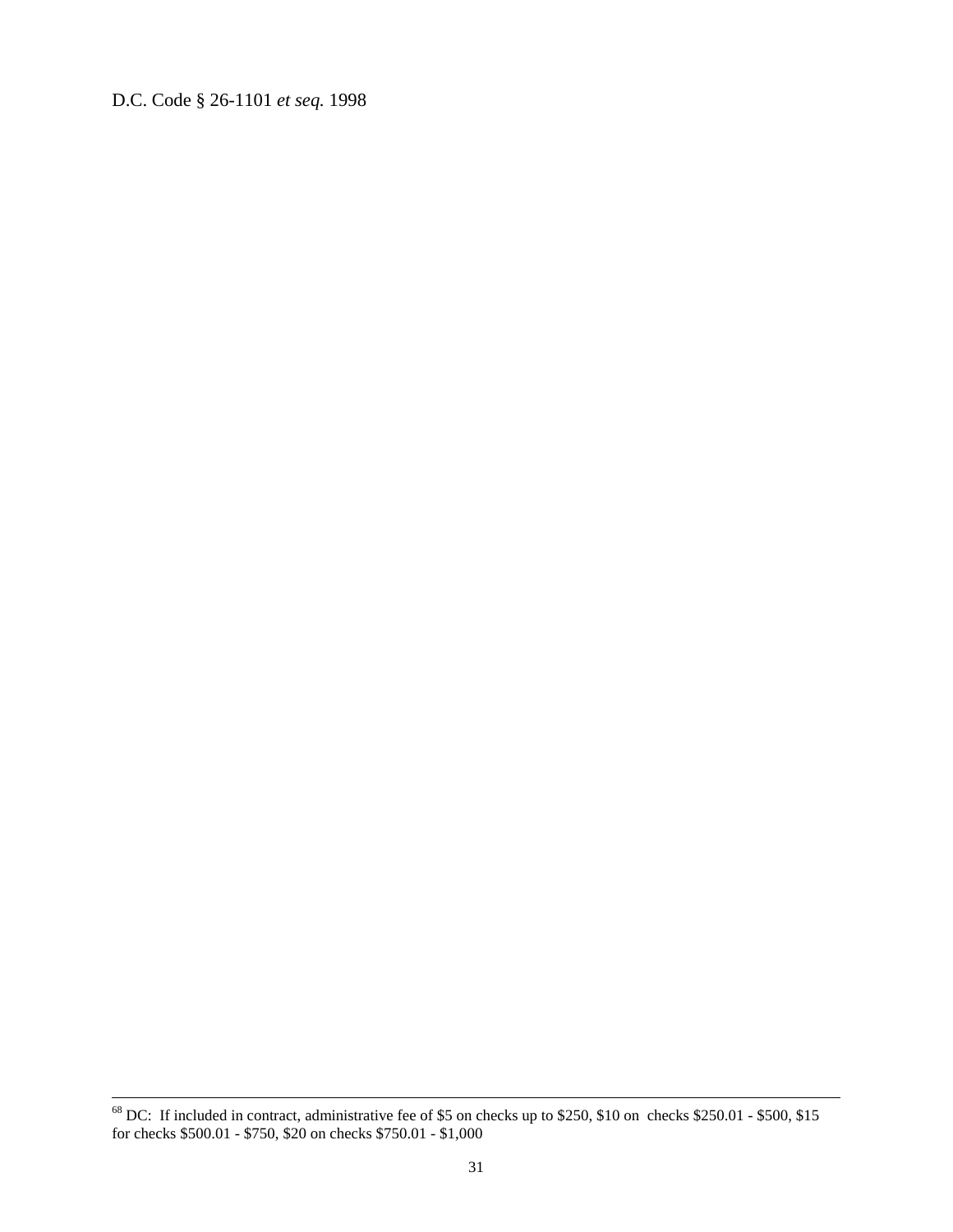|  | οf | 15 |
|--|----|----|
|--|----|----|

|               |                            |           |                       | <b>State Law</b><br><b>Max Interest</b> | <b>Max</b><br><b>Interest</b> |           |                     |            |       |                | <b>APR</b>       | <b>Fees</b>  | <b>Startup</b> | <b>APR</b>    |             |
|---------------|----------------------------|-----------|-----------------------|-----------------------------------------|-------------------------------|-----------|---------------------|------------|-------|----------------|------------------|--------------|----------------|---------------|-------------|
|               |                            |           |                       | Rate -- 14                              | Rate --                       |           |                     |            | APR/  | Roll-          | <b>Disclosed</b> | disclosed in | <b>Fees If</b> | Quoted by NSF |             |
| <b>ST</b>     | Company                    | City      | <b>State Category</b> | days                                    | <b>Usury</b>                  |           | Max Loan   Max Term | Fee/ \$100 | \$100 | <b>Overs</b>   | in store         | store        | Any            | <b>Clerk</b>  | <b>Fees</b> |
|               | Advanced                   |           | 3-permits             |                                         |                               |           |                     |            |       |                |                  |              |                |               |             |
| AZ            | Quick Cash                 | Flagstaff | payday                | 459%                                    |                               | \$500     | 14 days             | \$15.00    | 390%  | 1              | No               | <b>No</b>    | None           | <b>No</b>     |             |
|               |                            |           |                       |                                         |                               | \$300 lst |                     |            |       |                |                  |              |                |               |             |
|               |                            |           | 3-permits             |                                         |                               | time, no  | <b>Next</b>         |            |       |                |                  |              |                |               |             |
| AZ            | Cash 1                     | Phoenix   | payday                | 459%                                    |                               | limit 2nd | payday              | \$17.50    | 455%  | Yes            | Yes              | Yes          | None           | Yes           | \$25.00     |
|               | Cash                       |           |                       |                                         |                               |           |                     |            |       |                |                  |              |                |               |             |
|               | Advance                    |           | 3-permits             |                                         |                               |           |                     |            |       |                |                  |              |                |               |             |
| <b>AZ</b>     | <b>USA</b>                 | Flagstaff | payday                | 459%                                    |                               | \$500     | 14 days             | \$15.00    | 390%  | $\overline{1}$ | No               | Yes          | None           | No            | \$15.00     |
|               |                            |           | 3-permits             |                                         |                               |           |                     |            |       |                |                  |              |                |               |             |
| AZ            | <b>Check Mate</b>          | Phoenix   | payday                | 459%                                    |                               | \$300     | 14 days             | \$15.00    | 390%  | 3              | No               | No           | None           | No            | \$25.00     |
|               |                            |           | 3-permits             |                                         |                               |           |                     |            |       |                |                  |              |                |               |             |
| AZ            | <b>Check Smart Phoenix</b> |           | payday                | 459%                                    |                               | \$500     | 14 days             | \$15.00    | 390%  | 3              | No               | No           | None           | No            | \$30.00     |
|               |                            |           | 3-permits             |                                         |                               |           | Next                |            |       |                |                  |              |                |               |             |
| AZ            | <b>Check Smart Phoenix</b> |           | payday                | 459%                                    |                               | \$350     | payday              | \$15.00    | 390%  | 3              | No               | No           | None           | Yes           | \$30.00     |
|               |                            |           | 3-permits             |                                         |                               |           |                     |            |       |                |                  |              |                |               |             |
| AZ            | <b>EZ Loans</b>            | Phoenix   | payday                | 459%                                    |                               | \$200     | 14 days             | \$17.00    | 442%  | 3              | No               | Yes          | None           | No            | \$25.00     |
|               |                            |           | 3-permits             |                                         |                               |           |                     |            |       |                |                  |              |                |               |             |
| AZ            | Loan Mart                  | Phoenix   | payday                | 459%                                    |                               | \$500     | 14 days             | \$15.00    | 390%  | 4              | No               | <b>No</b>    | None           | Yes           | \$15.00     |
|               |                            |           | 3-permits             |                                         |                               |           |                     |            |       |                |                  |              |                |               |             |
| AZ            | Money Mart                 | Phoenix   | payday                | 459%                                    |                               | \$500     | 14 days             | \$20.00    | 520%  | $\mathbf{1}$   | No               | Yes          | None           | No            |             |
|               | Payday                     |           | 3-permits             |                                         |                               |           | Next                |            |       |                |                  |              |                |               |             |
| AZ            | <b>Express</b>             | Phoenix   | payday                | 459%                                    |                               | \$500     | payday              | \$17.65    | 459%  | Yes            | Yes              | Yes          | None           | Yes           | \$25.00     |
|               | USA Cash                   |           | 3-permits             |                                         |                               |           |                     |            |       |                |                  |              |                |               |             |
| AZ            | Services                   | Phoenix   | payday                | 459%                                    |                               | \$300     | 14 days             | \$18.00    | 468%  | Yes            | No               | Yes          | None           | Yes           | \$25.00     |
|               | USA Cash                   |           | 3-permits             |                                         |                               |           |                     |            |       |                |                  |              |                |               |             |
| AZ            | Services                   | Phoenix   | payday                | 459%                                    |                               | \$300     | 14 days             | \$18.00    | 468%  | 3              | No               | No           | None           | No            | \$25.00     |
| <b>AZ AVG</b> |                            |           |                       |                                         |                               | \$396     | 14                  | \$16.51    | 429%  |                |                  |              |                |               | \$24.00     |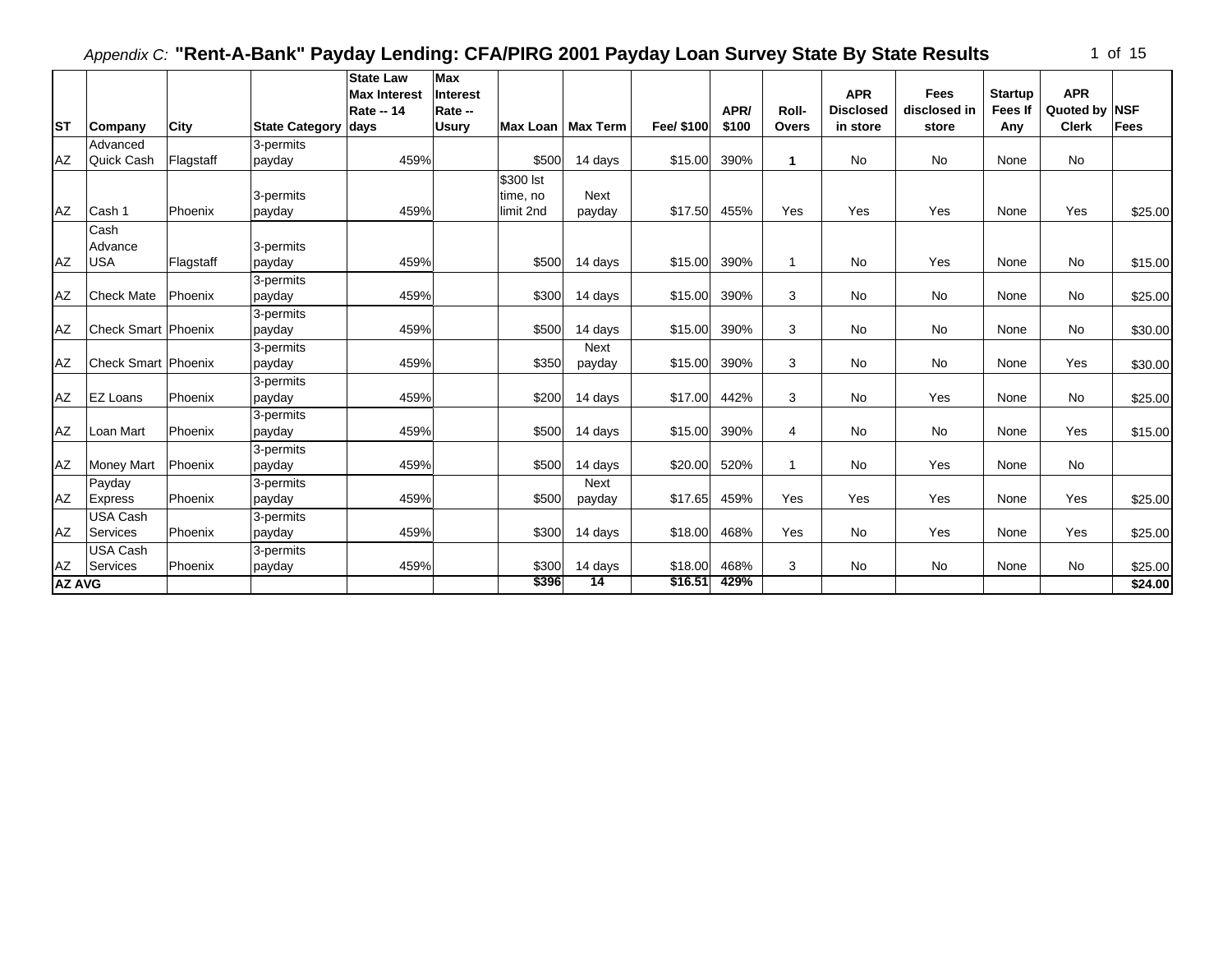|               |                 |                      |                       | <b>State Law</b>    | <b>Max</b>      |                     |            |       |                |                  |              |                |              |             |
|---------------|-----------------|----------------------|-----------------------|---------------------|-----------------|---------------------|------------|-------|----------------|------------------|--------------|----------------|--------------|-------------|
|               |                 |                      |                       | <b>Max Interest</b> | <b>Interest</b> |                     |            |       |                | <b>APR</b>       | <b>Fees</b>  | <b>Startup</b> | <b>APR</b>   |             |
|               |                 |                      |                       | <b>Rate -- 14</b>   | Rate --         |                     |            | APR/  | Roll-          | <b>Disclosed</b> | disclosed in | <b>Fees If</b> | Quoted by    | <b>NSF</b>  |
| <b>ST</b>     | Company         | City                 | <b>State Category</b> | days                | <b>Usury</b>    | Max Loan   Max Term | Fee/ \$100 | \$100 | Overs          | in store         | store        | Any            | <b>Clerk</b> | <b>Fees</b> |
|               | 3rd &           |                      |                       |                     |                 |                     |            |       |                |                  |              |                |              |             |
|               | Normandie       |                      |                       |                     |                 |                     |            |       |                |                  |              |                |              |             |
|               | Check           |                      | 3-permits             |                     |                 | Next                |            |       |                |                  |              |                |              |             |
| CA            | Cashing         | Los Angeles          | payday                | 459%                | \$255           | payday              | \$17.65    | 459%  | Yes            | No               | <b>No</b>    | None           | No           |             |
|               | <b>ACE Cash</b> |                      | 3-permits             |                     |                 |                     |            |       |                |                  |              |                |              |             |
| <b>CA</b>     | <b>Express</b>  | San Francisco payday |                       | 459%                | \$500           | 14 days             | \$17.00    | 442%  | 3              | No               | Yes          | None           | No           | Yes         |
|               | Advance         |                      | 3-permits             |                     |                 | <b>Next</b>         |            |       | <b>New</b>     |                  |              |                |              |             |
| CA            | America         | Los Angeles          | payday                | 459%                | \$255           | payday              | \$15.00    | 390%  | check          | <b>No</b>        | No           | \$10           | Yes          |             |
|               | Advance         |                      | 3-permits             |                     |                 | Next                |            |       | <b>New</b>     |                  |              |                |              |             |
| <b>CA</b>     | America         | San Francisco payday |                       | 459%                | \$300           | payday              | \$15.00    | 390%  | check          | No               | No           | \$10           | No           | \$15.00     |
|               |                 |                      | 3-permits             |                     |                 |                     |            |       | <b>New</b>     |                  |              |                |              |             |
| CA            | Cash It Here    | Los Angeles          | payday                | 459%                | \$255           | 14 days             | \$17.65    | 459%  | check          | No               | No           | None           | Yes          |             |
|               | Cash 'Til       |                      | 3-permits             |                     |                 | <b>Next</b>         |            |       |                |                  |              |                |              |             |
| CA            | Payday          | San Francisco payday |                       | 459%                | \$500           | payday              | \$17.50    | 455%  | 4              | No               | No           | None           | No           | \$15.00     |
|               | Cash 'Til       |                      | 3-permits             |                     |                 | Next                |            |       |                |                  |              |                |              |             |
| CA            | Payday          | San Francisco payday |                       | 459%                | \$500           | payday              | \$17.50    | 455%  | Yes            | No               | No           | None           | No           | \$15/2 cks  |
|               | Cash 'til       |                      | 3-permits             |                     |                 | Next                |            |       |                |                  |              |                |              |             |
| <b>CA</b>     | Payday          | San Francisco payday |                       | 459%                | \$500           | payday              | \$17.50    | 455%  | $\overline{4}$ | No               | No           | None           | No           | \$15/2cks   |
|               | Mission         |                      |                       |                     |                 |                     |            |       |                |                  |              |                |              |             |
|               | <b>Check</b>    |                      | 3-permits             |                     |                 | Next                |            |       |                |                  |              |                |              |             |
| CA            | Cashing         | San Francisco payday |                       | 459%                | \$300           | payday              | \$15.00    | 390%  | Yes            | No               | Yes          | None           | <b>No</b>    | \$15.00     |
|               | Nix Check       |                      | 3-permits             |                     |                 |                     |            |       |                |                  |              |                |              |             |
| CA            | Cashing         | Los Angeles          | payday                | 459%                | \$250           | 14 days             | \$15.00    | 390%  | Pay plan       | <b>No</b>        | <b>No</b>    | None           | <b>No</b>    | \$25.00     |
|               | Nix Check       |                      | 3-permits             |                     |                 | Next                |            |       | <b>New</b>     |                  |              |                |              |             |
| <b>CA</b>     | Cashing         | Los Angeles          | payday                | 459%                | \$255           | payday              | \$15.00    | 390%  | check          | No               | Yes          | None           | Yes          | \$15.00     |
|               | Payday          |                      | 3-permits             |                     |                 | Next                |            |       |                |                  |              |                |              |             |
| <b>CA</b>     | Advance         | <b>Culver City</b>   | payday                | 459%                | \$255           | payday              | \$17.65    | 459%  | Yes            | No               | Yes          | None           | No           |             |
|               | Payday          |                      | 3-permits             |                     |                 | Next                |            |       |                |                  |              |                |              |             |
| <b>CA</b>     | <b>Express</b>  | Los Angeles          | payday                | 459%                | \$255           | payday              | \$15.00    | 390%  | Yes            | <b>No</b>        | Yes          | None           | <b>No</b>    |             |
|               | Payday          |                      | 3-permits             |                     |                 |                     |            |       |                |                  |              |                |              |             |
| CA            | Express         | Los Angeles          | payday                | 459%                |                 |                     | \$15.00    | 390%  | Yes            | Yes              | Yes          | None           | Yes          |             |
|               | The Payday      |                      | 3-permits             |                     |                 |                     |            |       |                |                  |              |                |              |             |
| CA            | Store           | Los Angeles          | payday                | 459%                | \$255           | 14 days             | \$17.65    | 459%  | Yes            | No               | <b>No</b>    | None           | <b>No</b>    |             |
| <b>CA AVG</b> |                 |                      |                       |                     | \$331           | 14                  | \$16.34    | 425%  |                |                  |              |                |              | \$17.00     |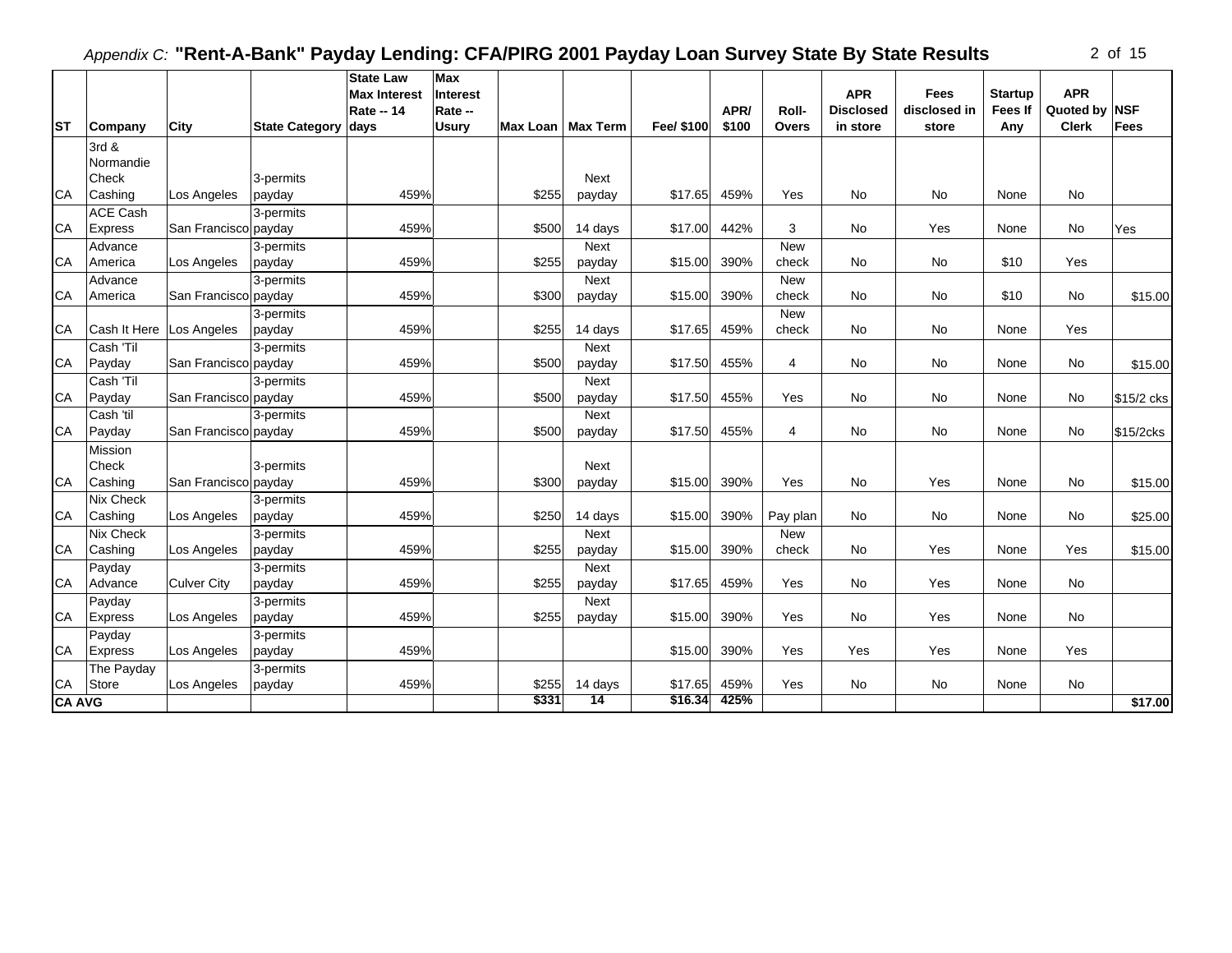|  | Ωf | 1<br>5 |
|--|----|--------|
|--|----|--------|

|           |                           |                |                                                                                                            | <b>State Law</b>    | Max             |                     |                |              |       |              |                  |              |                |               |      |
|-----------|---------------------------|----------------|------------------------------------------------------------------------------------------------------------|---------------------|-----------------|---------------------|----------------|--------------|-------|--------------|------------------|--------------|----------------|---------------|------|
|           |                           |                |                                                                                                            | <b>Max Interest</b> | <b>Interest</b> |                     |                |              |       |              | <b>APR</b>       | Fees         | <b>Startup</b> | <b>APR</b>    |      |
|           |                           |                |                                                                                                            | <b>Rate -- 14</b>   | Rate --         |                     |                |              | APR/  | <b>Roll-</b> | <b>Disclosed</b> | disclosed in | <b>Fees If</b> | Quoted by NSF |      |
| <b>ST</b> | Company                   | City           | State Category days                                                                                        |                     | <b>Usury</b>    | Max Loan   Max Term |                | Fee/ \$100   | \$100 | Overs        | in store         | store        | Any            | <b>Clerk</b>  | Fees |
|           |                           |                | CO: Colorado data previously released by Colorado PIRG in the report "Small Loans, Big Money," April 2001. |                     |                 |                     |                |              |       |              |                  |              |                |               |      |
|           |                           |                |                                                                                                            |                     |                 |                     |                |              |       |              |                  |              |                |               |      |
|           | A Acme cash               |                | 3-permits                                                                                                  |                     |                 |                     |                |              |       |              |                  |              |                |               |      |
| <b>CO</b> | Checking                  | Westminster    | payday                                                                                                     | 520%                |                 |                     | \$150 14 days  | \$20.00      | 520%  | 0            | no               | no           |                |               |      |
|           | A&A check                 |                | 3-permits                                                                                                  |                     |                 |                     |                |              |       |              |                  |              |                |               |      |
| CO        | loan                      | Denver         | payday                                                                                                     | 520%                |                 | \$500               | 20 days        | \$20.00      | 365%  | 1            | no               | no           |                |               |      |
|           |                           |                | 3-permits                                                                                                  |                     |                 |                     |                |              |       |              |                  |              |                |               |      |
| CO        | A1 Cash                   | Denver         | payday                                                                                                     | 520%                |                 | \$300               | 14 days        | \$20.00      | 520%  | 0            | no               | no           |                |               |      |
|           | Ace                       |                |                                                                                                            |                     |                 |                     |                |              |       |              |                  |              |                |               |      |
|           | America's                 |                |                                                                                                            |                     |                 |                     |                |              |       |              |                  |              |                |               |      |
|           | Cash                      |                | 3-permits                                                                                                  |                     |                 |                     |                |              |       |              |                  |              |                |               |      |
| <b>CO</b> | <b>Express</b>            | Lakewood       | payday                                                                                                     | 520%                |                 |                     | $$500$ 14 days | \$17.00      | 442%  | 3            | yes              | no           |                |               |      |
| <b>CO</b> | Ace Cash<br>Express       | Denver         | 3-permits<br>payday                                                                                        | 520%                |                 |                     | \$500 14 days  | \$17.00      | 442%  | 3            |                  | no           |                |               |      |
|           | Advance                   |                | 3-permits                                                                                                  |                     |                 |                     |                |              |       |              | yes              |              |                |               |      |
| <b>CO</b> | America                   | <b>Boulder</b> | payday                                                                                                     | 520%                |                 | \$500               | 19 days        | \$20.00      | 384%  | 1            | no               | no           |                |               |      |
|           | Advance                   |                | 3-permits                                                                                                  |                     |                 |                     |                |              |       |              |                  |              |                |               |      |
| <b>CO</b> | America                   | Lakewood       | payday                                                                                                     | 520%                |                 | \$500               | 19 days        | \$20.00      | 384%  | $\mathbf{1}$ | no               | no           |                |               |      |
|           | Cash                      |                | 3-permits                                                                                                  |                     |                 |                     |                |              |       |              |                  |              |                |               |      |
| <b>CO</b> | America                   | Lakewood       | payday                                                                                                     | 520%                |                 | \$250               | 14 days        | \$15.00      | 390%  | 1            | no               | no           |                |               |      |
|           |                           |                | 3-permits                                                                                                  |                     |                 |                     |                |              |       |              |                  |              |                |               |      |
| CO        | Cash Fast                 | <b>Boulder</b> | payday                                                                                                     | 520%                |                 | \$500               | 14 days        | \$20.00      | 520%  | $\mathbf{1}$ | no               | no           |                |               |      |
|           | Check                     |                | 3-permits                                                                                                  |                     |                 |                     |                |              |       |              |                  |              |                |               |      |
| CO        | Unlimited                 | Denver         | payday                                                                                                     | 520%                |                 |                     | $$300$ 14 days | \$15.00      | 390%  | $\mathbf{1}$ | no               | no           |                |               |      |
|           |                           |                | 3-permits                                                                                                  |                     |                 |                     |                |              |       |              |                  |              |                |               |      |
| <b>CO</b> | Checks etc.               | Denver         | payday                                                                                                     | 520%                |                 | \$300               | 14 days        | \$20.00      | 520%  | 0            | no               | no           |                |               |      |
|           |                           |                | 3-permits                                                                                                  |                     |                 |                     |                |              |       |              |                  |              |                |               |      |
| <b>CO</b> | Checks etc.               | Denver         | payday                                                                                                     | 520%                |                 | \$300               | 14 days        | \$20.00      | 520%  | 0            | no               | no           |                |               |      |
|           |                           |                |                                                                                                            |                     |                 |                     |                |              |       |              |                  |              |                |               |      |
|           | Colorado                  |                | 3-permits                                                                                                  |                     |                 |                     |                |              |       |              |                  |              |                |               |      |
| ICO.      | Check Loans Denver        |                | payday                                                                                                     | 520%                |                 |                     | \$500 14 days  | \$20.00      | 520%  | $\mathbf{1}$ | no               | no           |                |               |      |
|           |                           |                |                                                                                                            |                     |                 |                     |                |              |       |              |                  |              |                |               |      |
|           | Colorado                  |                | 3-permits                                                                                                  |                     |                 |                     |                |              |       |              |                  |              |                |               |      |
| <b>CO</b> | <b>Check Loans Denver</b> |                | payday                                                                                                     | 520%                |                 |                     | \$500 14 days  | \$20.00      | 520%  | 1            | no               | no           |                |               |      |
|           |                           |                | 3-permits                                                                                                  |                     |                 |                     |                |              |       |              |                  |              |                |               |      |
| CO        | Early payday Denver       |                | payday                                                                                                     | 520%                |                 |                     | \$100 15 days  | \$15.00      | 365%  | 0            | no               | no           |                |               |      |
|           |                           |                | 3-permits                                                                                                  |                     |                 |                     |                |              |       |              |                  |              |                |               |      |
|           | CO Easy Money Englewood   |                | payday                                                                                                     | 520%                |                 |                     | \$500 14 days  | \$20.00      | 520%  | $\mathbf{1}$ | no               | no           |                |               |      |
|           |                           |                | 3-permits                                                                                                  |                     |                 |                     |                |              |       |              |                  |              |                |               |      |
|           | CO EZ Service             | Denver         | payday                                                                                                     | 520%                |                 |                     | \$300 14 days  | \$20.00      | 520%  | 0            | no               | no           |                |               |      |
|           |                           |                | 3-permits                                                                                                  |                     |                 |                     |                |              |       |              |                  |              |                |               |      |
| <b>CO</b> | <b>Fast Bucks</b>         | Denver         | payday                                                                                                     | 520%                |                 |                     | \$500 14 days  | \$20.00      | 520%  | $\mathbf{1}$ | yes              | no           |                |               |      |
|           | Four Star                 |                |                                                                                                            |                     |                 |                     |                |              |       |              |                  |              |                |               |      |
|           | Check                     |                | 3-permits                                                                                                  |                     |                 |                     |                |              |       |              |                  |              |                |               |      |
| CO        | Service                   | Denver         | payday                                                                                                     | 520%                |                 |                     | \$300 14 days  | \$20.00 520% |       | 0            | no               | no           |                |               |      |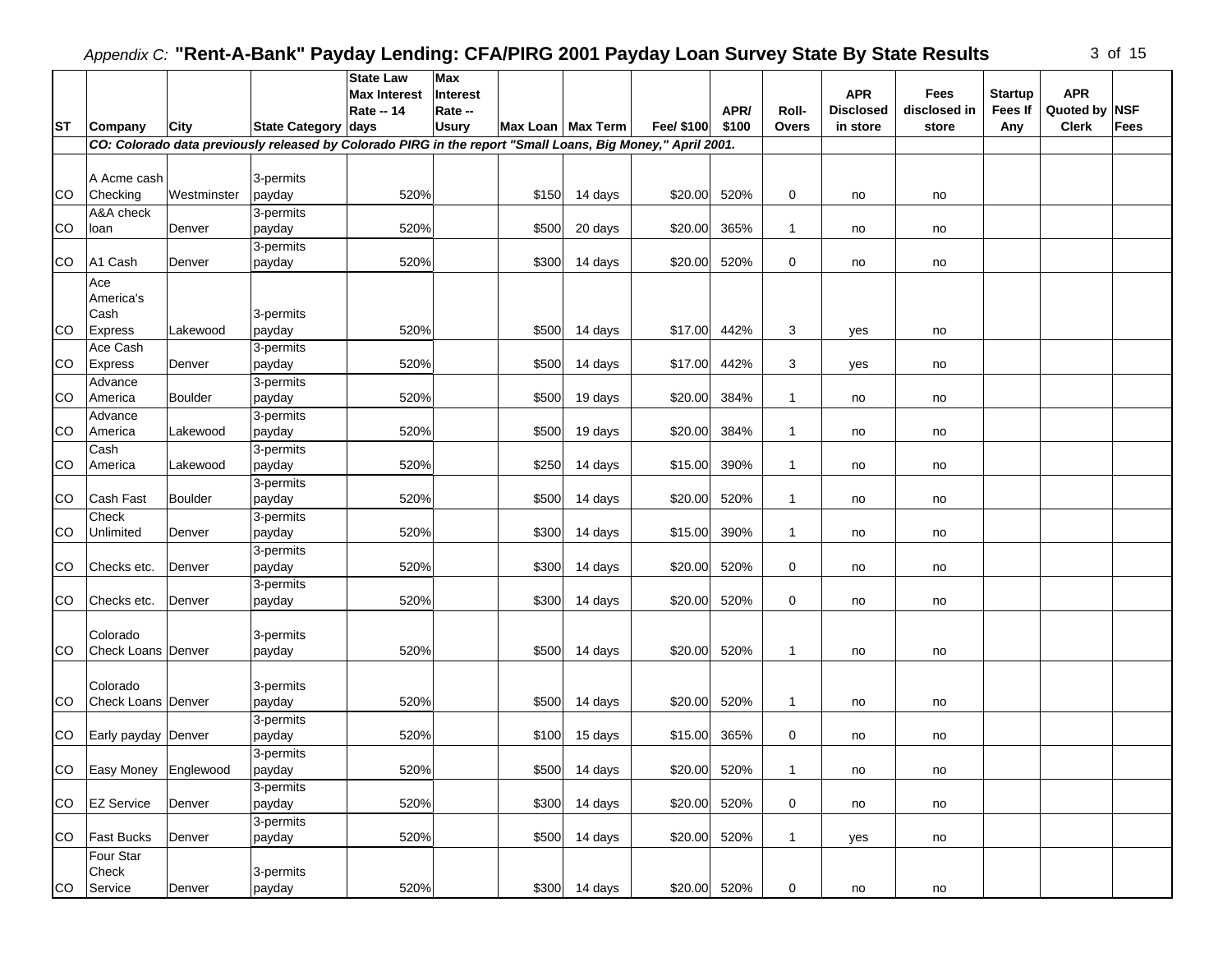| 4 | οf | 15 |
|---|----|----|
|---|----|----|

|               |                           |                |                       | <b>State Law</b>    | Max                                 |         |            |       |              |                  |              |                |               |         |
|---------------|---------------------------|----------------|-----------------------|---------------------|-------------------------------------|---------|------------|-------|--------------|------------------|--------------|----------------|---------------|---------|
|               |                           |                |                       | <b>Max Interest</b> | <b>Interest</b>                     |         |            |       |              | <b>APR</b>       | Fees         | <b>Startup</b> | <b>APR</b>    |         |
|               |                           |                |                       | <b>Rate -- 14</b>   | Rate --                             |         |            | APR/  | Roll-        | <b>Disclosed</b> | disclosed in | Fees If        | Quoted by NSF |         |
| <b>ST</b>     | Company                   | City           | <b>State Category</b> | days                | Max Loan   Max Term<br><b>Usury</b> |         | Fee/ \$100 | \$100 | Overs        | in store         | store        | Any            | <b>Clerk</b>  | Fees    |
|               |                           |                | 3-permits             |                     |                                     |         |            |       |              |                  |              |                |               |         |
| CO            | <b>JMAC</b>               | Westminister   | payday                | 520%                | \$100                               | 14 days | \$20.00    | 520%  | $\mathbf{1}$ | no               | no           |                |               |         |
|               |                           |                |                       |                     |                                     |         |            |       |              |                  |              |                |               |         |
|               | Loan Mart                 |                | 3-permits             |                     |                                     |         |            |       |              |                  |              |                |               |         |
| <b>CO</b>     | (Eagle Bank) Denver       |                | payday                | 520%                | \$500                               | 14 days | \$15.00    | 390%  | 4?           | yes              | no           |                |               |         |
|               | <b>Mail Boxes</b>         |                | 3-permits             |                     |                                     |         |            |       |              |                  |              |                |               |         |
| <b>CO</b>     | Etc.                      | Louisville     | payday                | 520%                | \$500                               | 14 days | \$15.00    | 390%  | $\mathbf{1}$ | no               | no           |                |               |         |
|               | Money                     |                | 3-permits             |                     |                                     |         |            |       |              |                  |              |                |               |         |
| CO.           | <b>Express</b>            | Denver         | payday                | 520%                | \$300                               | 14 days | \$20.00    | 520%  | $\mathbf{1}$ | yes              | no           |                |               |         |
|               | Money                     |                | 3-permits             |                     |                                     |         |            |       |              |                  |              |                |               |         |
| CO.           | Lender                    | <b>Boulder</b> | payday                | 520%                | \$300                               | 21 days | \$20.00    | 348%  | $\mathbf 0$  | yes              | no           |                |               |         |
|               |                           |                |                       |                     |                                     |         |            |       |              |                  |              |                |               |         |
|               | National                  |                | 3-permits             |                     |                                     |         |            |       |              |                  |              |                |               |         |
| ICO.          | <b>Check Loans Denver</b> |                | payday                | 520%                | \$500                               | 14 days | \$19.95    | 519%  | $\mathbf{1}$ | yes              | yes          |                |               |         |
|               | Pay Check                 |                | 3-permits             |                     |                                     |         |            |       |              |                  |              |                |               |         |
| <b>CO</b>     | Loan                      | Denver         | payday                | 520%                | \$500                               | 30 days | \$20.00    | 240%  | $\mathbf{1}$ | yes              | no           |                |               |         |
|               | Paycheck                  |                | 3-permits             |                     |                                     |         |            |       |              |                  |              |                |               |         |
| <b>CO</b>     | Loans                     | Denver         | payday                | 520%                | \$500                               | 14 days | \$20.00    | 520%  | 0            | yes              | no           |                |               |         |
|               | Payday Loan               |                | 3-permits             |                     |                                     |         |            |       |              |                  |              |                |               |         |
| CO.           | Store                     | Arvada         | payday                | 520%                | \$500                               | 30 days | \$15.00    | 182%  | $\mathbf{1}$ | no               | no           |                |               |         |
|               |                           |                | 3-permits             |                     |                                     |         |            |       |              |                  |              |                |               |         |
| CO            | Payday Now                | Westminster    | payday                | 520%                | \$300                               | 14 days | \$20.00    | 520%  | $\mathbf 0$  | no               | no           |                |               |         |
|               | The Check                 |                |                       |                     |                                     |         |            |       |              |                  |              |                |               |         |
|               | Cashing                   |                | 3-permits             |                     |                                     |         |            |       |              |                  |              |                |               |         |
| CO.           | Store                     | Denver         | payday                | 520%                | \$100                               | 14 days | \$20.00    | 520%  | $\mathbf 0$  | no               | no           |                |               |         |
| <b>CO AVG</b> |                           |                |                       |                     | \$380                               | 16      | \$18.80    | 452%  |              |                  |              |                |               |         |
|               | <b>ACE Cash</b>           |                | 3-permits             |                     |                                     |         |            |       |              |                  |              |                |               |         |
| DC            | Express                   |                | payday                | 419%                | \$500                               | 14 days | \$17.00    | 442%  | Yes          | Yes              | Yes          | None           | Yes           |         |
|               |                           |                | 3-permits             |                     |                                     | Next    |            |       | <b>New</b>   |                  |              |                |               |         |
| DC            | Cash Today                |                | payday                | 419%                | \$880                               | payday  | \$16.67    | 433%  | check        | No               | Yes          | None           | Yes           |         |
|               |                           |                | 3-permits             |                     |                                     | Next    |            |       |              |                  |              |                |               |         |
| DC            | Check 'n Go               |                | payday                | 419%                | \$500                               | payday  | \$16.00    | 416%  | No           | Yes              | Yes          | None           | No            |         |
|               |                           |                |                       |                     |                                     |         |            |       |              |                  |              |                |               |         |
|               | Famous                    |                | 3-permits             |                     |                                     | Next    |            |       | <b>New</b>   |                  |              |                |               |         |
| <b>DC</b>     | Pawbrokers                |                | payday                | 419%                | \$500                               | payday  | \$17.00    | 442%  | check        | <b>NV</b>        | <b>NV</b>    | None           | No            |         |
|               |                           |                |                       |                     |                                     |         |            |       |              |                  |              |                |               |         |
|               | Fast Funding              |                | 3-permits             |                     |                                     | Next    |            |       |              |                  |              |                |               |         |
| DC            | <b>First East</b>         |                | payday                | 419%                | \$500                               | payday  | \$30.00    | 780%  | 4            | No store         |              | None           | No            |         |
|               | <b>First Cash</b>         |                | 3-permits             |                     |                                     | Next    |            |       | <b>New</b>   |                  |              |                |               |         |
| DC            | Advance                   |                | payday                | 419%                | \$500                               | payday  | \$17.00    | 442%  | check        | No               | Yes          | None           | No            | \$25.00 |
|               |                           |                | 3-permits             |                     |                                     |         |            |       |              |                  |              |                |               |         |
| DC            | Money Mart                |                | payday                | 419%                | \$300                               | 14 days | \$17.50    | 455%  | 4            | <b>NV</b>        | <b>NV</b>    | None           | Yes           |         |
| <b>DC AVG</b> |                           |                |                       |                     | \$526                               | 14      | \$18.74    | 487%  |              |                  |              |                |               | \$25.00 |
|               |                           |                |                       |                     |                                     |         |            |       |              |                  |              |                |               |         |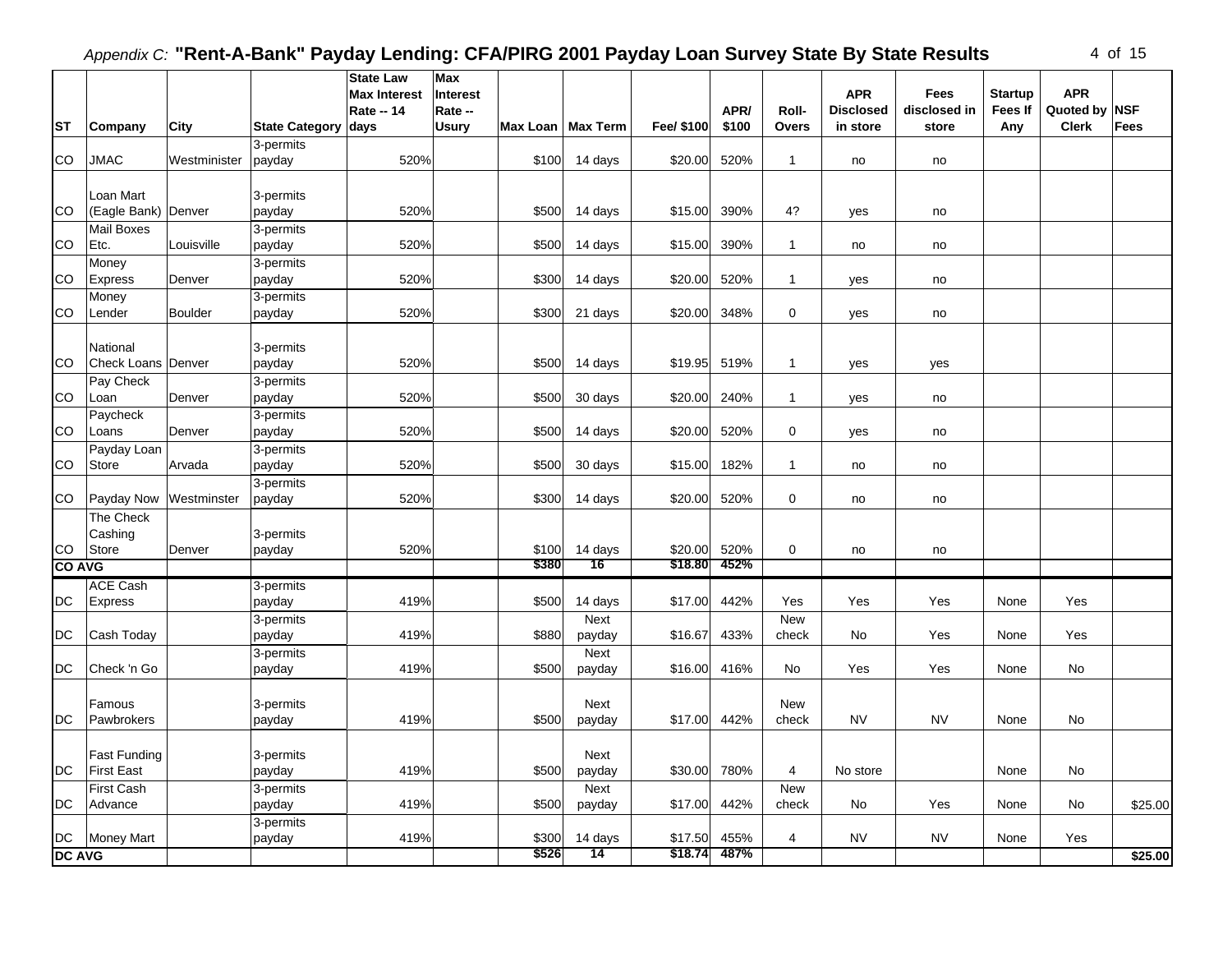$\mathbf{r}$ 

|  | ΩT | 5 |
|--|----|---|
|--|----|---|

| <b>ST</b>     | Company           | City                    | <b>State Category</b> | <b>State Law</b><br><b>Max Interest</b><br>Rate -- 14<br>days | <b>Max</b><br><b>Interest</b><br>Rate --<br><b>Usury</b> |          | Max Loan   Max Term | Fee/ \$100 | APR/<br>\$100 | Roll-<br><b>Overs</b> | <b>APR</b><br><b>Disclosed</b><br>in store | Fees<br>disclosed in<br>store | <b>Startup</b><br>Fees If<br>Any | <b>APR</b><br>Quoted by NSF<br><b>Clerk</b> | <b>Fees</b> |
|---------------|-------------------|-------------------------|-----------------------|---------------------------------------------------------------|----------------------------------------------------------|----------|---------------------|------------|---------------|-----------------------|--------------------------------------------|-------------------------------|----------------------------------|---------------------------------------------|-------------|
|               | 500 Fast          | www.500fastc            | 3-permits             |                                                               |                                                          |          |                     |            |               |                       |                                            |                               |                                  |                                             |             |
| <b>FL</b>     | Cash              | ash.com                 | payday                | 390%                                                          |                                                          | \$500    |                     |            |               |                       |                                            |                               |                                  |                                             |             |
|               | Advance a         |                         | 3-permits             |                                                               |                                                          |          | <b>Next</b>         |            |               | <b>New</b>            |                                            |                               |                                  |                                             |             |
| FL.           | Check             | Orlando                 | payday                | 390%                                                          |                                                          | \$500    | payday              | \$18.50    | 481%          | check                 | <b>NV</b>                                  | <b>NV</b>                     | None                             | No                                          | \$30.00     |
|               | Advance           |                         | 3-permits             |                                                               |                                                          |          | Next                |            |               | <b>New</b>            |                                            |                               |                                  |                                             |             |
| <b>FL</b>     | America           | Jacksonville            | payday                | 390%                                                          |                                                          | \$500    | payday              | \$15.00    | 390%          | check                 | Yes                                        | No                            | None                             | No                                          | \$30.00     |
|               | Advance           |                         | 3-permits             |                                                               |                                                          |          | Next                |            |               | <b>New</b>            |                                            |                               |                                  |                                             |             |
| FL.           | America           | Miami                   | payday                | 390%                                                          |                                                          | \$500    | payday              | \$15.00    | 390%          | check                 | <b>NV</b>                                  | <b>NV</b>                     | None                             | No                                          | \$30.00     |
|               | Advance           |                         | 3-permits             |                                                               |                                                          |          | Next                |            |               | New                   |                                            |                               |                                  |                                             |             |
| FL.           | America           | Orlando                 | payday                | 390%                                                          |                                                          | \$500    | payday              | \$15.00    | 390%          | check                 | <b>NV</b>                                  | <b>NV</b>                     | None                             | Yes                                         | \$30.00     |
|               | Advance           |                         | 3-permits             |                                                               |                                                          |          | Next                |            |               | <b>New</b>            |                                            |                               |                                  |                                             |             |
| FL.           | America           | Tallahassee             | payday                | 390%                                                          |                                                          | \$500    | payday              | \$15.00    | 390%          | check                 | Yes                                        | Yes                           | None                             | Yes                                         | \$30.00     |
|               | Advance           |                         | 3-permits             |                                                               |                                                          |          | Next                |            |               | New                   |                                            |                               |                                  |                                             |             |
| <b>FL</b>     | America           | Tampa                   | payday                | 390%                                                          |                                                          | \$500    | payday              | \$15.00    | 390%          | check                 | <b>NV</b>                                  | <b>NV</b>                     | None                             | Yes                                         | \$30.00     |
|               | Cash              |                         | 3-permits             |                                                               |                                                          |          | Next                |            |               | New                   |                                            |                               |                                  |                                             |             |
| FL.           | Advance           | Miami                   | payday                | 390%                                                          |                                                          | \$500    | payday              | \$18.50    | 481%          | check                 | <b>NV</b>                                  | <b>NV</b>                     | None                             | No                                          |             |
| <b>FL</b>     | Cash              |                         | 3-permits             |                                                               |                                                          |          |                     |            |               | 5 day                 |                                            |                               |                                  |                                             |             |
|               | Advance           | Jacksonville            | payday                | 390%                                                          |                                                          |          |                     | \$15.00    | 390%          | wait                  | No                                         | No                            | None                             | No                                          | \$28.00     |
|               | Cash              |                         |                       |                                                               |                                                          |          |                     |            |               |                       |                                            |                               |                                  |                                             |             |
| FL.           | America<br>Pawn   | Jacksonville            | 3-permits<br>payday   | 390%                                                          |                                                          | \$500    | Next<br>payday      | \$15.00    | 390%          | 7-14 day<br>wait      | Yes                                        | Yes                           | None                             | Yes                                         |             |
|               |                   |                         |                       |                                                               |                                                          |          |                     |            |               |                       |                                            |                               |                                  |                                             | \$20.00     |
|               | Cash<br>America   |                         | 3-permits             |                                                               |                                                          |          | Next                |            |               | <b>New</b>            |                                            |                               |                                  |                                             |             |
| FL.           | Pawn              | Tallahassee             | payday                | 390%                                                          |                                                          | \$500    | payday              | \$15.00    | 390%          | check                 | No                                         | No                            | None                             | No                                          |             |
|               |                   |                         |                       |                                                               |                                                          |          |                     |            |               | 15 day                |                                            |                               |                                  |                                             |             |
|               | Check             |                         | 3-permits             |                                                               |                                                          |          | Next                |            |               | grace                 |                                            |                               |                                  |                                             |             |
| <b>FL</b>     | Cashing USA Miami |                         | payday                | 390%                                                          |                                                          | \$330    | payday              | \$10.00    | 260%          | period                | <b>NV</b>                                  | <b>NV</b>                     | None                             | No                                          | \$29.00     |
|               | Fast              | www.pcbm.co             |                       |                                                               |                                                          |          |                     |            |               |                       |                                            |                               |                                  |                                             |             |
|               | Paycheck          | m/fastpay.htm 3-permits |                       |                                                               |                                                          |          | Next                |            |               |                       | Not on                                     | Not on                        |                                  | Not on                                      |             |
| FL.           | Advance           |                         | payday                | 390%                                                          |                                                          | \$500    | payday              | \$15.00    | 390%          |                       | application                                | application                   | \$5                              | application                                 | \$29.00     |
|               | Money For         |                         | 3-permits             |                                                               |                                                          |          | Next                |            |               | <b>New</b>            |                                            |                               |                                  |                                             |             |
| FL.           | You               | Tallahassee             | payday                | 390%                                                          |                                                          | \$500    | payday              | \$16.00    | 416%          | check                 | No                                         | Yes                           | None                             | No                                          | \$30.00     |
|               | National          |                         |                       |                                                               |                                                          |          |                     |            |               |                       |                                            |                               |                                  |                                             |             |
|               | Cash              |                         | 3-permits             |                                                               |                                                          | Based on |                     |            |               | <b>New</b>            |                                            |                               |                                  |                                             |             |
| <b>FL</b>     | Advance           | Tallahassee             | payday                | 390%                                                          |                                                          | credit   |                     | \$16.00    | 416%          | check                 | Yes                                        | Yes                           | \$6                              | Yes                                         | \$30.00     |
|               | Pawn              |                         | 3-permits             |                                                               |                                                          |          | Next                |            |               |                       |                                            |                               |                                  |                                             |             |
| <b>FL</b>     | Emporium          | Jacksonville            | payday                | 390%                                                          |                                                          | \$500    | payday              | \$13.00    | 338%          | 2                     | No                                         | No                            | None                             | No                                          | \$25.00     |
| <b>FL AVG</b> |                   |                         |                       |                                                               |                                                          | \$488    |                     | \$15.13    | 393%          |                       |                                            |                               |                                  |                                             | \$28.54     |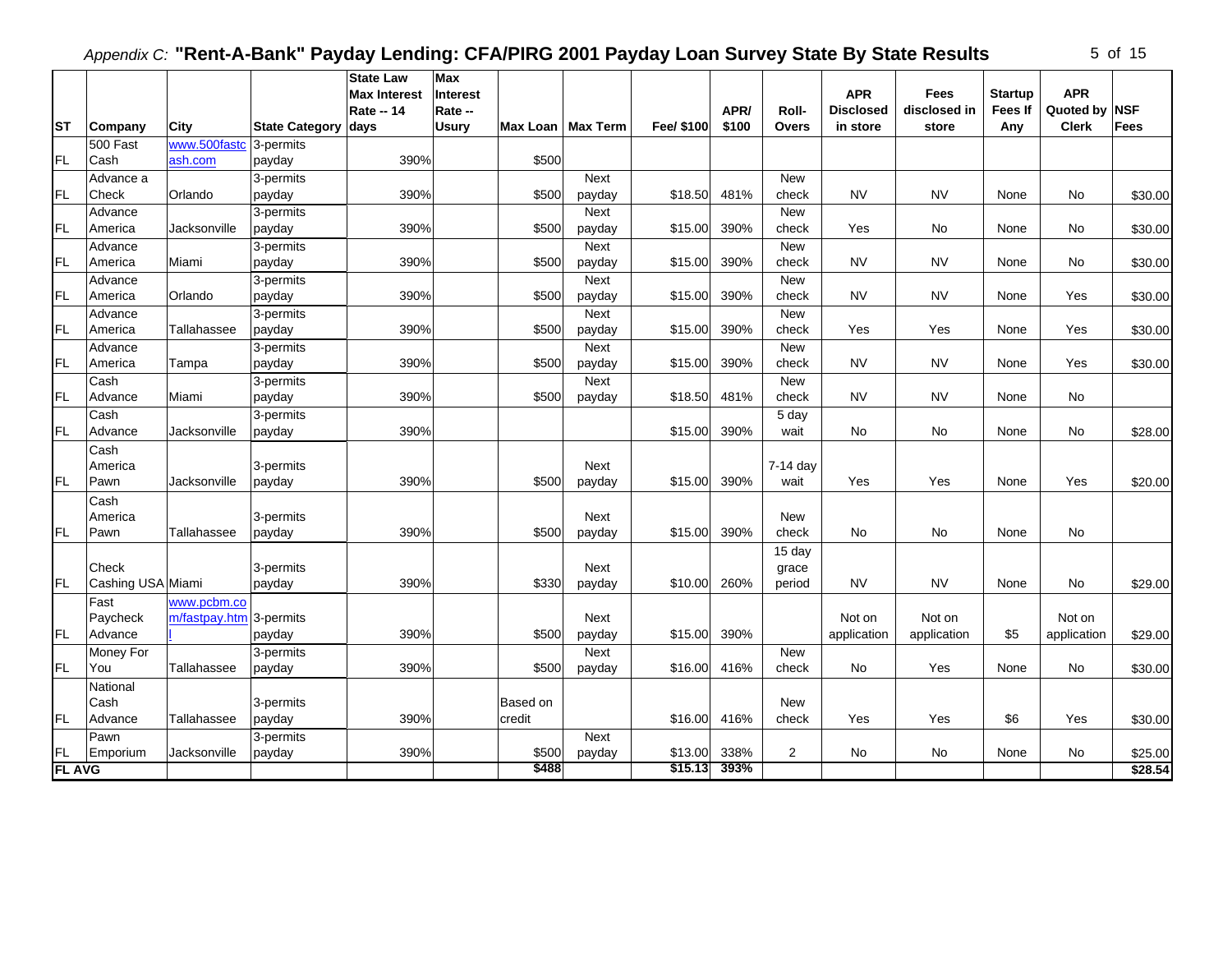| 6 | Ωf | 15 |
|---|----|----|
|---|----|----|

|                     |                            |                   |                                                                                                                                             | <b>State Law</b><br><b>Max Interest</b> | Max<br>Interest |                     |                |                    |              |              | <b>APR</b>       | Fees         | <b>Startup</b> | <b>APR</b>    |                    |
|---------------------|----------------------------|-------------------|---------------------------------------------------------------------------------------------------------------------------------------------|-----------------------------------------|-----------------|---------------------|----------------|--------------------|--------------|--------------|------------------|--------------|----------------|---------------|--------------------|
|                     |                            |                   |                                                                                                                                             | <b>Rate -- 14</b>                       | Rate --         |                     |                |                    | APR/         | Roll-        | <b>Disclosed</b> | disclosed in | <b>Fees If</b> | Quoted by NSF |                    |
| IST                 | Company                    | City              | State Category days                                                                                                                         |                                         | <b>Usury</b>    | Max Loan   Max Term |                | Fee/ \$100         | \$100        | Overs        | in store         | store        | Any            | <b>Clerk</b>  | Fees               |
|                     |                            |                   | GA: Survey found few "payday" style lenders. Three were through banks. Others claimed transactions were cash "leasing" or "sale-leaseback." |                                         |                 |                     |                |                    |              |              |                  |              |                |               |                    |
| <b>GA</b>           | 1st Choice<br>Leasing      | College Park      | 1-Usury law                                                                                                                                 |                                         | 58%             | \$300               | 14 days        | \$35.00            | 910%         | Yes          | No               | <b>No</b>    | None           | No            |                    |
|                     | ACE Cash                   |                   |                                                                                                                                             |                                         |                 |                     |                |                    |              |              |                  |              |                |               | \$25.00            |
| <b>GA</b>           | Express                    | Atlanta           | 1-Usury law                                                                                                                                 |                                         | 58%             | \$500               | 14 days        | \$17.00            | 442%         | 3            | No               | No           | None           | Yes           | \$25.00            |
| GA                  | Cash<br>Leasing            | Atlanta           | 1-Usury law                                                                                                                                 |                                         | 58%             | \$500               | 15 days        | \$30.00            | 780%         | Yes          | No               | <b>No</b>    | None           | No            | \$25.00            |
|                     |                            |                   |                                                                                                                                             |                                         |                 |                     |                |                    |              |              | Application      | Application  |                |               |                    |
|                     |                            |                   |                                                                                                                                             |                                         |                 |                     | Next           |                    |              |              | supplement       | supplement   |                | In            |                    |
| <b>GA</b>           | County Bank Atlanta        |                   | 1-Usury law                                                                                                                                 |                                         | 58%             | \$300               | payday         | \$30.00            | 780%         | Yes          | example          | example      | None           | supplement    |                    |
|                     |                            |                   |                                                                                                                                             |                                         |                 |                     |                |                    |              | \$2 per      |                  |              |                |               |                    |
| GA                  | Instant Cash Atlanta       |                   | 1-Usury law                                                                                                                                 |                                         | 58%             | \$500               | 15 days        | \$35.00            | 910%         | day late     | No               | No           | None           | No            | \$28.00            |
| GA                  | Legal<br>Finance Co.       | Atlanta           | 1-Usury law                                                                                                                                 |                                         | 58%             | \$500               |                | \$29.00            | 754%         | Yes          | No               | <b>No</b>    | None           | No            | \$10.00            |
|                     |                            |                   |                                                                                                                                             |                                         |                 |                     |                |                    |              |              |                  |              |                |               |                    |
|                     | Payday Cash                |                   |                                                                                                                                             |                                         |                 |                     | Next           |                    |              |              |                  |              |                |               |                    |
| GA                  | Advance                    | Chamblee          | 1-Usury law                                                                                                                                 |                                         | 58%             | \$200               | payday         | \$20.00            | 520%         | Yes          | No               | No           | None           | No            | \$25.00            |
|                     |                            |                   |                                                                                                                                             |                                         |                 |                     |                |                    |              |              | Application      | Application  |                |               |                    |
|                     |                            |                   |                                                                                                                                             |                                         |                 | \$300 lst           |                |                    |              |              | supplement       | supplement   |                | In            |                    |
| GA<br><b>GA AVG</b> | Tele-Cash                  | Atlanta           | 1-Usury law                                                                                                                                 |                                         | 58% time        | \$388               | 14 days<br>14  | \$30.00<br>\$28.25 | 780%<br>735% | Yes          | example          | example      | None           | supplement    | \$30.00<br>\$24.00 |
|                     | American                   |                   |                                                                                                                                             |                                         |                 |                     |                |                    |              |              |                  |              |                |               |                    |
|                     | Payday                     |                   | 3-permits                                                                                                                                   |                                         |                 |                     |                |                    |              | <b>New</b>   |                  |              |                |               |                    |
| IA                  | Loans                      | Des Moines        | payday                                                                                                                                      | 435%                                    |                 | \$400               | 14 days        | \$16.67            | 435%         | Check        | no               | yes          | no             | Yes           | Varies             |
|                     | Check Into                 |                   | 3-permits                                                                                                                                   |                                         |                 |                     | Next           |                    |              | <b>New</b>   |                  |              |                |               |                    |
| IA                  | Cash                       | Des Moines        | payday                                                                                                                                      | 435%                                    |                 | \$300               | Payday         | \$16.67            | 435%         | Check        | no               | yes          | no             | Yes           |                    |
|                     | Check Into                 |                   |                                                                                                                                             |                                         |                 |                     |                |                    |              | <b>New</b>   |                  |              |                |               |                    |
| IA                  | Cash of Iowa Des Moines    |                   | 3-permits<br>payday                                                                                                                         | 435%                                    |                 | \$300               | Next<br>Payday | \$16.67            | 435%         | Check        | no               | yes          | no             | No            |                    |
|                     |                            |                   | 3-permits                                                                                                                                   |                                         |                 | Depends             | Next           |                    |              | New          |                  |              |                |               |                    |
| ΙA                  | Check n Go                 | <b>Des Moines</b> | payday                                                                                                                                      | 435%                                    |                 | on pay              | Payday         | \$17.50            | 455%         | Check        | no               | yes          | no             | Yes           | \$15.00            |
|                     |                            |                   |                                                                                                                                             |                                         |                 |                     |                |                    |              |              |                  |              |                |               |                    |
|                     | Easy Money                 |                   |                                                                                                                                             |                                         |                 |                     |                |                    |              |              |                  |              |                |               |                    |
|                     | Check                      |                   | 3-permits                                                                                                                                   |                                         |                 |                     |                |                    |              |              |                  |              |                |               |                    |
| IA                  | Cashing                    | Des Moines        | payday                                                                                                                                      | 435%                                    |                 |                     | $$500$ 14 days | \$15.00            | 390%         | No           | no               | yes          | no             | Yes           | \$15.00            |
|                     |                            | <b>Des Moines</b> | 3-permits                                                                                                                                   |                                         |                 |                     |                |                    |              |              |                  |              |                |               |                    |
| IA                  | Fast Bucks                 |                   | payday                                                                                                                                      | 435%                                    |                 | \$445               | 14 days        | \$16.67            | 435%         | Yes          | no               | yes          | no             | Yes           | \$15.00            |
| IA                  | Mister Money<br><b>USA</b> | Des Moines        | ∣3-permits<br>payday                                                                                                                        | 435%                                    |                 |                     | \$445 14 days  | \$16.67            | 435%         | New<br>Check | no               | no           | no             | No            | \$15.00            |
|                     | National                   |                   |                                                                                                                                             |                                         |                 |                     |                |                    |              |              |                  |              |                |               |                    |
|                     | Cash                       |                   | 3-permits                                                                                                                                   |                                         |                 |                     | Next           |                    |              | New          |                  |              |                |               |                    |
| IA                  | Advance                    | Des Moines        | payday                                                                                                                                      | 435%                                    |                 | \$445               | Payday         | \$16.00            | 416%         | Check        | no               | yes          | no             | No            | \$15.00            |
|                     |                            |                   |                                                                                                                                             |                                         |                 |                     |                |                    |              |              |                  |              |                |               |                    |
| IA                  |                            |                   |                                                                                                                                             |                                         |                 |                     |                |                    |              |              |                  |              |                |               |                    |
| <b>AVG</b>          |                            |                   |                                                                                                                                             |                                         |                 | \$405               | 14             | \$16.48 430%       |              |              |                  |              |                |               | \$15.00            |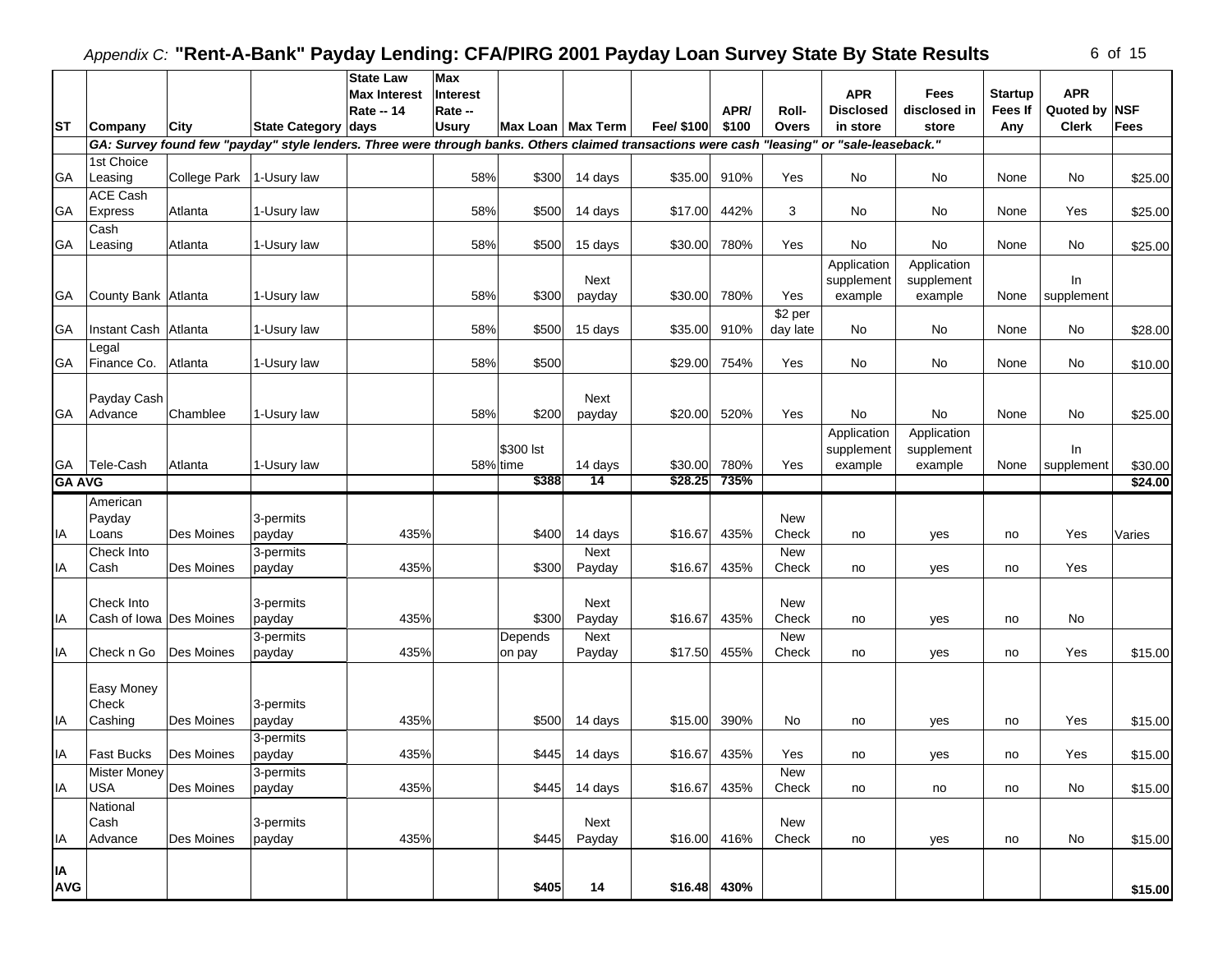|  | ۱T |  |
|--|----|--|
|--|----|--|

|                                   |                     |            |                     | <b>State Law</b><br><b>Max Interest</b><br><b>Rate -- 14</b> | <b>Max</b><br>Interest<br>Rate -- |                     |                |            | APR/  | Roll-          | <b>APR</b><br><b>Disclosed</b> | Fees<br>disclosed in | <b>Startup</b><br><b>Fees If</b> | <b>APR</b><br>Quoted by      | <b>NSF</b> |
|-----------------------------------|---------------------|------------|---------------------|--------------------------------------------------------------|-----------------------------------|---------------------|----------------|------------|-------|----------------|--------------------------------|----------------------|----------------------------------|------------------------------|------------|
| <b>ST</b>                         | Company             | City       | State Category days |                                                              | <b>Usury</b>                      | Max Loan   Max Term |                | Fee/ \$100 | \$100 | Overs          | in store                       | store                | Any                              | <b>Clerk</b>                 | Fees       |
|                                   | 10-Minute           |            |                     |                                                              |                                   |                     |                |            |       |                |                                |                      |                                  |                              |            |
|                                   | Payday              |            | 3-permits           |                                                              |                                   |                     | Next           |            |       |                |                                |                      |                                  |                              |            |
| IL                                | Loans               | Chicago    | payday              |                                                              | No Cap                            | \$1,000             | payday         | \$22.00    | 572%  | 3              | No                             | No                   | None                             | No                           |            |
|                                   | Advance             |            | 3-permits           |                                                              |                                   |                     |                |            |       |                |                                |                      |                                  |                              |            |
| IL                                | America             | Champaign  | payday              |                                                              | No Cap                            | \$1,000             |                | \$20.00    | 520%  | 3              | No                             | No                   | None                             | No                           | \$25.00    |
|                                   |                     |            |                     |                                                              |                                   |                     |                |            |       |                |                                |                      |                                  |                              |            |
|                                   | Advance             |            | 3-permits           |                                                              |                                   | Based on            | Next           |            |       | 3, pay         |                                |                      |                                  |                              |            |
| IL                                | America             | Danville   | payday              |                                                              | No Cap                            | income              | payday         | \$20.00    | 520%  | down \$50      | No                             | No                   | None                             | No                           |            |
| IL                                | Advance<br>America  | Rantoul    | 3-permits<br>payday |                                                              | No Cap                            | \$1,000             | Next<br>payday | \$20.00    | 520%  | 3              | No                             | No                   | None                             | No                           |            |
|                                   | Americash           |            |                     |                                                              |                                   |                     | Next           |            |       |                |                                |                      |                                  |                              |            |
| IL                                | Loans               | Chicago    | 3-permits<br>payday |                                                              | No Cap                            | \$1,000             | payday         | \$22.00    | 572%  | $\overline{2}$ | No                             | No                   | None                             | No                           |            |
|                                   | Americash           |            | 3-permits           |                                                              |                                   |                     | Next           |            |       |                |                                |                      |                                  |                              |            |
| IL                                | Loans               | Chicago    | payday              |                                                              | No Cap                            | \$1,000             | payday         | \$22.00    | 572%  | Yes            | No                             | No                   | None                             | No                           |            |
|                                   | Check Into          |            | 3-permits           |                                                              |                                   | Based on            | Next           |            |       | <b>New</b>     |                                |                      |                                  |                              |            |
| IL                                | Cash                | Champaign  | payday              |                                                              | No Cap                            | income              | payday         | \$22.00    | 572%  | check          | Yes                            | Yes                  | None                             | No                           |            |
|                                   |                     |            |                     |                                                              |                                   |                     |                |            |       |                |                                |                      |                                  |                              |            |
|                                   |                     |            | 3-permits           |                                                              |                                   | <b>Half Take</b>    |                |            |       |                |                                |                      |                                  |                              |            |
| IL                                | Check-N-Go          | Danville   | payday              |                                                              | No Cap                            | Home Pay            | 14 days        | \$20.00    | 520%  | 3              | No                             | No                   | None                             | No                           |            |
|                                   |                     |            |                     |                                                              |                                   |                     |                |            |       |                |                                |                      |                                  |                              |            |
|                                   |                     |            | 3-permits           |                                                              |                                   | <b>Half Take</b>    |                |            |       |                |                                |                      |                                  |                              |            |
| IL                                | Check-N-Go          | Rantoul    | payday              |                                                              | No Cap                            | Home Pay            | 14 days        | \$22.00    | 572%  | 3              | No                             | No                   | \$1                              | No                           |            |
|                                   |                     |            | 3-permits           |                                                              |                                   | \$100 first         |                |            |       |                |                                |                      |                                  |                              |            |
| IL                                | Check-N-Go          | Urbana     | payday              |                                                              | No Cap                            | time                | 14 days        | \$22.00    | 572%  | 3              | Yes                            | Yes                  | None                             | Yes                          |            |
|                                   |                     |            | 3-permits           |                                                              |                                   |                     |                |            |       |                |                                |                      |                                  |                              |            |
| IL                                | Check-N-Go          | Urbana     | payday              |                                                              | No Cap                            | \$200               | 14 days        | \$22.00    | 572%  | 3              | Yes                            | Yes                  | None                             | No                           |            |
|                                   |                     |            | 3-permits           |                                                              |                                   | Based on            |                |            |       |                | <b>NV</b>                      | <b>NV</b>            |                                  |                              |            |
| IL                                | <b>Fast Funds</b>   | Danville   | payday              |                                                              | No Cap                            | income              |                | \$18.00    | 468%  | 3              |                                |                      | None                             |                              |            |
| IL                                | <b>First Payday</b> | Champaign  | 3-permits<br>payday |                                                              | No Cap                            | \$500               | Next<br>payday | \$20.00    | 520%  | 3              | No                             | No                   | None                             | No                           | \$25.00    |
|                                   | McKenzie            |            |                     |                                                              |                                   |                     |                |            |       |                |                                |                      |                                  |                              |            |
|                                   | Cash                |            | 3-permits           |                                                              |                                   | Based on            | Next           |            |       |                |                                |                      |                                  |                              |            |
| IL                                | Advance             | Danville   | payday              |                                                              | No Cap                            | income              | payday         | \$22.00    | 572%  | 3              |                                |                      | None                             |                              |            |
|                                   | McKenzie            |            |                     |                                                              |                                   |                     |                |            |       |                |                                |                      |                                  |                              |            |
|                                   | Cash                |            | 3-permits           |                                                              |                                   |                     | Next           |            |       |                |                                |                      |                                  |                              |            |
| IL                                | Advance             | Urbana     | payday              |                                                              | No Cap                            | \$1,000             | payday         | \$22.00    | 572%  | 3              | Yes                            | Yes                  | None                             | No                           | \$25.00    |
|                                   |                     |            |                     |                                                              |                                   |                     |                |            |       |                |                                |                      |                                  |                              |            |
|                                   | Payday              |            |                     |                                                              |                                   |                     |                |            |       |                |                                |                      |                                  |                              |            |
|                                   | Check               |            | 3-permits           |                                                              |                                   |                     | Next           |            |       |                |                                |                      |                                  |                              |            |
| IL                                | Advance Inc.        | Northbrook | payday              |                                                              | No Cap                            | \$1,000             | payday         | \$24.50    | 637%  | No             | $\operatorname{\mathsf{No}}$   | No                   | None                             | No                           | No         |
|                                   | Payday Loan         |            | 3-permits           |                                                              |                                   |                     | Next           |            |       |                |                                |                      |                                  |                              |            |
| IL                                | Store               | Chicago    | payday              |                                                              | No Cap                            | \$1,000             | payday         | \$30.00    | 780%  | Yes            | No                             | No                   | None                             | No                           | No         |
|                                   | Payday Loan         |            | 3-permits           |                                                              |                                   |                     | Next           |            |       |                |                                |                      |                                  |                              |            |
| IL                                | Store               | Chicago    | payday              |                                                              | No Cap                            | \$1,000             | payday         | \$22.00    | 572%  | Yes            | $\operatorname{\mathsf{No}}$   | No                   | None                             | $\operatorname{\mathsf{No}}$ | No         |
|                                   | Royce               |            | 3-permits           |                                                              |                                   | 50% net             |                |            |       |                |                                |                      |                                  |                              |            |
| $\ensuremath{\mathsf{IL}}\xspace$ | Financial           | Urbana     | payday              |                                                              | No Cap                            | income              | 14 days        | \$20.00    | 520%  | 3              | Yes                            | Yes                  | None                             | No                           |            |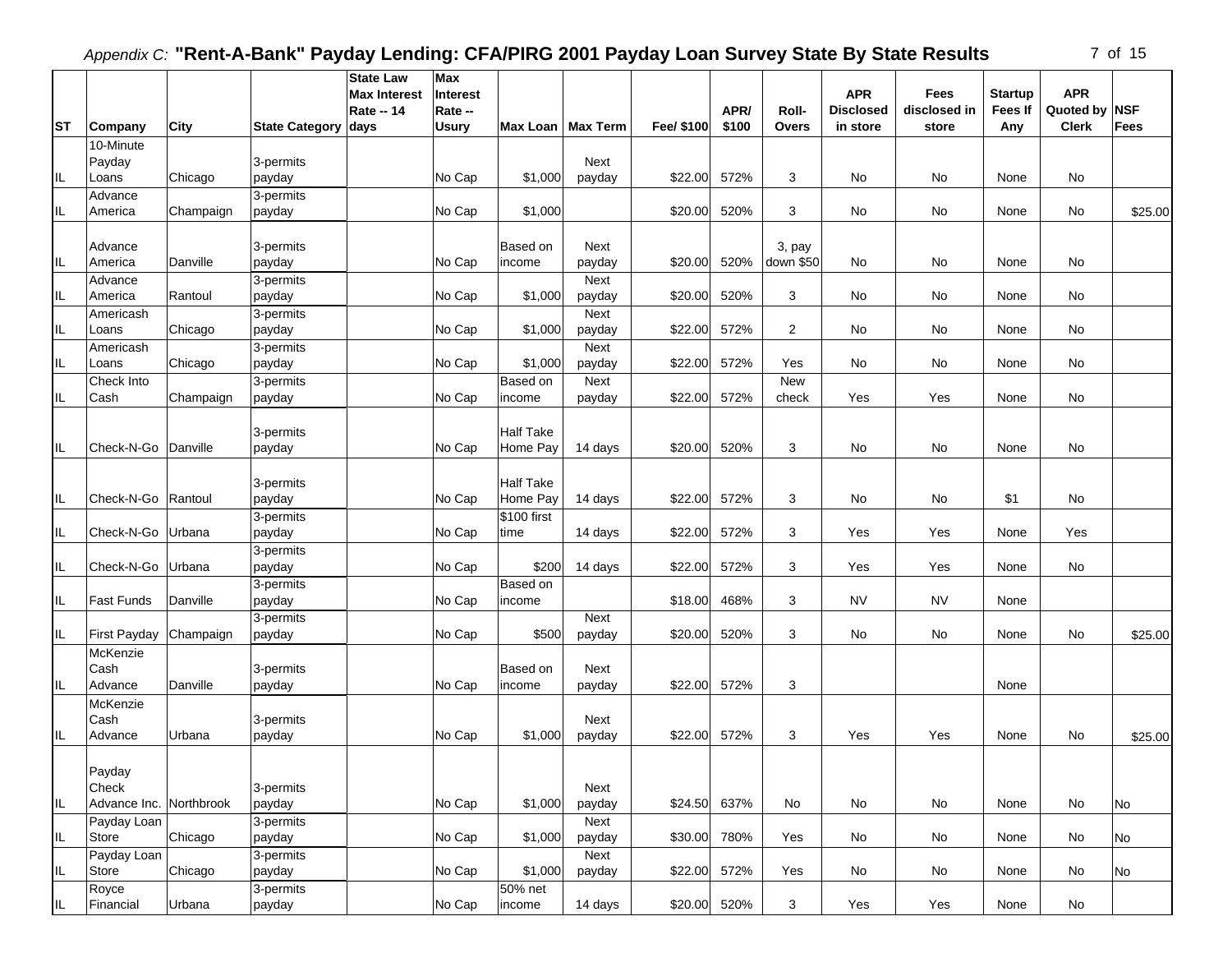| 8 | οf | 15 |
|---|----|----|
|---|----|----|

|               |                            |                           |                                                                                                                                                            | <b>State Law</b>                         | Max                        |           |                     |              |       |                     |                                |                             |                           |                             |                  |
|---------------|----------------------------|---------------------------|------------------------------------------------------------------------------------------------------------------------------------------------------------|------------------------------------------|----------------------------|-----------|---------------------|--------------|-------|---------------------|--------------------------------|-----------------------------|---------------------------|-----------------------------|------------------|
|               |                            |                           |                                                                                                                                                            | <b>Max Interest</b><br><b>Rate -- 14</b> | <b>Interest</b><br>Rate -- |           |                     |              | APR/  | Roll-               | <b>APR</b><br><b>Disclosed</b> | <b>Fees</b><br>disclosed in | <b>Startup</b><br>Fees If | <b>APR</b><br>Quoted by NSF |                  |
| <b>ST</b>     | Company                    | City                      | <b>State Category</b>                                                                                                                                      | days                                     | Usury                      |           | Max Loan   Max Term | Fee/ \$100   | \$100 | <b>Overs</b>        | in store                       | store                       | Any                       | <b>Clerk</b>                | <b>Fees</b>      |
|               |                            |                           | 3-permits                                                                                                                                                  |                                          |                            | Based on  | Next                |              |       |                     |                                |                             |                           |                             |                  |
| IL            | The Loan Co. Champaign     |                           | payday                                                                                                                                                     |                                          | No Cap                     | income    | payday              | \$20.00      | 520%  | Yes                 | Yes                            | Yes                         | None                      | No                          | \$25.00          |
|               | US Cash                    |                           | 3-permits                                                                                                                                                  |                                          |                            |           | Next                |              |       |                     |                                |                             |                           |                             |                  |
| IL.           | Advance                    | Urbana                    | payday                                                                                                                                                     |                                          | No Cap                     | \$200     | payday              | \$20.00      | 520%  | 3                   |                                |                             |                           |                             |                  |
| <b>IL AVG</b> |                            |                           |                                                                                                                                                            |                                          |                            | \$769     | 14                  | \$21.55      | 560%  |                     |                                |                             |                           |                             | \$25.00          |
|               |                            |                           |                                                                                                                                                            |                                          |                            |           |                     |              |       |                     |                                |                             |                           |                             |                  |
|               | Advance                    |                           | 3-permits                                                                                                                                                  |                                          |                            |           |                     |              |       | New                 |                                |                             |                           |                             |                  |
| KY            | Check & Title Harlan       |                           | payday                                                                                                                                                     | 459%                                     |                            | \$400     | 14 days             | \$15.00      | 390%  | check               | No.                            | Yes                         | None                      | No                          | \$3.00           |
|               | Check 4                    |                           | 3-permits                                                                                                                                                  |                                          |                            | 50% net   | Next                |              |       | New                 |                                |                             |                           |                             |                  |
| KY            | Check                      | Columbia                  | payday                                                                                                                                                     | 459%                                     |                            | income    | payday              | \$17.65      | 459%  | check               | No                             | No                          | None                      | No                          | <b>Bank</b> fees |
|               | Check                      |                           | 3-permits                                                                                                                                                  |                                          |                            | \$100 and |                     |              |       |                     |                                |                             |                           |                             |                  |
| ΚY            | Advance                    | Covington                 | payday                                                                                                                                                     | 459%                                     |                            | up        | 14 days             | \$17.65      | 459%  | No                  | <b>No</b>                      | Yes                         | None                      |                             |                  |
|               |                            |                           |                                                                                                                                                            |                                          |                            |           |                     |              |       |                     |                                |                             |                           |                             |                  |
|               | Check                      |                           |                                                                                                                                                            |                                          |                            |           |                     |              |       |                     |                                |                             |                           |                             |                  |
| KY            | Advance<br>Cash            | Paintsville               | 3-permits                                                                                                                                                  | 459%                                     |                            | \$400     |                     | \$17.65      | 459%  | New<br>check        | No                             | Yes                         | None                      | No                          |                  |
|               |                            |                           | payday                                                                                                                                                     |                                          |                            |           | 14 days             |              |       |                     |                                |                             |                           |                             | <b>Bank</b> fees |
| KY            | Check                      |                           | 3-permits                                                                                                                                                  | 459%                                     |                            | \$500     |                     |              | 459%  | <b>New</b><br>check | <b>No</b>                      |                             |                           |                             |                  |
|               | Exchange                   | Lexington                 | payday                                                                                                                                                     |                                          |                            |           | 14 days             | \$17.65      |       |                     |                                | Yes                         | None                      | No                          | Bank fees        |
|               | Check Into                 |                           | 3-permits                                                                                                                                                  |                                          |                            |           |                     |              |       |                     |                                |                             |                           |                             |                  |
| KY            | Cash                       | Louisville                | payday                                                                                                                                                     | 459%                                     |                            | \$300     | 14 days             | \$17.65      | 459%  | Yes                 | No.                            | Yes                         | None                      | Yes                         | \$25.00          |
|               |                            |                           | 3-permits                                                                                                                                                  |                                          |                            |           |                     |              |       |                     |                                |                             |                           |                             |                  |
| ΚY            | Check 'n Go   Covington    |                           | payday                                                                                                                                                     | 459%                                     |                            |           | 14 days             | \$17.50      | 455%  |                     | Yes                            | Yes                         |                           | Yes                         |                  |
|               |                            |                           | 3-permits                                                                                                                                                  |                                          |                            |           |                     |              |       |                     |                                |                             |                           |                             |                  |
| ΚY            | Check 'n Go Lexington      |                           | payday                                                                                                                                                     | 459%                                     |                            | \$425     | 14days              | \$17.50      | 455%  | No                  | Yes                            | Yes                         | None                      | Yes                         | \$2.25           |
|               |                            |                           | 3-permits                                                                                                                                                  |                                          |                            | \$250 and |                     |              |       |                     |                                |                             |                           |                             |                  |
| KY.           | <b>Check Smart Newport</b> |                           | payday                                                                                                                                                     | 459%                                     |                            | up        | 14 days             | \$17.50      | 455%  | No                  | No                             | Yes                         | None                      |                             | \$3.50 plus      |
|               | Checkered                  |                           |                                                                                                                                                            |                                          |                            |           |                     |              |       |                     |                                |                             |                           |                             |                  |
|               | Flag Check                 |                           | 3-permits                                                                                                                                                  |                                          |                            |           |                     |              |       |                     |                                |                             |                           |                             |                  |
| KY            | Cashing                    | Prestonsburg payday       |                                                                                                                                                            | 459%                                     |                            | \$500     | 14 days             | \$17.00      | 442%  | No                  | No                             | No                          | None                      | No                          |                  |
| <b>KY AVG</b> |                            |                           |                                                                                                                                                            |                                          |                            | \$359     | 14                  | \$17.28      | 449%  |                     |                                |                             |                           |                             | \$10.08          |
|               |                            |                           | MA: Survey did not find payday loans being made by check cashers in Boston or Lynn. Payday loans through a bank were advertised in telephone Yellow Pages. |                                          |                            |           |                     |              |       |                     |                                |                             |                           |                             |                  |
|               | Cash                       |                           |                                                                                                                                                            |                                          |                            |           |                     |              |       |                     |                                |                             |                           |                             |                  |
| MA            | Reserve                    | Yellow Pages 1-Usury law  |                                                                                                                                                            |                                          | 23%                        |           |                     | \$30.00      | 780%  |                     | <b>NV</b>                      | <b>NV</b>                   |                           |                             | \$30.00          |
|               |                            |                           |                                                                                                                                                            |                                          |                            |           |                     |              |       |                     |                                |                             |                           |                             |                  |
|               | <b>Fast Funding</b>        |                           |                                                                                                                                                            |                                          |                            |           | Next                |              |       |                     |                                |                             |                           |                             |                  |
| MA            | <b>First East</b>          | Yellow Pages 1-Usury law  |                                                                                                                                                            |                                          | 23%                        | \$500     | payday              | \$30.00      | 780%  |                     | <b>NV</b>                      | <b>NV</b>                   | None                      | No                          | \$30.00          |
|               | National                   |                           |                                                                                                                                                            |                                          |                            |           |                     |              |       |                     |                                |                             |                           |                             |                  |
|               | Money's Fast               |                           |                                                                                                                                                            |                                          |                            |           | Next                |              |       |                     |                                |                             |                           |                             |                  |
| MA            | Cash Loan                  |                           |                                                                                                                                                            |                                          | 23%                        | \$500     |                     | \$30.00      | 780%  | Yes                 | <b>NV</b>                      | <b>NV</b>                   | None                      | No                          |                  |
|               | Prog.                      | Yellow Pages 1-Usury law  |                                                                                                                                                            |                                          |                            |           | payday              |              |       |                     |                                |                             |                           |                             | \$30.00          |
|               | National Title             |                           |                                                                                                                                                            |                                          |                            |           |                     |              |       |                     |                                |                             | \$3 wire                  |                             |                  |
| МA            | Loans                      | Yellow Pages 1-Usury law  |                                                                                                                                                            |                                          | 23%                        | \$500     | 14 days             | \$30.00      | 780%  | Yes                 | <b>NV</b>                      | NV                          | fee                       | Yes                         |                  |
|               |                            |                           |                                                                                                                                                            |                                          |                            |           | Next                |              |       |                     |                                |                             |                           |                             |                  |
| MA            | Tele-Cash                  | Yellow Pages  1-Usury law |                                                                                                                                                            |                                          | 23%                        | \$500     | payday              | \$30.00      | 780%  | 4                   | <b>NV</b>                      | <b>NV</b>                   | None                      | No                          | \$30.00          |
| <b>MA AVG</b> |                            |                           |                                                                                                                                                            |                                          |                            | \$500     | 14                  | \$30.00 780% |       |                     |                                |                             |                           |                             | \$30.00          |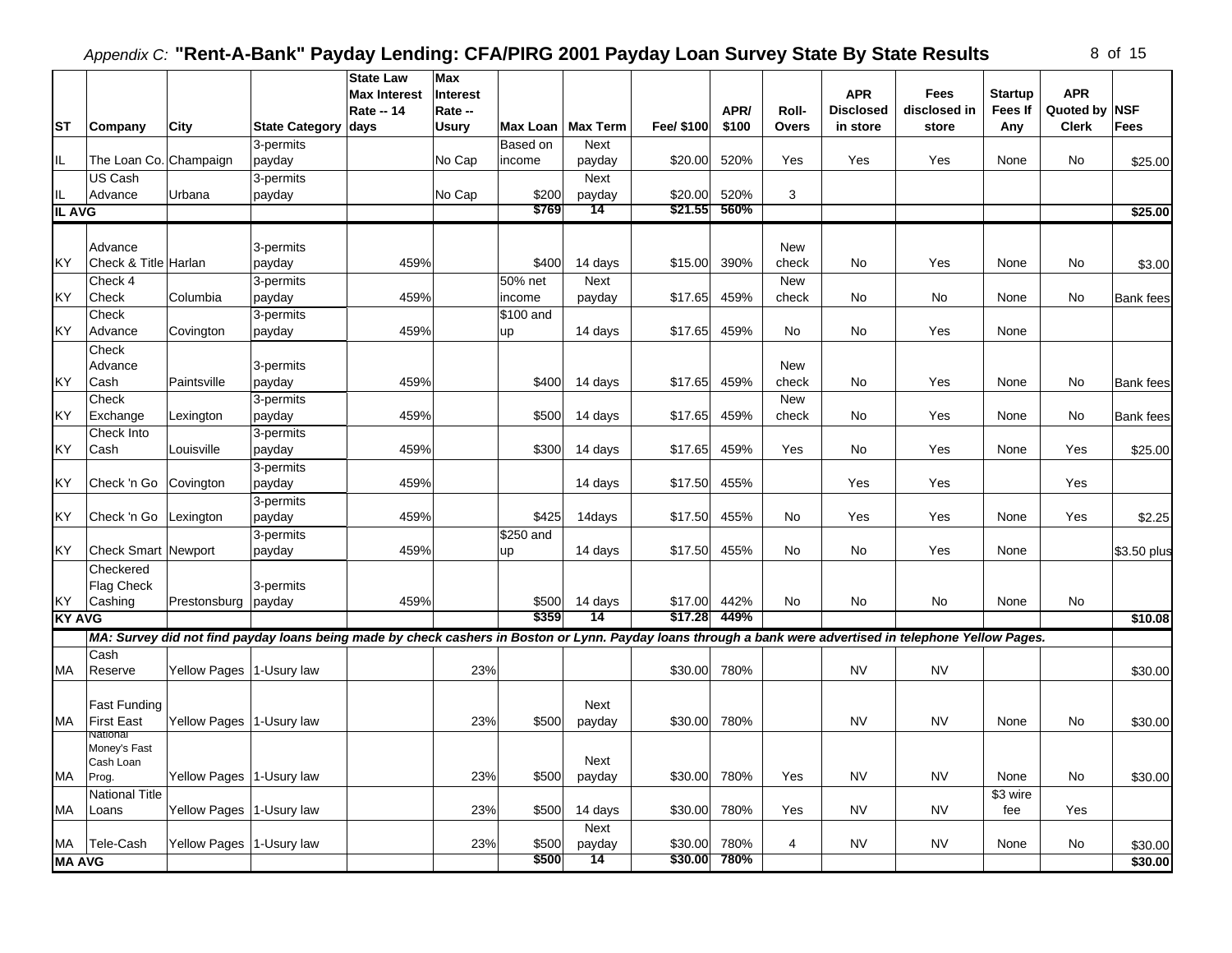|               |                       |                           |                                                                                                                                 | <b>State Law</b><br><b>Max Interest</b> | <b>Max</b><br><b>Interest</b> |                     |                 |              |       |                     | <b>APR</b>       | Fees         | <b>Startup</b> | <b>APR</b>    |                     |
|---------------|-----------------------|---------------------------|---------------------------------------------------------------------------------------------------------------------------------|-----------------------------------------|-------------------------------|---------------------|-----------------|--------------|-------|---------------------|------------------|--------------|----------------|---------------|---------------------|
|               |                       |                           |                                                                                                                                 | <b>Rate -- 14</b>                       | Rate --                       |                     |                 |              | APR/  | Roll-               | <b>Disclosed</b> | disclosed in | Fees If        | Quoted by NSF |                     |
| <b>ST</b>     | Company               | City                      | State Category days                                                                                                             |                                         | <b>Usury</b>                  | Max Loan   Max Term |                 | Fee/ \$100   | \$100 | <b>Overs</b>        | in store         | store        | Any            | <b>Clerk</b>  | <b>Fees</b>         |
|               |                       |                           | MD: Survey found no payday loans at check cashers in Baltimore, Glen Burnie, Randallstrown, Edgewood, and Edgewater.            |                                         |                               |                     |                 |              |       |                     |                  |              |                |               |                     |
|               |                       |                           | Loans were found at a few check cashers through bank partnerships.                                                              |                                         |                               |                     |                 |              |       |                     |                  |              |                |               |                     |
|               | <b>AA State</b>       |                           |                                                                                                                                 |                                         |                               |                     |                 |              |       |                     |                  |              |                |               |                     |
|               | Check                 |                           |                                                                                                                                 |                                         |                               |                     |                 |              |       |                     |                  |              |                |               |                     |
| MD            | Cashing               | <b>Baltimore</b>          | 1-Usury law                                                                                                                     |                                         | 33%                           | \$500               | 14 days         | \$17.50      | 455%  | No                  | No               | Yes          | \$5            | No            | \$25.00             |
|               | <b>ACE Cash</b>       |                           |                                                                                                                                 |                                         |                               |                     |                 |              |       |                     |                  |              |                |               |                     |
| MD            | Express               | <b>Baltimore</b>          | 1-Usury law                                                                                                                     |                                         | 33%                           | \$500               | 14 days         | \$17.00      | 442%  | Yes                 | No               | <b>No</b>    | None           | Yes           | \$25.00             |
|               | <b>ACE Cash</b>       |                           |                                                                                                                                 |                                         |                               |                     |                 |              |       |                     |                  |              |                |               |                     |
| <b>MD</b>     | Express               | Cockeysville              | 1-Usury law                                                                                                                     |                                         | 33%                           | \$500               | 14 days         | \$17.00      | 442%  | 3                   | No               | <b>No</b>    | None           | Yes           | \$25.00             |
|               |                       |                           |                                                                                                                                 |                                         |                               |                     | Next            |              |       |                     |                  |              |                |               |                     |
| <b>MD</b>     | <b>Cash Plus</b>      | Parkville                 | 1-Usury law                                                                                                                     |                                         | 33%                           | \$300               | payday          | \$11.00      | 286%  | No                  | No               | No           | None           | No            | \$25.00             |
| <b>MD</b>     | Chextop of<br>America |                           |                                                                                                                                 |                                         | 33%                           | \$250               | Next            | \$11.11      | 289%  | No                  |                  | No           |                | No            |                     |
|               | <b>EZ Check</b>       | Severn                    | 1-Usury law                                                                                                                     |                                         |                               |                     | payday          |              |       |                     | No               |              | None           |               | \$25.00             |
| MD            | Cashing               | College Park              | 1-Usury law                                                                                                                     |                                         | 33%                           | \$150               | 14 days         | \$11.70      | 304%  | No                  | No               | Yes          | \$5            | Yes           | \$25.00             |
|               | <b>EZ Check</b>       |                           |                                                                                                                                 |                                         |                               |                     |                 |              |       |                     |                  |              |                |               |                     |
| MD            | Cashing               | <b>College Park</b>       | 1-Usury law                                                                                                                     |                                         | 33%                           | \$500               | 14 Days         | \$10.00      | 260%  | No                  | No               | No           | \$5            | No            |                     |
|               | <b>EZ Check</b>       |                           |                                                                                                                                 |                                         |                               |                     |                 |              |       |                     |                  |              |                |               |                     |
| MD            | Cashing               | Randallstown 1-Usury law  |                                                                                                                                 |                                         | 33%                           | \$300               | 14 days         | \$12.00      | 312%  | No                  | No               | Yes          | \$5            | No            | \$25.00             |
|               |                       |                           |                                                                                                                                 |                                         |                               |                     |                 |              |       |                     |                  |              |                |               |                     |
|               | <b>Fast Funding</b>   |                           |                                                                                                                                 |                                         |                               |                     | Next            |              |       |                     |                  |              |                |               |                     |
| MD            | <b>First East</b>     | Yellow Pages  1-Usury law |                                                                                                                                 |                                         | 33%                           | \$500               | payday          | \$30.00      | 780%  | Yes                 | <b>NV</b>        | <b>NV</b>    | None           | No            | \$30.00             |
|               |                       |                           |                                                                                                                                 |                                         |                               |                     | Next            |              |       |                     |                  |              |                |               |                     |
| MD            | Tele-Cash             | Yellow Pages  1-Usury law |                                                                                                                                 |                                         | 33%                           | \$500               | payday          | \$30.00      | 780%  | Yes                 | NV               | <b>NV</b>    | None           | No            | \$30.00             |
| <b>MD AVG</b> |                       |                           |                                                                                                                                 |                                         |                               | \$400               | 14              | \$16.73      | 435%  |                     |                  |              |                |               | $\overline{$}26.11$ |
|               |                       |                           | NC: Note that North Carolina's law permitting payday lending expired 31 August 2001. Survey and national data analysis based on |                                         |                               |                     |                 |              |       |                     |                  |              |                |               |                     |
|               |                       |                           | North Carolina previous to 31 August 2001.                                                                                      |                                         |                               |                     |                 |              |       |                     |                  |              |                |               |                     |
|               | Advance               |                           | 3-permits                                                                                                                       |                                         |                               |                     | Next            |              |       | <b>New</b>          |                  |              |                |               |                     |
| <b>NC</b>     | America               | Carrboro                  | payday                                                                                                                          | 459%                                    |                               | \$255               | payday          | \$17.00      | 442%  | check               | Yes              | Yes          | None           | Yes           | Yes                 |
|               | Cash                  |                           |                                                                                                                                 |                                         |                               |                     |                 |              |       |                     |                  |              |                |               |                     |
|               | Advance               |                           | 3-permits                                                                                                                       |                                         |                               |                     |                 |              |       |                     |                  |              |                |               |                     |
| <b>NC</b>     | <b>USA</b>            | Raleigh                   | payday                                                                                                                          | 459%                                    |                               | \$300               | 14 days         | \$17.65      | 459%  | No                  | No               | Yes          | None           | No            |                     |
|               | Cash                  |                           | 3-permits                                                                                                                       |                                         |                               |                     | Next            |              |       | <b>New</b>          |                  |              |                |               |                     |
| <b>NC</b>     | <b>Express</b>        | Raleigh                   | payday                                                                                                                          | 459%                                    |                               | \$250               | payday          | \$17.65      | 459%  | check               | No               | Yes          | None           | Yes           |                     |
|               | Cash Til              |                           | 3-permits                                                                                                                       |                                         |                               |                     |                 |              |       |                     |                  |              |                |               |                     |
| <b>NC</b>     | Payday                | Raleigh                   | payday                                                                                                                          | 459%                                    |                               | \$255               | 14 days<br>Next | \$17.65      | 459%  | No                  | No               | Yes          | None           | Yes           | Yes                 |
| NC            | Check Into<br>Cash    | Raleigh                   | 3-permits<br>payday                                                                                                             | 459%                                    |                               | \$300               | payday          | \$17.65      | 459%  | <b>New</b><br>check | Yes              | Yes          | None           | No            |                     |
|               |                       |                           |                                                                                                                                 |                                         |                               |                     |                 |              |       |                     |                  |              |                |               |                     |
|               |                       |                           | 3-permits                                                                                                                       |                                         |                               |                     | 16              |              |       | New                 |                  |              |                |               |                     |
| <b>NC</b>     | Check Loans Durham    |                           | payday                                                                                                                          | 459%                                    |                               |                     | \$260 days/3wks | \$15.00      | 390%  | check               | Yes              | Yes          | None           | No            |                     |
|               |                       |                           | 3-permits                                                                                                                       |                                         |                               |                     | Next            |              |       | New                 |                  |              |                |               |                     |
| <b>NC</b>     | Check 'n Go   Durham  |                           | payday                                                                                                                          | 459%                                    |                               | \$255               | payday          | \$17.50      | 455%  | check               | Yes              | Yes          | None           | Yes           |                     |
|               | Express               |                           |                                                                                                                                 |                                         |                               |                     |                 |              |       |                     |                  |              |                |               |                     |
|               | Check                 |                           | 3-permits                                                                                                                       |                                         |                               |                     | Next            |              |       | <b>New</b>          |                  |              |                |               |                     |
| NC            | Advance               | Raleigh                   | payday                                                                                                                          | 459%                                    |                               | \$255               | payday          | \$17.65 459% |       | check               | Yes              | Yes          | None           | No            |                     |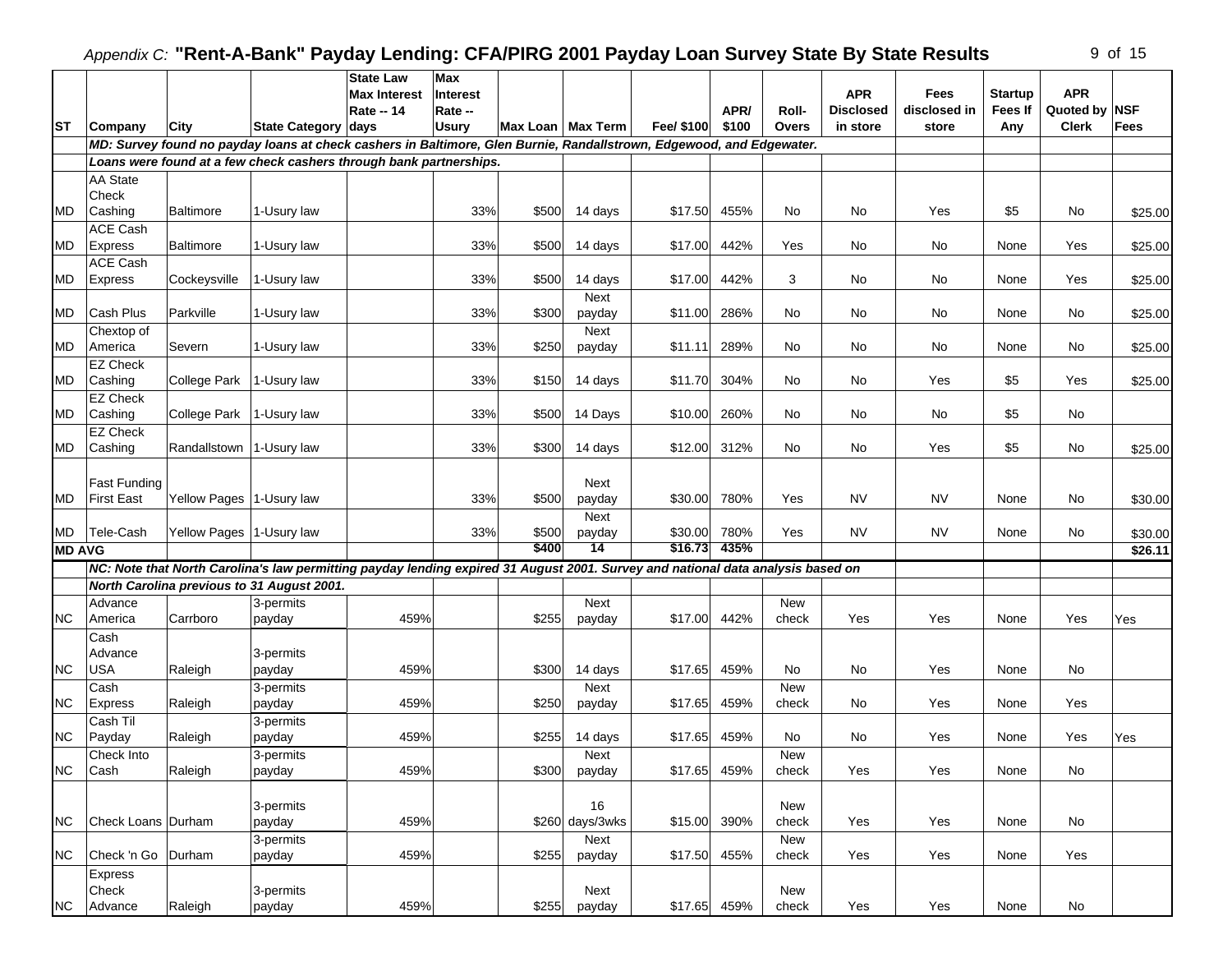| <b>ST</b>               | Company                             | City                       | <b>State Category</b>                                                                                                                 | <b>State Law</b><br><b>Max Interest</b><br><b>Rate -- 14</b><br>days | Max<br><b>Interest</b><br>Rate --<br><b>Usury</b> |                | Max Loan   Max Term       | Fee/ \$100         | APR/<br>\$100 | Roll-<br><b>Overs</b> | <b>APR</b><br><b>Disclosed</b><br>in store | <b>Fees</b><br>disclosed in<br>store | <b>Startup</b><br><b>Fees If</b><br>Any | <b>APR</b><br>Quoted by NSF<br><b>Clerk</b> | Fees                           |
|-------------------------|-------------------------------------|----------------------------|---------------------------------------------------------------------------------------------------------------------------------------|----------------------------------------------------------------------|---------------------------------------------------|----------------|---------------------------|--------------------|---------------|-----------------------|--------------------------------------------|--------------------------------------|-----------------------------------------|---------------------------------------------|--------------------------------|
|                         | <b>Instant Cash</b>                 |                            | 3-permits                                                                                                                             |                                                                      |                                                   |                |                           |                    |               | <b>New</b>            |                                            |                                      |                                         |                                             |                                |
| <b>NC</b>               | Advance                             | Raleigh                    | payday                                                                                                                                | 459%                                                                 |                                                   | \$255          | 14 days                   | \$17.65            | 459%          | check                 | No                                         | Yes                                  | None                                    | Yes                                         |                                |
|                         | National<br>Cash                    |                            | 3-permits                                                                                                                             |                                                                      |                                                   |                | Next                      |                    |               | New                   |                                            |                                      |                                         |                                             |                                |
| <b>NC</b>               | Advance                             | Raleigh                    | payday<br>3-permits                                                                                                                   | 459%                                                                 |                                                   | \$255          | payday                    | \$17.00            | 442%          | check<br><b>New</b>   | Yes                                        | Yes                                  | None                                    | No                                          |                                |
| <b>NC</b>               | Paycheck<br>Advance                 | Raleigh                    | payday                                                                                                                                | 459%                                                                 |                                                   | \$255          | 14 days                   | \$17.65            | 459%          | check                 | No                                         | Yes                                  | None                                    | Yes                                         | \$25.00                        |
| <b>NC AVG</b>           |                                     |                            |                                                                                                                                       |                                                                      |                                                   | \$263          | 14                        | \$17.28            | 449%          |                       |                                            |                                      |                                         |                                             | \$25.00                        |
|                         | <b>ACE Cash</b>                     |                            |                                                                                                                                       |                                                                      |                                                   |                |                           |                    |               |                       |                                            |                                      |                                         |                                             |                                |
| <b>NM</b>               | Express                             | Albuquerque                | 2-No law                                                                                                                              |                                                                      | No Limit                                          | \$500          | 14 days                   | \$17.00            | 442%          | 3                     | Yes                                        | <b>No</b>                            | None                                    | Yes                                         | \$25.00                        |
| <b>NM</b>               | <b>Cash Mart</b>                    | Albuquerque                | 2-No law                                                                                                                              |                                                                      | No Limit                                          |                | 14 days                   | \$20.00            | 520%          | Yes                   | $\overline{N}$                             | $\overline{N}$                       | None                                    | No                                          | \$25.00                        |
|                         | Check<br>Advance                    |                            |                                                                                                                                       |                                                                      |                                                   | Based on       | <b>Next</b>               |                    |               |                       |                                            |                                      |                                         |                                             |                                |
| <b>NM</b>               | Loans                               | Albuquerque                | 2-No law                                                                                                                              |                                                                      | No Limit                                          | income         | payday                    | \$20.00            | 520%          | Yes                   | Yes<br>Yes                                 | Yes                                  | None                                    | No                                          | \$25.00                        |
| <b>NN</b>               | Check 'n Go                         | Albuquerque                | 2-No law                                                                                                                              |                                                                      | No Limit                                          |                | 14 days                   | \$22.00            | 572%          | 3                     |                                            | Yes                                  | None                                    | No                                          |                                |
| <b>NM</b>               | <b>Easy Money</b>                   | Albuquerque                | 2-No law                                                                                                                              |                                                                      | No Limit                                          | \$350          | Next<br>payday            | \$25.00            | 650%          | Yes                   | No                                         | Yes                                  | None                                    | No                                          | \$25.00                        |
| <b>NM</b>               | E-Z Payday<br>Loans                 | Albuquerque                | 2-No law                                                                                                                              |                                                                      | No Limit                                          | \$500          | 14 days                   | \$17.00            | 442%          | $\overline{4}$        | No                                         | No                                   | None                                    | Yes                                         | \$25.00                        |
| <b>NM</b>               | <b>Fast Loan</b>                    | Albuquerque                | 2-No law                                                                                                                              |                                                                      | No Limit                                          | \$500          | 14 days                   | \$20.00            | 520%          | Yes                   | No                                         | No                                   | None                                    | No                                          | \$15.00                        |
| <b>NM</b><br><b>NM</b>  | First Payday<br>Loans<br>Money mart | Albuquerque<br>Albuquerque | 2-No law<br>2-No law                                                                                                                  |                                                                      | No Limit<br>No Limit                              | \$500<br>\$500 | Next<br>payday<br>14 days | \$15.00<br>\$19.00 | 390%<br>494%  | Yes<br>3              | Yes<br>$\overline{N}$                      | Yes<br>$\overline{N}$                | None<br>None                            | No<br>No                                    | \$25.00<br>$\overline{$}15.00$ |
| <b>NM</b>               | Payday<br>Advance                   | Albuquerque                | 2-No law                                                                                                                              |                                                                      | No Limit                                          | \$500          | 14 days                   | \$20.50            | 533%          | Yes                   | No                                         | <b>No</b>                            | None                                    | No                                          | \$20.00                        |
| <b>NM</b><br><b>AVG</b> |                                     |                            |                                                                                                                                       |                                                                      |                                                   | \$479          | 14                        | \$19.55            | 508%          |                       |                                            |                                      |                                         |                                             | \$22.22                        |
|                         |                                     |                            | NY: Survey found no payday loans offered at 20 check cashers in NYC. Loans advertised in Yellow Pages made through bank partnerships. |                                                                      |                                                   |                |                           |                    |               |                       |                                            |                                      |                                         |                                             |                                |
| <b>NY</b>               | Cash<br>Reserve                     | New York                   | 1-Usury law                                                                                                                           |                                                                      | 25%                                               |                |                           | \$30.00            | 780%          |                       | <b>NV</b>                                  | <b>NV</b>                            | None                                    | No                                          |                                |
| <b>NY</b>               | <b>National Title</b><br>Loan       | New York                   | 1-Usury law                                                                                                                           |                                                                      | 25%                                               | \$500          | 14 days                   | \$30.00            | 780%          | Yes                   |                                            |                                      | \$3 wire<br>charge                      |                                             |                                |
| <b>NY AVG</b>           |                                     |                            |                                                                                                                                       |                                                                      |                                                   | \$500          | 14                        | \$30.00            | 780%          |                       |                                            |                                      |                                         |                                             |                                |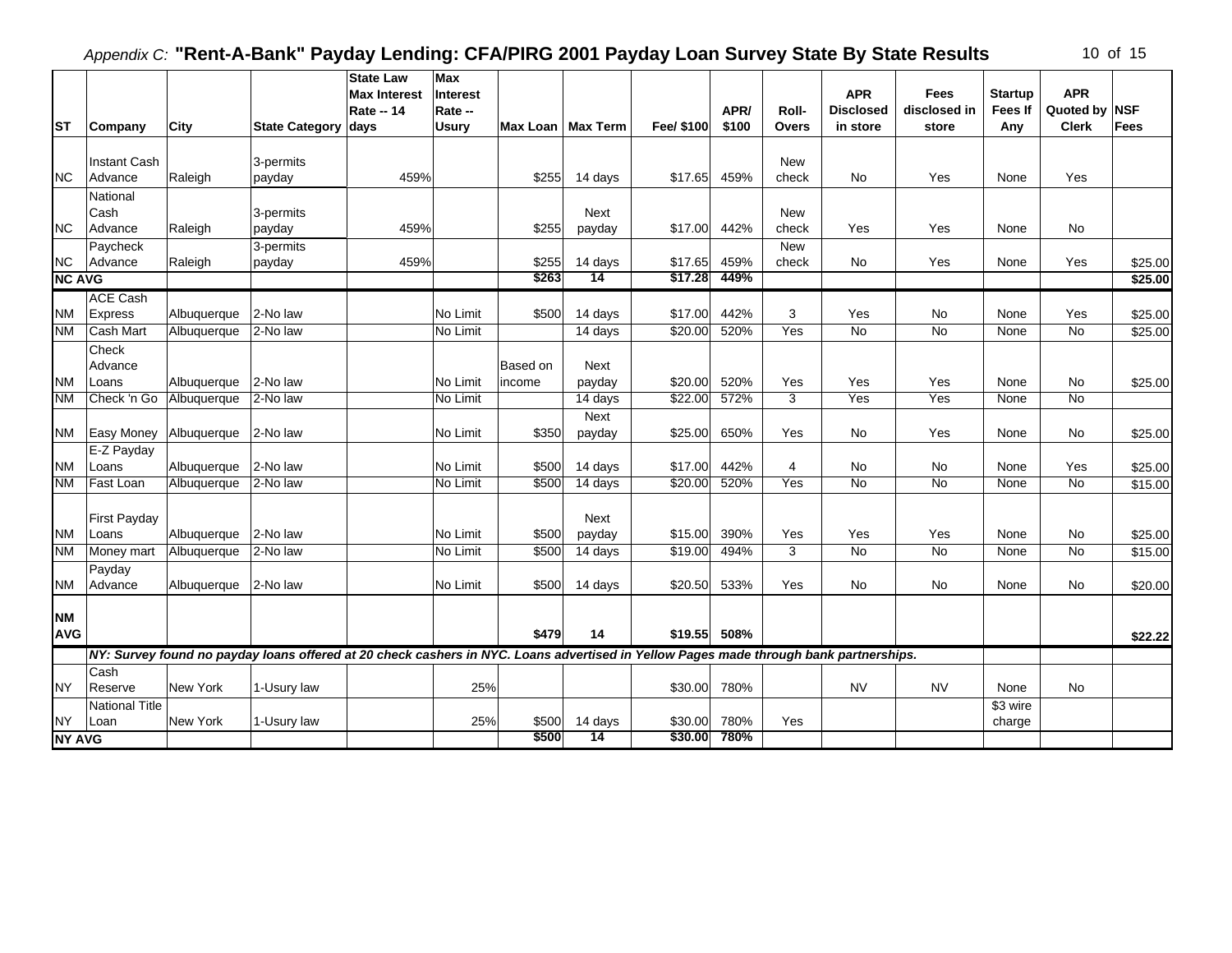|               |                             |          |                       | <b>State Law</b><br><b>Max Interest</b> | <b>Max</b><br><b>Interest</b> |         |                     |            |       |              | <b>APR</b>       | Fees         | <b>Startup</b> | <b>APR</b>    |             |
|---------------|-----------------------------|----------|-----------------------|-----------------------------------------|-------------------------------|---------|---------------------|------------|-------|--------------|------------------|--------------|----------------|---------------|-------------|
|               |                             |          |                       | <b>Rate -- 14</b>                       | Rate --                       |         |                     |            | APR/  | Roll-        | <b>Disclosed</b> | disclosed in | Fees If        | Quoted by NSF |             |
| <b>ST</b>     | Company                     | City     | <b>State Category</b> | days                                    | <b>Usury</b>                  |         | Max Loan   Max Term | Fee/ \$100 | \$100 | Overs        | in store         | store        | Any            | <b>Clerk</b>  | <b>Fees</b> |
|               | Advance                     |          | 3-permits             |                                         |                               |         |                     |            |       | <b>New</b>   |                  |              |                |               |             |
| OH            | America                     | Columbus | payday                | 390%                                    |                               | \$500   | 14 days             | \$15.00    | 390%  | check        | No               | Yes          | None           | No            | \$30.00     |
|               | Always                      |          | 3-permits             |                                         |                               |         |                     |            |       | <b>New</b>   |                  | Yes          |                |               |             |
| OH            | Payday                      | Columbus | payday                | 390%                                    |                               | \$500   | 14 days             | \$15.00    | 390%  | check        | No               |              | None           | No            | \$25.00     |
|               | Cash to Go<br>Pawn Shop     | Columbus | 3-permits             | 390%                                    |                               | \$400   | 14 days             | \$15.00    | 390%  | New<br>check | No               | Yes          | None           | Yes           |             |
| OН            |                             |          | payday<br>3-permits   |                                         |                               |         | Next                |            |       | <b>New</b>   |                  |              |                |               |             |
| OH            | Check N Go                  | Columbus | payday                | 390%                                    |                               | \$500   | payday              | \$15.00    | 390%  | check        | Yes              | Yes          | None           | Yes           | \$25.00     |
|               |                             |          | 3-permits             |                                         |                               |         |                     |            |       | <b>New</b>   |                  |              |                |               |             |
| OН            | <b>Check Smart Columbus</b> |          | payday                | 390%                                    |                               | \$500   | 14 days             | \$15.00    | 390%  | check        | No               | Yes          | None           | No            | \$25.00     |
|               |                             |          |                       |                                         |                               |         |                     |            |       |              |                  |              |                |               |             |
|               | Columbus                    |          | 3-permits             |                                         |                               |         |                     |            |       | New          |                  |              |                |               |             |
| OH            | Check Cashers Columbus      |          | payday                | 390%                                    |                               | \$500   | 14 days             | \$10.00    | 260%  | check        | No               | Yes          | None           | No            | \$30.00     |
|               | Express                     |          |                       |                                         |                               |         |                     |            |       |              |                  |              |                |               |             |
|               | Payroll                     |          | 3-permits             |                                         |                               |         | Next                |            |       | New          |                  |              |                |               |             |
| OH            | Advance                     | Columbus | payday                | 390%                                    |                               | \$500   | payday              | \$15.00    | 390%  | check        | No               | Yes          | None           | No            | \$25.00     |
|               | <b>Hilltop Pawn</b>         |          | 3-permits             |                                         |                               |         |                     |            |       | <b>New</b>   |                  |              |                |               |             |
| OH            | Shop                        | Columbus | payday                | 390%                                    |                               | \$500   | 14 days             | \$15.00    | 390%  | check        | No               | No           | None           | Yes           |             |
|               | National                    |          |                       |                                         |                               |         |                     |            |       |              |                  |              |                |               |             |
| <b>OH</b>     | Check                       |          | 3-permits             | 390%                                    |                               |         | 14 days             |            | 390%  | New<br>check |                  | Yes          |                |               |             |
|               | Cashers                     | Columbus | payday                |                                         |                               | \$500   |                     | \$15.00    |       |              | No               |              | None           | No            | \$25.00     |
|               | Payroll<br>Advance/Che      |          |                       |                                         |                               |         |                     |            |       |              |                  |              |                |               |             |
| OH            | ck Smart                    | Columbus | 3-permits<br>payday   | 390%                                    |                               | \$500   | 14 days             | \$15.00    | 390%  | New<br>check | No               | Yes          | None           | No            | \$25.00     |
|               | Quick Cash                  |          | 3-permits             |                                         |                               |         |                     |            |       | <b>New</b>   |                  |              |                |               |             |
| OH            | USA                         | Columbus | payday                | 390%                                    |                               | \$500   | 14 days             | \$15.00    | 390%  | check        | No               | No           | None           | No            | \$30.00     |
| <b>OH AVG</b> |                             |          |                       |                                         |                               | \$491   | 14                  | \$14.55    | 378%  |              |                  |              |                |               | \$26.67     |
|               | Check Into                  |          |                       |                                         |                               |         | <b>Next</b>         |            |       |              |                  |              |                |               |             |
| OR            | Cash                        | Portland | 3-permits payday      | No Limit                                |                               | \$500   | payday              | \$20.00    | 520%  | 3            | No               | No           | None           | No            |             |
|               |                             |          |                       |                                         |                               |         | <b>Next</b>         |            |       |              |                  |              |                |               |             |
| OR            | Check 'n Go                 | Portland | 3-permits payday      | No Limit                                |                               | \$250   | payday              | \$20.00    | 520%  | 3            | No               | No           | None           | No            |             |
|               | Cottonwood                  |          |                       |                                         |                               |         |                     |            |       |              |                  |              |                |               |             |
| OR.           | Financial                   | Portland | 3-permits payday      | No Limit                                |                               | \$525   | 14 days             | \$20.00    | 520%  | 3            | No               | Yes          | None           | No            | \$24.00     |
|               | Loan Mart                   |          |                       |                                         |                               |         |                     |            |       |              |                  |              |                |               |             |
|               | Payday                      |          |                       |                                         |                               |         | Next                |            |       | New          |                  |              |                |               |             |
| <b>OR</b>     | Loans                       | Portland | 3-permits payday      | No Limit                                |                               | \$300   | payday              | \$20.00    | 520%  | check        | Yes              | No           | None           | No            |             |
|               |                             |          |                       |                                         |                               |         |                     |            |       |              |                  |              |                |               |             |
|               | Miraglia ABN                |          |                       |                                         |                               |         | Next                |            |       |              |                  |              |                |               |             |
| OR            | Cash n Go                   | Portland | 3-permits payday      | No Limit                                |                               | \$300   | payday              | \$15.00    | 390%  | 3            | Yes              | Yes          | None           | Yes           |             |
|               | Paycheck                    |          |                       |                                         |                               |         |                     |            |       |              |                  |              |                |               |             |
| OR            | Advance                     | Portland | 3-permits payday      | No Limit                                |                               | \$200   | 14 days             | \$20.00    | 520%  | 3            | No               | Yes          | None           | No            | \$24.00     |
|               | <b>Portland Car</b>         |          |                       |                                         |                               |         | Next                |            |       |              |                  |              |                |               |             |
| OR.           | <b>Title Loans</b>          | Portland | 3-permits payday      | No Limit                                |                               | \$200   | payday              | \$20.00    | 520%  | 3            | Yes              | Yes          | None           | Yes           | \$24.00     |
|               | The Cash                    |          |                       |                                         |                               | 50% net | Next                |            |       | 1 day        |                  |              |                |               |             |
|               | OR Connection               | Portland | 3-permits payday      | No Limit                                |                               | income  | payday              | \$16.00    | 384%  | wait         | No               | No           | None           | No            |             |
| <b>OR AVG</b> |                             |          |                       |                                         |                               | \$325   | 14                  | \$18.88    | 487%  |              |                  |              |                |               | \$24.00     |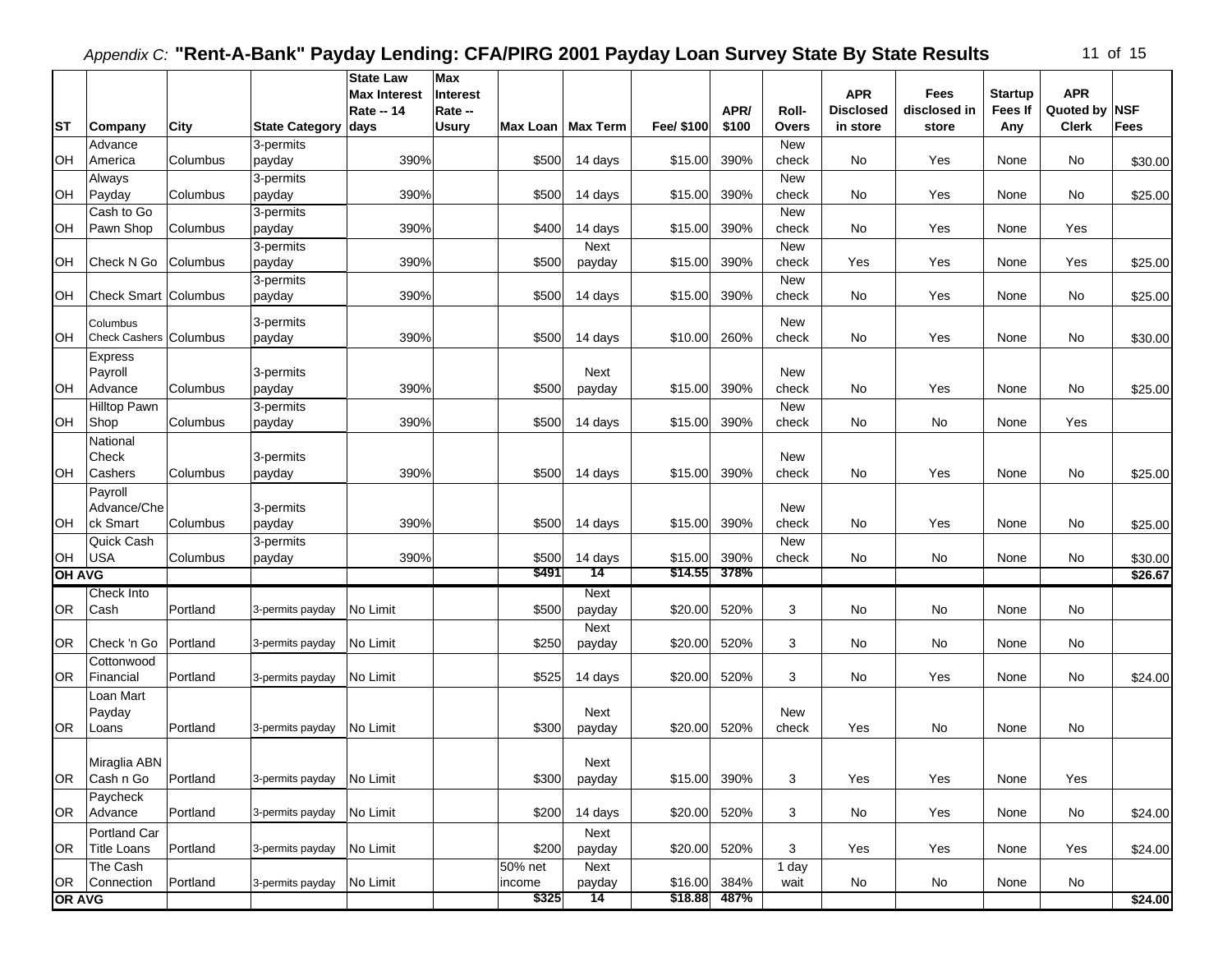|               |                        |              |                                                                                                                                            | <b>State Law</b><br><b>Max Interest</b> | <b>Max</b><br><b>Interest</b> |           |                     |            |       |            | <b>APR</b>       | <b>Fees</b>  | <b>Startup</b> | <b>APR</b>    |                    |
|---------------|------------------------|--------------|--------------------------------------------------------------------------------------------------------------------------------------------|-----------------------------------------|-------------------------------|-----------|---------------------|------------|-------|------------|------------------|--------------|----------------|---------------|--------------------|
|               |                        |              |                                                                                                                                            | <b>Rate -- 14</b>                       | Rate --                       |           |                     |            | APR/  | Roll-      | <b>Disclosed</b> | disclosed in | Fees If        | Quoted by     | <b>NSF</b>         |
| <b>ST</b>     | Company                | City         | State Category days                                                                                                                        |                                         | <b>Usury</b>                  |           | Max Loan   Max Term | Fee/ \$100 | \$100 | Overs      | in store         | store        | Any            | <b>Clerk</b>  | <b>Fees</b>        |
|               |                        |              | PA: Survey contacted every check cashing company listed in Phila. Yellow Pages and found no payday loans except through bank partnerships. |                                         |                               |           |                     |            |       |            |                  |              |                |               |                    |
|               |                        |              |                                                                                                                                            |                                         |                               |           | Next                |            |       |            |                  |              |                |               |                    |
| PA            | Cash Today             | Philadelphia | 1-Usury law                                                                                                                                |                                         | 23.75%                        | \$400     | payday              | \$20.00    | 520%  | Yes        | No               | No           | None           | No            |                    |
|               |                        |              |                                                                                                                                            |                                         |                               |           |                     |            |       |            |                  |              |                |               |                    |
|               | <b>Fast Funding</b>    |              |                                                                                                                                            |                                         |                               |           | Next                |            |       |            |                  |              |                |               |                    |
| PA            | <b>First East</b>      | Philadelphia | 1-Usury law                                                                                                                                |                                         | 23.75%                        | \$500     | payday              | \$30.00    | 780%  | Yes        | <b>NV</b>        | <b>NV</b>    | None           | Yes           | \$30.00            |
|               | National               |              |                                                                                                                                            |                                         |                               |           |                     |            |       |            |                  |              |                |               |                    |
|               | Cash                   |              |                                                                                                                                            |                                         |                               |           | Next                |            |       | New        |                  |              |                |               |                    |
| PA            | Advance                | Philadelphia | 1-Usury law                                                                                                                                |                                         | 23.75%                        | \$1,000   | payday              | \$17.00    | 442%  | check      | Yes              | Yes          | None           | No            |                    |
|               | National               |              |                                                                                                                                            |                                         |                               |           |                     |            |       |            |                  |              |                |               |                    |
| PA            | Cash<br>Advance        | Philadelphia | 1-Usury law                                                                                                                                |                                         | 23.75%                        | \$1,000   | Next                | \$17.00    | 442%  | No         | Yes              | Yes          | None           | No            |                    |
| <b>PA AVG</b> |                        |              |                                                                                                                                            |                                         |                               | \$725     | payday              | \$21.00    | 546%  |            |                  |              |                |               | \$20.00<br>\$25.00 |
|               |                        |              |                                                                                                                                            |                                         |                               |           |                     |            |       |            |                  |              |                |               |                    |
|               | A-1 Instant<br>Check   |              | 3-permits                                                                                                                                  |                                         |                               |           |                     |            |       | Wait 30    |                  |              |                |               |                    |
| <b>SC</b>     | Advance                | Columbia     | payday                                                                                                                                     | 459%                                    |                               | \$100     | 14 days             | \$15.00    | 390%  | days       | Yes              | No           | None           | No            | \$5.00             |
|               | <b>AAA</b>             |              |                                                                                                                                            |                                         |                               |           |                     |            |       |            |                  |              |                |               |                    |
|               | Personal               |              |                                                                                                                                            |                                         |                               |           |                     |            |       |            |                  |              |                |               |                    |
|               | Check                  | West         | 3-permits                                                                                                                                  |                                         |                               |           | Next                |            |       |            |                  |              |                |               |                    |
| <b>SC</b>     | Advance                | Columbia     | payday                                                                                                                                     | 459%                                    |                               | \$100     | payday              | \$15.00    | 390%  |            | No               | No           | None           | No            |                    |
|               | <b>ACE Cash</b>        |              | 3-permits                                                                                                                                  |                                         |                               |           |                     |            |       |            |                  |              |                |               |                    |
| <b>SC</b>     | Express                | Cayce        | payday                                                                                                                                     | 459%                                    |                               | \$500     | 14 days             | \$17.00    | 442%  | 3          | Yes              | No           | None           | Yes           |                    |
|               |                        |              |                                                                                                                                            |                                         |                               |           | 14 days or          |            |       |            |                  |              |                |               |                    |
|               | Advance                | West         | 3-permits                                                                                                                                  |                                         |                               |           | next                |            |       | New        |                  |              |                |               |                    |
| <b>SC</b>     | America                | Columbia     | payday                                                                                                                                     | 459%                                    |                               | \$100     | payday              | \$15.00    | 390%  | check      | No               | Yes          | None           | Yes           | \$5.00             |
|               | Advance on             |              | 3-permits                                                                                                                                  |                                         |                               |           |                     |            |       | <b>New</b> |                  |              |                |               |                    |
| <b>SC</b>     | <b>Checks</b>          | Columbia     | payday                                                                                                                                     | 459%                                    |                               | \$150     |                     | \$15.00    | 390%  | check      | Yes              | No           | None           | Yes           | \$5.00             |
|               | Alamo Cash             |              | 3-permits                                                                                                                                  |                                         |                               |           | Next                |            |       |            |                  |              |                |               |                    |
| <b>SC</b>     | Advance                | Florence     | payday                                                                                                                                     | 459%                                    |                               | \$200     | payday              | \$15.00    | 390%  |            | <b>NV</b>        | <b>NV</b>    | None           | No            |                    |
|               | <b>Blank Check</b>     |              | 3-permits                                                                                                                                  |                                         |                               | \$100 and | Next                |            |       | <b>New</b> |                  | No           |                |               |                    |
| <b>SC</b>     | Inc.                   | Columbia     | payday                                                                                                                                     | 459%                                    |                               | up        | payday              | \$15.00    | 390%  | check      | No               |              | None           | No            |                    |
|               | Cash                   |              | 3-permits                                                                                                                                  |                                         |                               | \$100 and | 14 days or<br>next  |            |       |            |                  |              |                |               |                    |
| <b>SC</b>     | Advance                | Lexington    | payday                                                                                                                                     | 459%                                    |                               | up        | payday              | \$17.65    | 460%  | No         | Yes              | Yes          | None           | Yes           |                    |
|               |                        |              | 3-permits                                                                                                                                  |                                         |                               |           |                     |            |       | <b>New</b> |                  |              |                |               |                    |
| <b>SC</b>     | Cash-o-Matic Lexington |              | payday                                                                                                                                     | 459%                                    |                               | \$300     |                     | \$15.00    | 390%  | check      | No               | Yes          | None           | Yes           | \$5.00             |
|               | Check                  |              |                                                                                                                                            |                                         |                               |           | 14 days or          |            |       |            |                  |              |                |               |                    |
|               | Casher of              |              | 3-permits                                                                                                                                  |                                         |                               | \$100 and | next                |            |       | New        |                  |              |                |               |                    |
| <b>SC</b>     | Pontiac                | Columbia     | payday                                                                                                                                     | 459%                                    |                               | up        | payday              | \$15.00    | 390%  | check      | No               | No           | None           | $\mathsf{No}$ | \$5.00             |
|               |                        |              |                                                                                                                                            |                                         |                               |           |                     |            |       |            |                  |              |                |               |                    |
|               | Check                  |              |                                                                                                                                            |                                         |                               |           |                     |            |       |            |                  |              |                |               |                    |
|               | Cashing                |              | 3-permits                                                                                                                                  |                                         |                               | \$100 and |                     |            |       | New        |                  |              |                |               |                    |
| <b>SC</b>     | Headquarters Coumbia   |              | payday                                                                                                                                     | 459%                                    |                               | up        | 14 days             | \$15.00    | 390%  | check      | Yes              | No           | None           | Yes           | \$5.00             |
|               |                        |              |                                                                                                                                            |                                         |                               |           | 16 days or          |            |       |            |                  |              |                |               |                    |
|               | Check Into             |              | 3-permits                                                                                                                                  |                                         |                               | \$100 and | next                |            |       | New        |                  |              |                |               |                    |
| SC            | Cash                   | Columbia     | payday                                                                                                                                     | 459%                                    |                               | up        | payday              | \$15.00    | 390%  | check      | Yes              | Yes          | None           | No            | \$5.00             |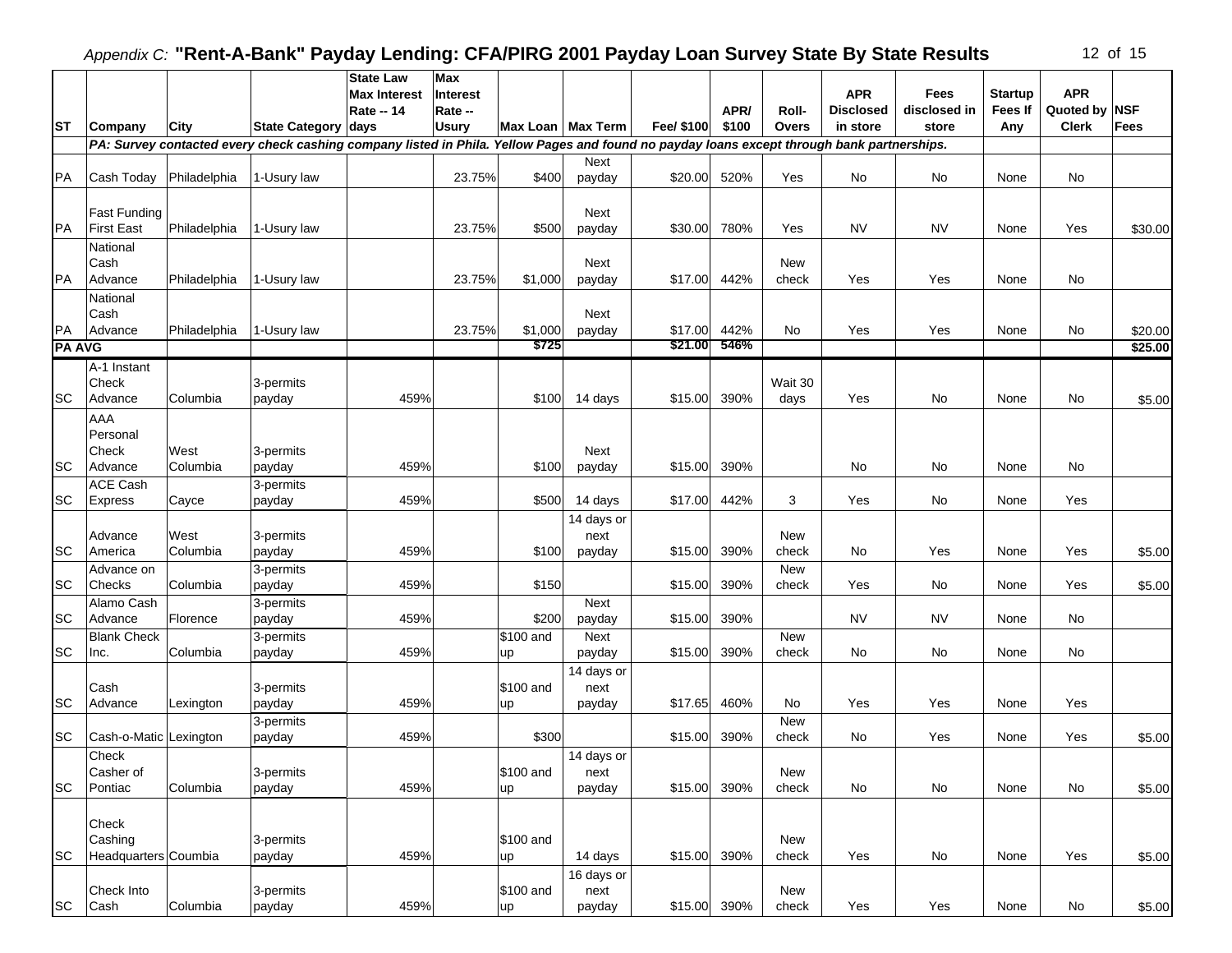| 13 | οf | 15 |
|----|----|----|
|----|----|----|

|                 |                            |            |                       | <b>State Law</b><br><b>Max Interest</b> | Max<br><b>Interest</b> |           |                     |            |       |                     | <b>APR</b>       | Fees         | <b>Startup</b> | <b>APR</b>    |             |
|-----------------|----------------------------|------------|-----------------------|-----------------------------------------|------------------------|-----------|---------------------|------------|-------|---------------------|------------------|--------------|----------------|---------------|-------------|
|                 |                            |            |                       | <b>Rate -- 14</b>                       | Rate --                |           |                     |            | APR/  | Roll-               | <b>Disclosed</b> | disclosed in | Fees If        | Quoted by NSF |             |
| <b>ST</b>       | Company                    | City       | <b>State Category</b> | days                                    | <b>Usury</b>           |           | Max Loan   Max Term | Fee/ \$100 | \$100 | Overs               | in store         | store        | Any            | <b>Clerk</b>  | <b>Fees</b> |
|                 |                            |            | 3-permits             |                                         |                        | \$100 and | Next                |            |       | <b>New</b>          |                  |              |                |               |             |
| <b>SC</b>       | Check Loans Orangeburg     |            | payday                | 459%                                    |                        | up        | payday              | \$15.00    | 390%  | check               | <b>No</b>        | Yes          | None           | No            | \$5.00      |
|                 |                            |            | 3-permits             |                                         |                        | \$100 and |                     |            |       | New                 |                  |              |                |               |             |
| <b>SC</b>       | <b>Check Mate</b>          | Columbia   | payday                | 459%                                    |                        | up        | 14 days             | \$15.00    | 390%  | check               | No               | Yes          | None           | No            | \$5.00      |
|                 |                            |            | 3-permits             |                                         |                        | \$50 and  | Next                |            |       |                     |                  |              |                |               |             |
| <b>SC</b>       | Check 'n Go                | Columbia   | payday                | 459%                                    |                        | up        | payday              | \$15.00    | 390%  | No                  | Yes              | Yes          | None           | No            | \$5.00      |
|                 |                            |            | 3-permits             |                                         |                        | \$100 and |                     |            |       | <b>New</b>          |                  |              |                |               |             |
| <b>SC</b>       | Check World Columbia       |            | payday                | 459%                                    |                        | up        | 14 days             | \$15.00    | 390%  | check               | No               | Yes          | None           | No            | \$5.00      |
|                 | Columbia                   |            |                       |                                         |                        |           |                     |            |       |                     |                  |              |                |               |             |
|                 | <b>Check</b>               |            | 3-permits             |                                         |                        | \$100 and | Next                |            |       | <b>New</b>          |                  |              |                |               |             |
| <b>SC</b>       | Casher                     | Columbia   | payday                | 459%                                    |                        | up        | payday              | \$15.00    | 390%  | check               | Yes              | Yes          | None           | Yes           |             |
|                 |                            |            |                       |                                         |                        |           |                     |            |       |                     |                  |              |                |               |             |
|                 | Eagle                      |            | 3-permits             |                                         |                        |           |                     |            |       |                     |                  |              |                |               |             |
| <b>SC</b>       | Express LLC Columbia       |            | payday                | 459%                                    |                        | \$300     |                     | \$15.00    | 390%  |                     | No               | No           | \$5            | No            |             |
|                 | Express                    |            |                       |                                         |                        |           |                     |            |       |                     |                  |              |                |               |             |
| <b>SC</b>       | Check<br>Advance           | Columbia   | 3-permits             | 459%                                    |                        | \$200     | <b>Next</b>         | \$15.00    | 390%  | <b>New</b><br>check | Yes              | No           | None           | Yes           | \$5.00      |
|                 |                            |            | payday                |                                         |                        |           | payday              |            |       |                     |                  |              |                |               |             |
|                 |                            |            |                       |                                         |                        |           | 14 days or          |            |       |                     |                  |              |                |               |             |
| <b>SC</b>       | <b>EZ Check</b><br>Cashing | Columbia   | 3-permits             | 459%                                    |                        | \$300     | next                | \$15.00    | 390%  | New<br>check        | Yes              | No           | None           | No            |             |
|                 | <b>First Cash</b>          |            | payday                |                                         |                        |           | payday              |            |       |                     |                  |              |                |               |             |
| <b>SC</b>       | Advance                    | Columbia   | 3-permits<br>payday   | 459%                                    |                        | \$200     |                     | \$15.00    | 390%  | Yes                 | No               | No           | None           | No            |             |
|                 |                            |            |                       |                                         |                        |           |                     |            |       |                     |                  |              |                |               |             |
|                 | Instant<br>Check           |            | 3-permits             |                                         |                        | \$100 and |                     |            |       |                     |                  |              |                |               |             |
| <b>SC</b>       | Cashing                    | Columbia   | payday                | 459%                                    |                        | up        | 14 days             | \$15.00    | 390%  |                     | Yes              | <b>No</b>    |                | <b>No</b>     |             |
|                 | <b>Money Lines</b>         |            | 3-permits             |                                         |                        |           | <b>Next</b>         |            |       | New                 |                  |              |                |               |             |
| <b>SC</b>       | Inc.                       | Columbia   | payday                | 459%                                    |                        | \$200     | payday              | \$15.00    | 390%  | check               | Yes              | No           | None           | Yes           | \$5.00      |
|                 | National                   |            |                       |                                         |                        |           |                     |            |       |                     |                  |              |                |               |             |
|                 | Cash                       |            | 3-permits             |                                         |                        |           | Next                |            |       | <b>New</b>          |                  |              |                |               |             |
| <b>SC</b>       | Advance                    | Orangeburg | payday                | 459%                                    |                        | \$300     | payday              | \$15.00    | 390%  | check               | No               | No           | None           | Yes           |             |
|                 |                            |            | 3-permits             |                                         |                        | \$100 and | Next                |            |       | New                 |                  |              |                |               |             |
| <b>SC</b>       | Quick Cash                 | Columbia   | payday                | 459%                                    |                        | up        | payday              | \$17.65    | 459%  | check               | Yes              | No           | None           | Yes           | \$5.00      |
|                 | Regional                   |            |                       |                                         |                        |           |                     |            |       |                     |                  |              |                |               |             |
|                 | Check                      |            | 3-permits             |                                         |                        |           | Next                |            |       | <b>New</b>          |                  |              |                |               |             |
| <b>SC</b>       | Advance                    | Orangeburg | payday                | 459%                                    |                        | \$200     | payday              | \$15.00    | 390%  | check               | No               | Yes          | None           | Yes           |             |
|                 |                            |            | 3-permits             |                                         |                        |           | Next                |            |       | <b>New</b>          |                  |              |                |               |             |
|                 | Uptown Cash Columbia       |            | payday                | 459%                                    |                        | \$150     | payday              | \$15.00    | 390%  | check               | Yes              | No           | None           | Yes           |             |
| SC Up<br>SC AVG |                            |            |                       |                                         |                        | \$165     |                     | \$15.27    | 397%  |                     |                  |              |                |               | \$5.00      |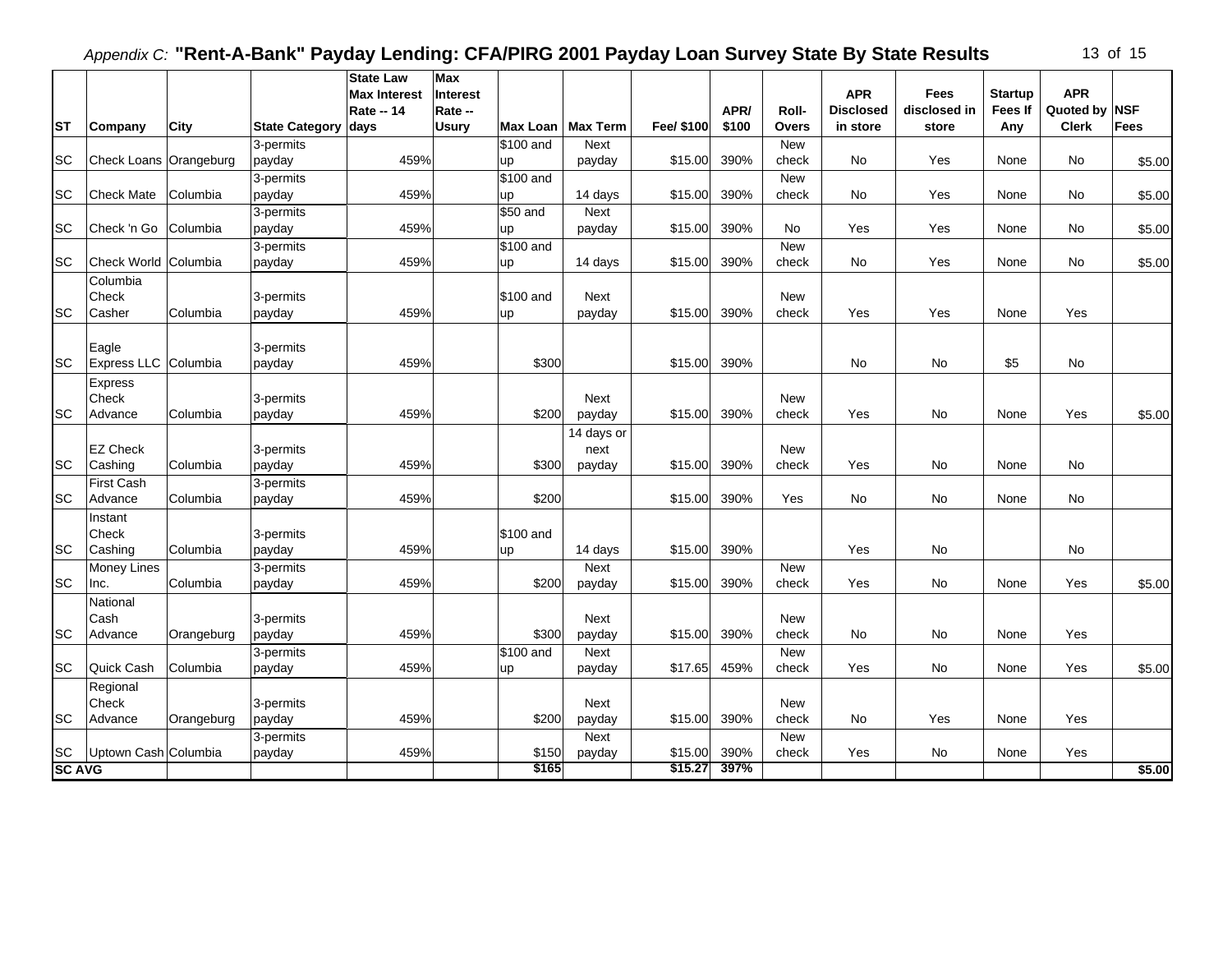| <b>ST</b>               | Company            | City                       | State Category days                                                                              | <b>State Law</b><br><b>Max Interest</b><br><b>Rate -- 14</b> | Max<br><b>Interest</b><br>Rate --<br><b>Usury</b> |                    | Max Loan   Max Term | Fee/ \$100 | APR/<br>\$100 | Roll-<br><b>Overs</b> | <b>APR</b><br><b>Disclosed</b><br>in store | <b>Fees</b><br>disclosed in<br>store | <b>Startup</b><br><b>Fees If</b><br>Any | <b>APR</b><br>Quoted by NSF<br><b>Clerk</b> | <b>Fees</b> |
|-------------------------|--------------------|----------------------------|--------------------------------------------------------------------------------------------------|--------------------------------------------------------------|---------------------------------------------------|--------------------|---------------------|------------|---------------|-----------------------|--------------------------------------------|--------------------------------------|-----------------------------------------|---------------------------------------------|-------------|
|                         |                    |                            | 3-permits                                                                                        |                                                              |                                                   |                    |                     |            |               |                       |                                            |                                      |                                         |                                             |             |
| <b>TX</b>               | <b>Action Pawn</b> | Austin                     | payday                                                                                           | 309%                                                         |                                                   | \$500              | 14 days             | \$11.87    | 309%          | <b>No</b>             | Yes                                        | Yes                                  | None                                    | No                                          |             |
|                         | Cash<br>America    |                            | 3-permits                                                                                        |                                                              |                                                   |                    |                     |            |               |                       |                                            |                                      |                                         |                                             |             |
| <b>TX</b>               | Pawn               | Austin                     | payday                                                                                           | 309%                                                         |                                                   | \$500              | 14 days             | \$15.00    | 390%          | Yes                   | Yes                                        | Yes                                  | None                                    | No                                          |             |
|                         |                    |                            | 3-permits                                                                                        |                                                              |                                                   |                    | Next                |            |               |                       |                                            |                                      |                                         |                                             |             |
| <b>TX</b>               | County Bank Austin |                            | payday                                                                                           | 309%                                                         |                                                   | \$500              | payday              | \$30.00    | 780%          |                       | <b>NV</b>                                  | <b>NV</b>                            | None                                    | No                                          | \$30.00     |
|                         | <b>Doc</b>         |                            | 3-permits                                                                                        |                                                              |                                                   |                    | 14 days or<br>next  |            |               |                       |                                            |                                      |                                         |                                             |             |
| <b>TX</b>               | Holliday's         | Austin                     | payday                                                                                           | 309%                                                         |                                                   | \$500              | payday              | \$15.00    | 390%          | 3                     | Yes                                        | Yes                                  | None                                    | Yes                                         |             |
|                         |                    |                            | 3-permits                                                                                        |                                                              |                                                   |                    | Next                |            |               |                       |                                            |                                      |                                         |                                             |             |
| TX                      | <b>EZ Pawn</b>     | Austin                     | payday                                                                                           | 309%                                                         |                                                   | \$470              | payday              | \$18.00    | 468%          | $\overline{4}$        | Yes                                        | Yes                                  | None                                    | No                                          | \$29.00     |
|                         | Money              |                            | 3-permits                                                                                        |                                                              |                                                   |                    | 14 or 28            |            |               |                       |                                            |                                      |                                         |                                             |             |
| <b>TX</b>               | Mart.com           | Austin                     | payday                                                                                           | 309%                                                         |                                                   | \$300              | days                | \$20.00    | 520%          | $\overline{4}$        | <b>NV</b>                                  | <b>NV</b>                            | None                                    | No                                          | \$15.00     |
|                         |                    |                            | 3-permits                                                                                        |                                                              |                                                   |                    |                     |            |               |                       |                                            |                                      |                                         |                                             |             |
| TX                      | Payday Now Austin  |                            | payday                                                                                           | 309%                                                         |                                                   | \$400              | 14 days             | \$15.00    | 390%          | Yes                   | Yes                                        | Yes                                  | None                                    | No                                          |             |
|                         | Premier            |                            | 3-permits                                                                                        |                                                              |                                                   | Based on<br>credit |                     |            |               |                       |                                            |                                      |                                         |                                             |             |
| <b>TX</b>               | Finance            | Austin                     | payday                                                                                           | 309%                                                         |                                                   | rating             | 30 days             | \$14.00    | 364%          | Yes                   | Yes                                        | Yes                                  | None                                    | No                                          | \$25.00     |
|                         | Rundberg           |                            | 3-permits                                                                                        |                                                              |                                                   |                    |                     |            |               |                       |                                            |                                      |                                         |                                             |             |
| TX                      | Pawn               | Austin                     | payday                                                                                           | 309%                                                         |                                                   | \$400              | 14 days             | \$12.80    | 333%          | Yes                   | No                                         | No                                   | None                                    | No                                          |             |
|                         |                    |                            |                                                                                                  |                                                              |                                                   |                    |                     |            |               |                       |                                            |                                      |                                         |                                             |             |
|                         | South Lamar        |                            | 3-permits                                                                                        |                                                              |                                                   |                    | Next                |            |               |                       |                                            |                                      |                                         |                                             |             |
| <b>TX</b>               | Pawn               | Austin                     | payday                                                                                           | 309%                                                         |                                                   | \$400              | payday              | \$11.67    | 303%          | No                    | No                                         | Yes                                  | None                                    | Yes                                         | \$25.00     |
| <b>TX AVG</b>           |                    |                            |                                                                                                  |                                                              |                                                   | \$441              |                     | \$16.33    | 425%          |                       |                                            |                                      |                                         |                                             | \$24.80     |
|                         |                    |                            | VA: Survey found no payday loans offered through check cashers except through bank partnerships. |                                                              |                                                   |                    |                     |            |               |                       |                                            |                                      |                                         |                                             |             |
|                         | <b>ACE Cash</b>    |                            |                                                                                                  |                                                              |                                                   |                    |                     |            |               |                       |                                            |                                      |                                         |                                             |             |
| VA                      | Express            | Newport News 1-Usury law   |                                                                                                  |                                                              | 36%                                               | \$500              | 14 days             | \$17.00    | 442%          | 3                     | Yes                                        | Yes                                  | None                                    | Yes                                         | \$25.00     |
|                         | Advance            |                            |                                                                                                  |                                                              |                                                   |                    |                     |            |               |                       |                                            |                                      |                                         |                                             |             |
| VA                      | America            | Christiansburg 1-Usury law |                                                                                                  |                                                              | 36%                                               | \$500              | 14 days             | \$17.00    | 442%          |                       | Yes                                        | Yes                                  | None                                    | No                                          |             |
| VA                      | Cash<br>Reserve    | Richmond                   |                                                                                                  |                                                              |                                                   |                    |                     |            |               |                       | <b>NV</b>                                  | <b>NV</b>                            |                                         | <b>No</b>                                   |             |
|                         |                    |                            | 1-Usury law                                                                                      |                                                              | 36%                                               | \$500              |                     |            |               |                       |                                            |                                      |                                         |                                             |             |
| VA                      | Money by<br>Fax    | Richmond                   | 1-Usury law                                                                                      |                                                              | 36%                                               | \$500              | 14 days             | \$30.00    | 780%          | Yes                   | <b>NV</b>                                  | <b>NV</b>                            | None                                    | No                                          | \$30.00     |
|                         |                    |                            |                                                                                                  |                                                              |                                                   |                    |                     |            |               |                       |                                            |                                      |                                         |                                             |             |
| VA                      | Money Mart         | Newport News 1-Usury law   |                                                                                                  |                                                              | 36%                                               | \$500              | 14 days             | \$17.50    | 455%          | 4                     | No                                         | No                                   | None                                    | No                                          |             |
| <b>VA</b><br><b>AVG</b> |                    |                            |                                                                                                  |                                                              |                                                   | \$500              | 14                  | \$20.38    | 530%          |                       |                                            |                                      |                                         |                                             | \$27.50     |